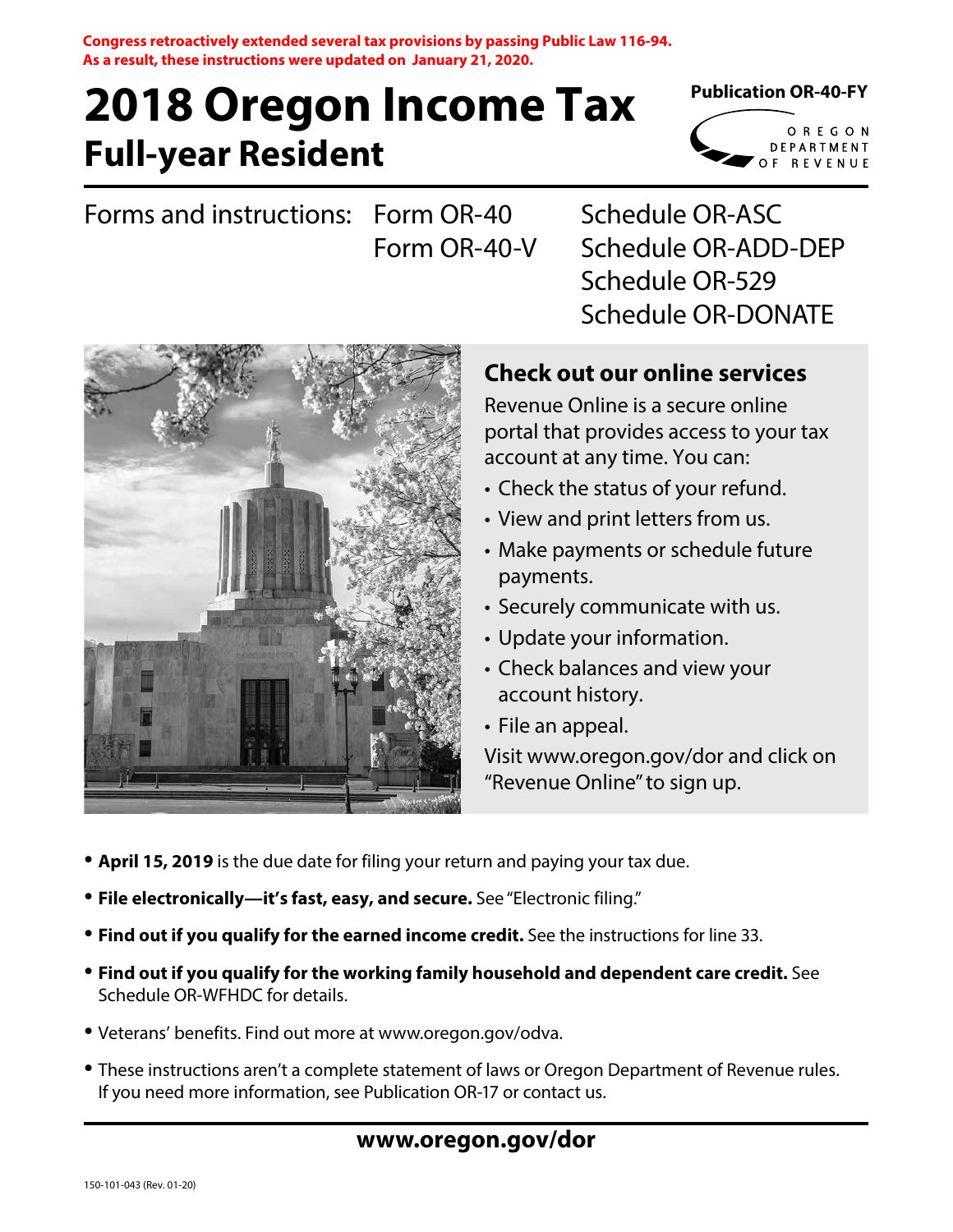# **Contents**

| What if I need to change my return after filing? 9 |
|----------------------------------------------------|
| General instructions for Form OR-4010              |
|                                                    |
|                                                    |
|                                                    |
|                                                    |
|                                                    |
|                                                    |
|                                                    |

|                                       | .14 |
|---------------------------------------|-----|
|                                       |     |
|                                       |     |
|                                       |     |
| Tax payments and refundable credits18 |     |
|                                       |     |
| Amount due and payment options19      |     |
|                                       |     |
|                                       |     |
|                                       |     |
|                                       |     |
|                                       |     |
|                                       |     |
|                                       |     |
|                                       |     |
|                                       |     |
| Schedule OR-ASC and instructions  33  |     |
|                                       |     |
|                                       |     |
|                                       |     |
|                                       |     |

# **Do you have questions or need help?**

# **Internet**

## **www.oregon.gov/dor**

- Download forms, instructions, and publications.
- Access additional information not included in these instructions.

# **Revenue Online**

## **www.oregon.gov/dor** (click on Revenue Online)

- Securely communicate with us.
- Check your refund status.
- Make or schedule payments.
- View your account history.
- Find out how much you owe.
- File an appeal.
- View letters and your Form 1099-G, if applicable.

# **Phone**

## **(503) 378-4988 or (800) 356-4222**

Monday–Friday, 7:30 a.m.– 5 p.m.

*Closed Thursdays from 9–11 a.m. Closed holidays. Wait times may vary.*

Contact us for ADA accommodations or assistance in other languages.

## **In person**

Offices are located in Salem, Portland, Eugene, Bend, Gresham, and Medford. Find hours and directions to our offices on our website.

## **Our main office is located at:**

955 Center St NE Salem, OR 97301-2555

# **Email or write**

## **questions.dor@oregon.gov**

## **preguntas.dor@oregon.gov**

Oregon Department of Revenue 955 Center St NE Salem OR 97301-2555

- Include your name and daytime phone number.
- Include the last four digits of your SSN or ITIN.

Printed forms or publications:

Forms Oregon Department of Revenue PO Box 14999 Salem OR 97309-0990

*Photo on cover: Oregon State Capitol in Salem, Oregon.*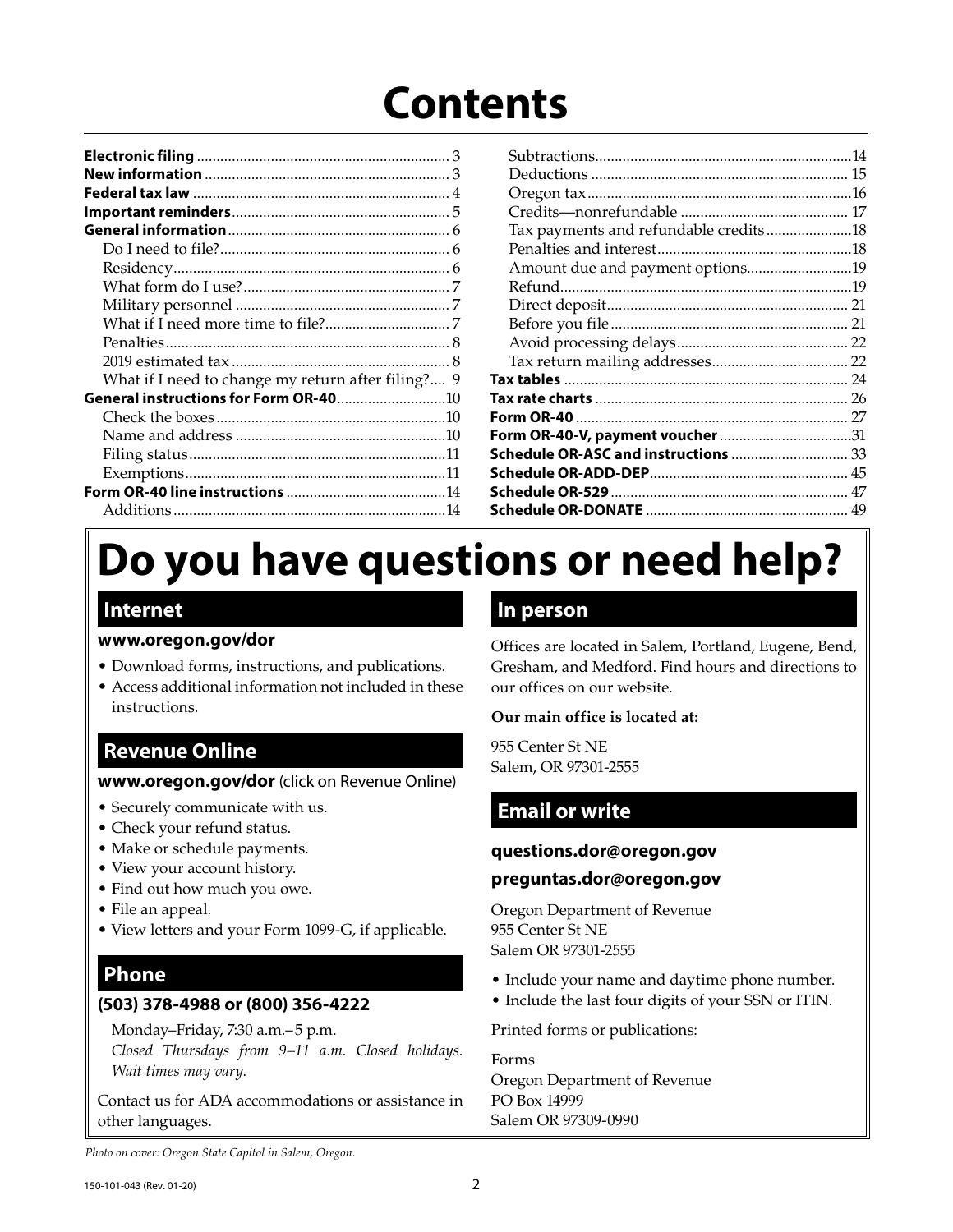# **Electronic filing**

**New information**

E-filing is the fastest way to file your return and receive your refund. The speed and accuracy of computers allow electronic returns to be received and processed faster than paper returns, greatly reducing errors and delays. E-filing uses secure technology to ensure the safety of your personal information when it's sent to the IRS and the Department of Revenue.

Oregon participates in the IRS Federal/State E-file program. This program allows you to electronically file both your federal and Oregon returns at the same time. If you've already filed your federal return, you can still electronically file your Oregon return.

If you haven't tried e-file yet, why not this year? Join more than 1.7 million other Oregon taxpayers who electronically file their Oregon returns.

You can take advantage of e-file in one of two ways:

#### **1. Ask your tax preparer.**

If your tax preparer is an authorized IRS e-file provider, your preparer can electronically file your federal and Oregon returns. Many Tax-Aide and Tax Counseling for the Elderly (TCE) sites set up by the IRS are authorized IRS e-file providers.

#### **2. Use online tax preparation software.**

You can file your federal and state returns from your home, work, or library computer using Oregonapproved online tax preparation products. Go to our website at www.oregon.gov/dor/e-filing for a list of tax preparation products to use in preparing your federal and Oregon returns.

**You may be eligible for free e-file.** Several tax preparation software providers offer free online electronic tax filing. For free online tax preparation programs, go to www.oregon.gov/dor/e-filing.

#### **Oregon Schedule OR-A.** Oregon now has its own form to report itemized deductions that aren't reported elsewhere on the return. Oregon's form is similar to the federal Schedule A, but was designed to meet the needs of Oregon taxpayers.

**Oregon qualified business income reduced tax rate.**  Sole proprietorships may now qualify for this special tax rate for pass-through entities doing business in Oregon. See Schedule OR-PTE-FY.

**Federal tax liability subtraction.** The 2018 federal tax subtraction limit is \$6,650 (\$3,325 for married filing separately). It may be limited further based on your AGI. See the instructions for line 10.

**Oregon Form OR-W-4.** Due to changes to federal Forms W-4 and W-4P, Oregon will now have a separate withholding allowance certificate, Form OR-W-4, for state personal income tax withholding. Form OR-W-4 will help you more accurately determine how much to withhold for your state taxes from your wages or pension. For withholding information, go to www.oregon.gov/dor/personal.

**Statewide Transit Individual (STI) Tax.** The new STI tax will help fund public transportation services within Oregon. The tax is equal to one-tenth of one percent (0.001)— \$1 per \$1,000 —of taxable wages. Taxable wages are those earned by an employee who is an Oregon resident, regardless of where the work is performed, or an employee who is a nonresident performing services in Oregon. If you work for a business located in Oregon, your employer will automatically

withhold the tax from your wages. If you're an Oregon resident and work for an employer located outside of Oregon, your employer isn't required to withhold the tax on your behalf, but may choose to do so voluntarily. If your out-of-state employer doesn't withhold the tax from your wages, you must file Form OR-STI, *Statewide Transit Individual Tax Return*, and pay the tax due by April 15, 2019. See the instructions for Form OR-STI.

**Federal Form 8886.** If you filed federal Form 8886, *Reportable Transaction Disclosure Statement*, check the box on the front page of the return.

**Federal disaster relief.** If you were affected by a presidentially-declared natural disaster, check the "Federal disaster relief" box on the return.

**College Opportunity Grant Tax Credit Auction.** There was a new tax credit auction in tax year 2018. If you made a contribution to the Oregon Opportunity Grant Fund through the tax credit auction, refer to Publication OR-17 for information on claiming this credit. If you claim this credit, you can't include the amount you paid as an itemized deduction on your Oregon return. See the instructions for Schedule OR-A.

**Market-based sourcing.** For tax years beginning on or after January 1, 2018, taxpayers doing business in Oregon or providing services to Oregonians must apportion their income from sales of services and intangible property according to market-based sourcing principles rather than cost of performance. See ORS 314.665, 314.666, and OAR 150-314-0435.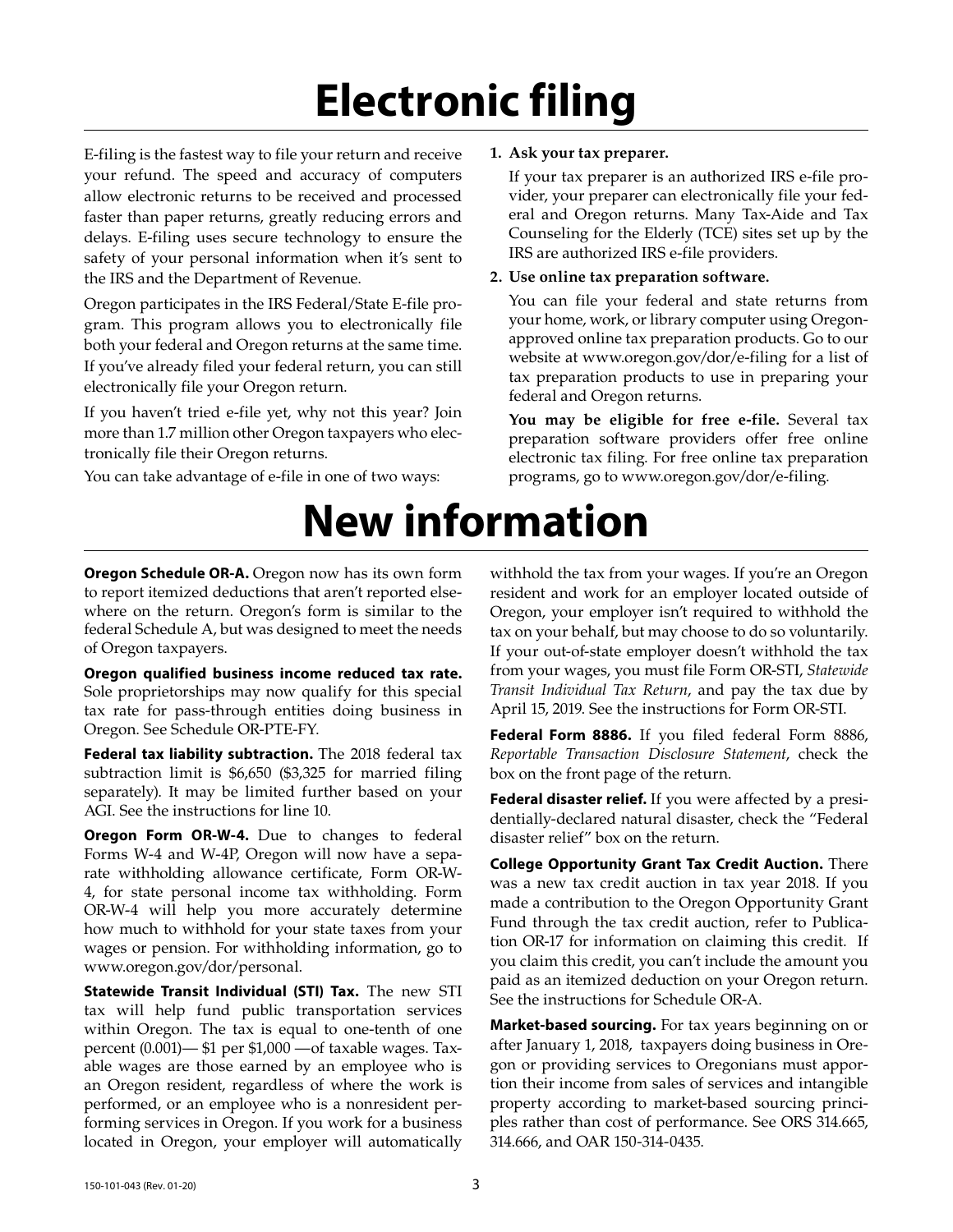**Updated December 2019—The federal deduction for qualified tuition and fees has been extended retroactively for tax year 2018. See the instructions for Schedule OR-ASC.**

# **Federal tax law**

**No extension to pay.** Oregon doesn't allow an extension of time to pay your tax, even if the IRS allows an extension. Your 2018 Oregon tax is due **April 15, 2019**.

**Federal law connection.** Oregon has a rolling tie to changes made to the definition of federal taxable income, with some exceptions noted below. For all other purposes, Oregon is tied to federal income tax laws as amended and in effect on December 31, 2017.

**Oregon exception to federal law.** Oregon is disconnected from **IRC Section 139A**—the tax exemption for federal subsidies for employer prescription drug plans. If you have this type of business income, you'll have an addition on your Oregon return.

## **Federal tax reform**

Congress made changes to federal tax laws in the tax reform bill known as the "Tax Cuts and Jobs Act" in December 2017. Most of the changes for personal income taxpayers impact tax years 2018 through 2025. The **federal** changes listed below may also impact your Oregon return. See "New information" for additional changes that may impact your 2018 Oregon return.

**Standard deduction.** The federal standard deduction amount has increased for all filers. Because of this change:

- Some Oregon filers won't have a federal filing requirement, but they may still have an Oregon filing requirement. See "Do I need to file?" in the "General information" section.
- Some Oregon filers will claim itemized deductions for Oregon only. See the instructions for Schedule OR-A to itemize for Oregon.

**Personal exemption deduction.** This federal deduction from adjusted gross income (AGI) was suspended for tax years 2018 through 2025. Follow the instructions for line 6 to make sure you claim the correct number of exemptions for your Oregon return.

**Section 529 college savings plan funds used for K-12 expenses.** The federal tax exemption for earnings on 529 accounts expanded to include funds used for K-12 tuition. **Oregon is disconnected from this change.** If you withdrew funds from Oregon 529 accounts and you used these funds for K-12 tuition, you may have an addition on your Oregon return. See Publication OR-17.

**Achieving a Better Life Experience (ABLE) account contributions.** The beneficiary of an ABLE account may contribute their own wages to the account without regard to the federal limit on annual contributions.

**Rollovers from 529 savings plan accounts to ABLE accounts.** These rollovers are considered qualified withdrawals and don't require an Oregon addition. However, they don't qualify for the subtraction for contributions to an ABLE account if the funds were previously subtracted as a contribution to a 529 account. See Publication OR-17.

**Medical expense itemized deduction 7.5 percent AGI floor.** The AGI floor for the medical expense deduction was changed to 7.5 percent for the 2017 and 2018 tax years for all taxpayers.

**State and local tax itemized deduction.** There is now a \$10,000 limit on the combined total of state and local income and property taxes you can deduct on federal Schedule A. The limit is \$5,000 if your filing status is married filing separately. See the Schedule OR-A instructions.

**Casualty and theft loss itemized deduction.** This deduction is only allowed for casualty losses related to presidentially-declared disasters. Oregon follows all federal treatment for these disasters, including extensions of time to file returns and make estimated payments.

**Miscellaneous itemized deductions subject to 2 percent of the AGI limit.** These deductions are not allowed for tax years 2018 through 2025 and include:

- Employee business expenses.
- Tax preparation fees.
- Claim of right income repayments of \$3,000 or less.
- Certain investment expenses.

**Overall limit on itemized deductions.** The reduction of itemized deductions for taxpayers with an AGI above the limit has been suspended for tax years 2018 through 2025.

**Qualified business income deduction (QBID).** QBID is a federal deduction for certain sole proprietors and owners of pass-through entities. **Oregon is disconnected from this deduction.** However, Oregon has a reduced tax rate for qualifying businesses. See Publication OR-17.

**Net operating losses (NOLs).** NOLs, other than from farming, may no longer be carried back from loss years after 2017. NOLs from tax year 2018 or later may be carried forward indefinitely, but are limited to 80 percent of federal taxable income for the carryforward year. Farming NOLs may be carried back two years from loss years after 2017. See Publication OR-17.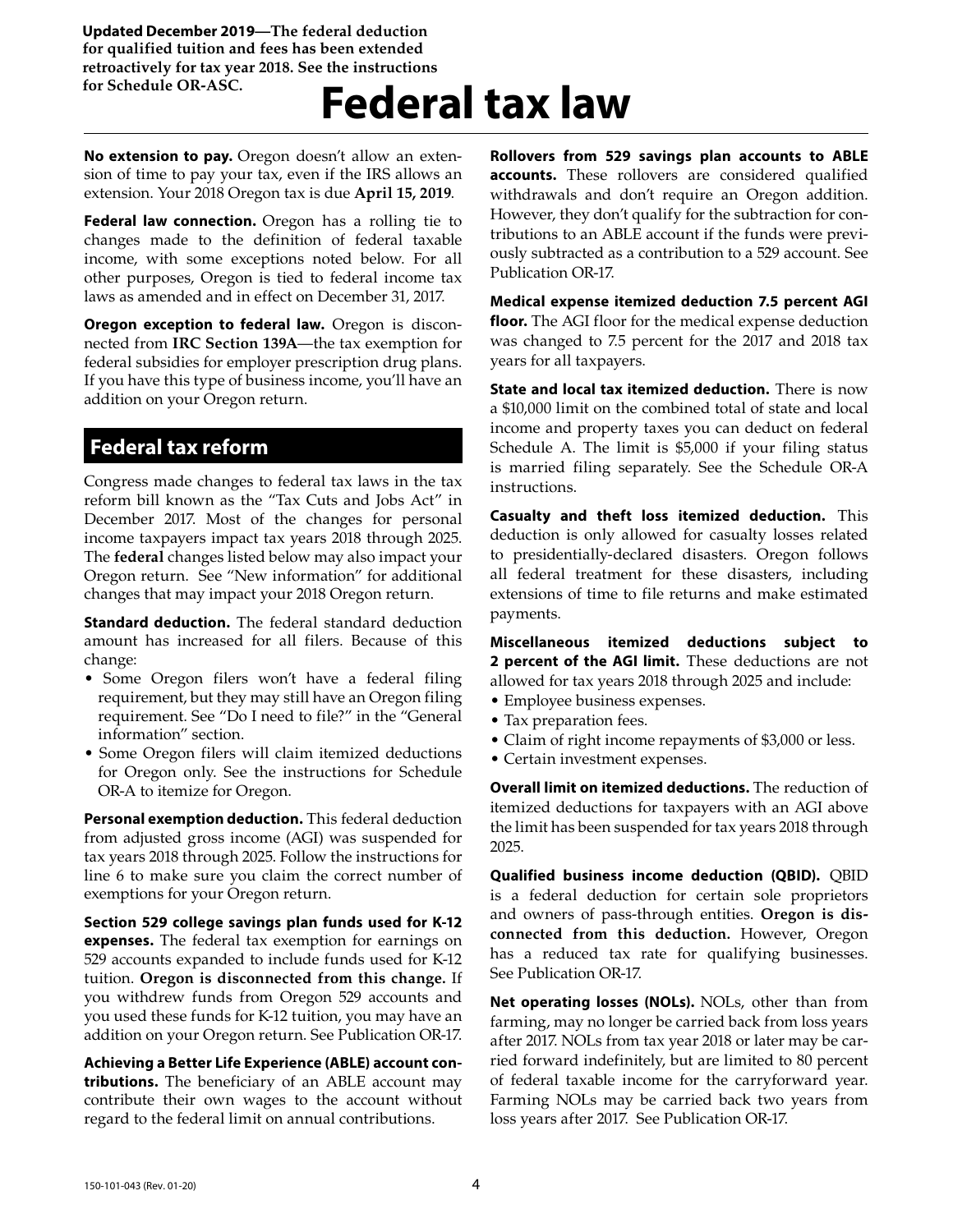**Alimony received or paid.** The change to how alimony is treated will impact tax years after 2018 and will be the same for your Oregon return. See Publication OR-17.

**Business expenses.** Changes to depreciation and other business expenses are the same for both your federal and Oregon returns. See the 2018 IRS Publication 535, *Business Expenses.*

**Moving expense deduction.** This deduction is only allowed for active-duty military personnel and their spouses who relocated due to a permanent change in duty station. See Publication OR-17.

**Like-kind (1031) exchanges.** This method of deferring gain on the exchange of business or investment property only applies to real property exchanges made in 2018 and later. Oregon Form OR-24 is only required when Oregon property is exchanged for out-of-state property. Beginning in 2018, you will only need to file Form OR-24 to report deferred gain from:

- Personal or real property exchanges for 2017 and earlier.
- Real property exchanges for 2018 and later.

**Repatriation of deferred foreign income.** This type of foreign income is taxed at a special federal rate. Oregon taxpayers with this type of income will have an addition on their 2018 return. See Publication OR-17.

**Global intangible low-taxed income (GILTI).** This is a type of foreign income received by shareholders of certain foreign corporations. See Publication OR-17.

**Repeal of the qualified production activities income (QPAI) deduction.** Oregon wasn't tied to this deduction, which required an addition. The addition on the Oregon return is no longer required.

**Partnership technical terminations.** Partnerships with a majority change in ownership will no longer need to report a technical termination or file an additional Oregon partnership return. See the instructions for Form OR-65.

# **Important reminders**

**Revenue Online.** Revenue Online provides convenient, secure access to tools for managing your Oregon tax account. With Revenue Online, you can:

- Check the status of your refund.
- View and print letters from us.
- Make payments or schedule future payments.
- Securely communicate with us.
- Submit your requests (such as penalty waivers or appeals) or information we've requested from you.
- Check balances and view your account history.
- View your Form 1099-G, if applicable.

For more information and how to set up your Revenue Online account go to www.oregon.gov/dor, and click on "Revenue Online."

**Federal return.** You must include a copy of your federal Form 1040 and Schedules 1 through 5 (if applicable), 1040X, 1040NR, or 1040NR-EZ with your Oregon return. Without this information, we may disallow or adjust items claimed on your Oregon return.

**Schedule OR-ASC.** If you're claiming an addition, subtraction, or credit using a code listed in Publication OR-CODES, you must include Schedule OR-ASC. Without this information, we may disallow or adjust your claim.

Publication OR-17. See Publication OR-17 for more information about filing and personal income tax laws. It is available at www.oregon.gov/dor/forms.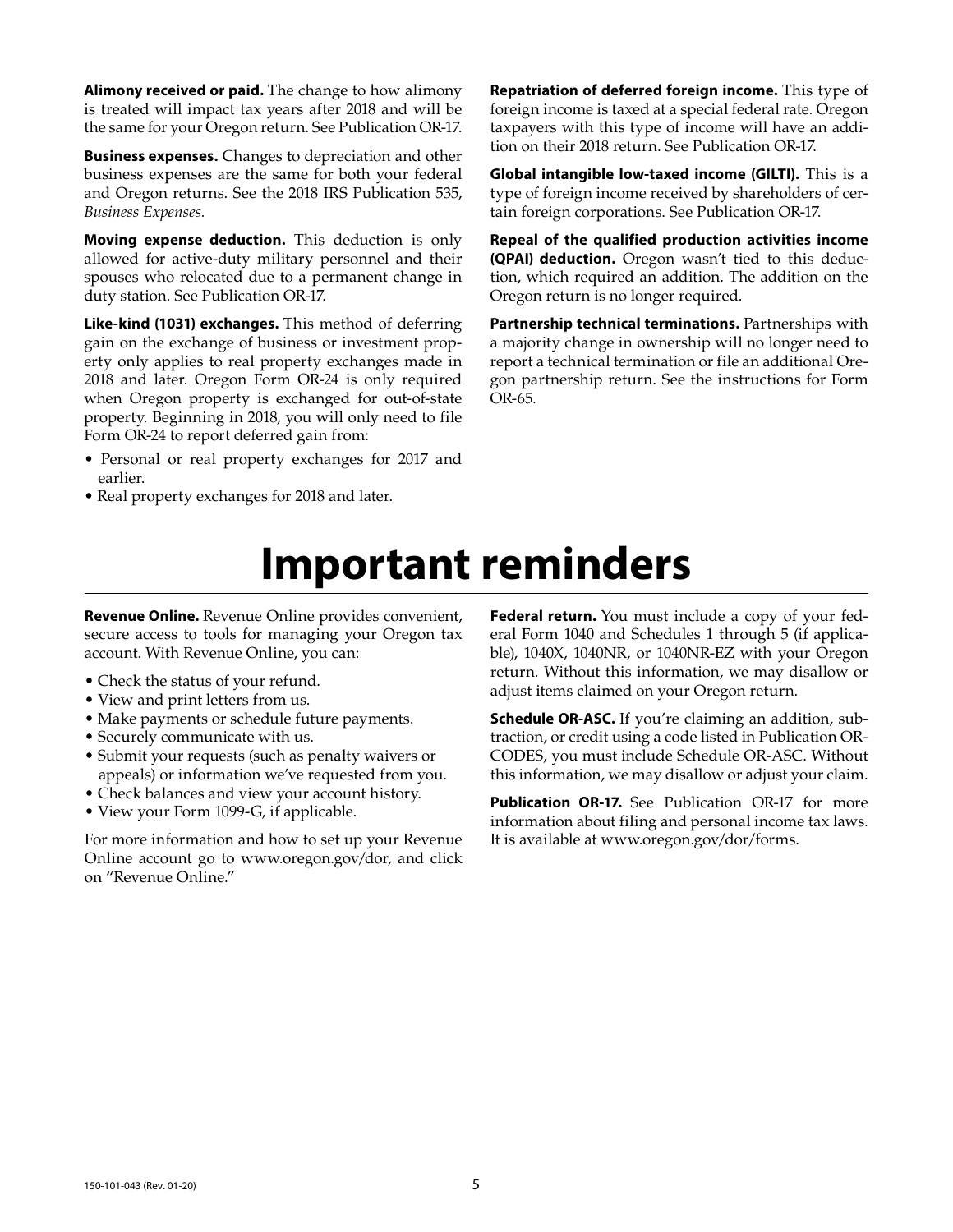# **General information**

# **Do I need to file?**

You need to file if your gross income is more than the amount shown below for your filing status.

#### **Amounts apply to full-year residents only.**

| <b>Your filing</b><br>status is: | <b>Number of boxes</b><br>checked on line<br>17 of return: | And your<br>gross income<br>is more than: |  |  |  |
|----------------------------------|------------------------------------------------------------|-------------------------------------------|--|--|--|
| Dependent                        | Any                                                        | $$1,050*$                                 |  |  |  |
|                                  | 0                                                          | \$6,075                                   |  |  |  |
| Single                           | 1                                                          | \$7,275                                   |  |  |  |
|                                  | $\overline{2}$                                             | \$8,475                                   |  |  |  |
|                                  | 0                                                          | \$12,150                                  |  |  |  |
|                                  | 1                                                          | \$13,150                                  |  |  |  |
| Married filing<br>jointly        | $\overline{2}$                                             | \$14,150                                  |  |  |  |
|                                  | 3                                                          | \$15,150                                  |  |  |  |
|                                  | $\overline{4}$                                             | \$16,150                                  |  |  |  |
|                                  | 0                                                          | \$6,075                                   |  |  |  |
| Married filing<br>separately     | 1                                                          | \$7,075                                   |  |  |  |
|                                  | $\overline{2}$                                             | \$8,075                                   |  |  |  |
|                                  | 0                                                          | \$7,590                                   |  |  |  |
| Head of household                | 1                                                          | \$8,790                                   |  |  |  |
|                                  | $\overline{2}$                                             | \$9,990                                   |  |  |  |
|                                  | 0                                                          | \$8,455                                   |  |  |  |
| Qualifying<br>widow(er)          | 1                                                          | \$9,455                                   |  |  |  |
|                                  | $\mathfrak z$                                              | \$10,455                                  |  |  |  |

**In addition, file a return if:**

• You're required to file a federal return.

• You had \$1 or more of Oregon income tax withheld from your wages.

*\*The larger of \$1,050, or your earned income plus \$350, up to the standard deduction amount for your filing status.* 

# **How long will it take to get my refund?**

Return processing times vary due to many factors, including the complexity of your return.

Electronically filed returns are generally received and processed faster.

Paper returns must have all required Oregon schedules, proof of tax withheld, and a copy of your federal return included to ensure smooth processing. If you

don't have a federal filing requirement, create a substitute return and check the "calculated using 'as-if' federal return" box on your return.

Returns mailed closer to April 15, when we receive the most returns, can take longer to process.

Also, returns that require additional review can take more time to process. Typical reasons for additional review include: incomplete documentation, identity verification needed, claiming the working family household and dependent care credit, proof of tax withheld, etc.

**To check the status of your refund, click on "Where's my refund?" at www.oregon.gov/dor/personal.**

# **What income does Oregon tax?**

An Oregon resident is taxed on **all** income, including income from outside the state. A nonresident of Oregon is taxed only on income from Oregon sources.

# **Residency**

**Am I a resident, a nonresident, or a part-year resident?**

- **You're a full-year Oregon resident,** even if you live outside Oregon, if **all** of the following are true:
	- You think of Oregon as your permanent home.
	- Oregon is the center of your financial, social, and family life.
	- Oregon is the place you intend to return.
- **You're still a full-year resident** if:
	- You temporarily moved out of Oregon or
	- You moved back to Oregon after a temporary absence.

You may also be considered a full-year resident if you spent more than 200 days in Oregon during 2018 or you're a nonresident alien, as defined by federal law.

- **You**'**re a nonresident** if your permanent home was outside Oregon all year.
- **You're a part-year resident** if you moved into or out of Oregon during 2018. You're **not** considered a partyear resident if:
	- You temporarily moved out of Oregon, or
	- You moved back to Oregon after a temporary absence.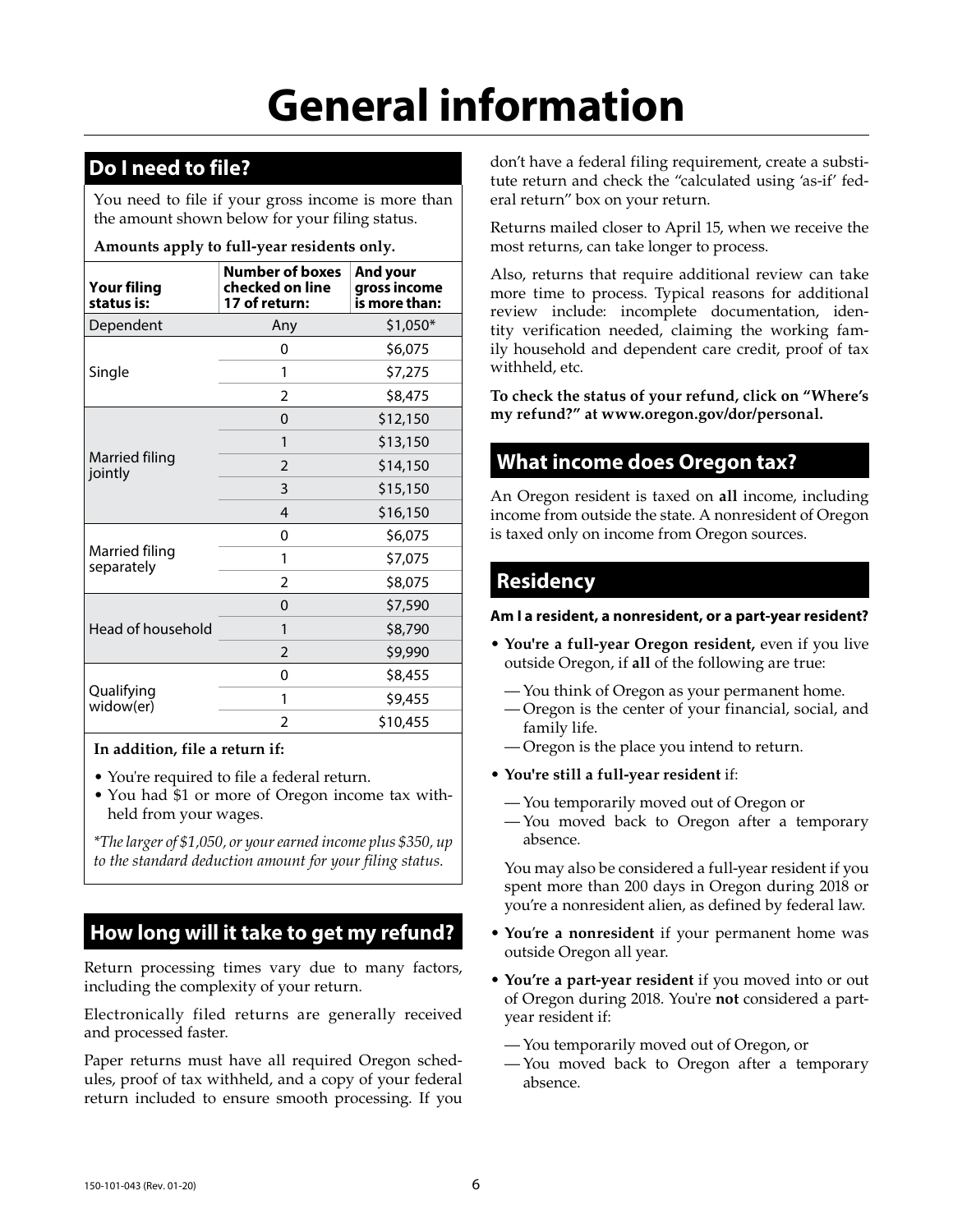**Special-case Oregon residents.** If you're an Oregon resident and you meet **all** of the following conditions, you're considered a nonresident for tax purposes:

- You maintained a permanent home outside Oregon for the entire year.
- You didn't keep a home in Oregon during any part of the year.
- You spent less than 31 days in Oregon during the year.

**Important.** A recreational vehicle (RV) isn't considered a permanent home outside of Oregon.

**Oregon residents living abroad.** You're considered a nonresident if you're a qualified individual for purposes of the federal earned income exclusion or housing exclusion for United States residents living abroad.

# **What form do I use?**

**Use Form OR-40** if you're a full-year Oregon resident.

#### **Use Form OR-40-P if any ONE of the following is true:**

- You're a part-year resident.
- You're filing jointly and one of you is a full-year Oregon resident and the other is a part-year resident.
- You're filing jointly and both of you are part-year Oregon residents.
- You qualified as an Oregon resident living abroad for part of the year.

#### **Use Form OR-40-N if any ONE of the following is true:**

- You're a nonresident.
- You're a special-case Oregon resident.
- You're filing jointly and one, or both, of you is a nonresident.
- You meet the military personnel nonresident requirements.
- You qualified as an Oregon resident living abroad for the entire year.

Forms OR-40-P and OR-40-N are included in Publication OR-40-NP. Download the publication from our website, www.oregon.gov/dor/forms or contact us to order it.

## **Military personnel**

**Nonresidents stationed in Oregon.** Oregon doesn't tax your military pay while you're stationed in Oregon. File Form OR-40-N if you had other income from Oregon sources or to claim a refund of Oregon tax withheld from your military pay.

**Nonresident military spouses.** Federal law does not allow Oregon to tax your wages if you're in Oregon only to be with your spouse because your spouse is stationed in Oregon. File Form OR-40-N if you had other income from Oregon sources or are claiming a refund of Oregon tax withheld.

**Residents (or Oregon-domiciled service members) stationed outside of Oregon.** If you meet the requirements for special-case Oregon residents or Oregon residents living abroad, file Form OR-40-N. File Form OR-40 if you don't meet those requirements.

**Residents (or Oregon-domiciled service members) stationed in Oregon.** Your pay is subject to tax, although the pay could qualify for certain subtractions. For more information on subtractions available to military personnel, see Publication OR-17.

Military personnel on active service in Oregon are treated as nonresidents for tax purposes if their address in the payroll records of the Defense Finance and Accounting System (DFAS) is outside Oregon, regardless of where they are domiciled (ORS 316.027).

## **Filing for a deceased person**

You must file a personal income tax return for a person who died if the person would have been required to file. See "Do I need to file?" on the previous page. Check the "deceased" box next to that individual's name on the return. If you have been appointed personal representative or you have filed a small estate affidavit, sign the return as "personal representative." Also have their spouse sign if it's a joint return. If there's no personal representative, only the surviving spouse needs to sign a joint return.

**Note:** Oregon has an estate transfer tax on estates valued at \$1 million or more. The tax is paid by the estate using Form OR-706, not by the individuals receiving the inheritance. For more information, see the instructions for Form OR-706.

## **When should I file my return?**

The filing deadline for calendar year 2018 is **April 15, 2019.** If you can't pay your tax by the due date, it's important to file your return anyway to avoid a latefiling penalty.

Returns for fiscal filers are due by the 15th day of the fourth month after the close of their tax year.

## **What if I need more time to file?**

If you received a federal extension to file, Oregon will allow the same extension. Be sure to check the "Extension filed" box on your Oregon return. **Don't** include a copy of your federal extension with your Oregon return. Keep it with your records.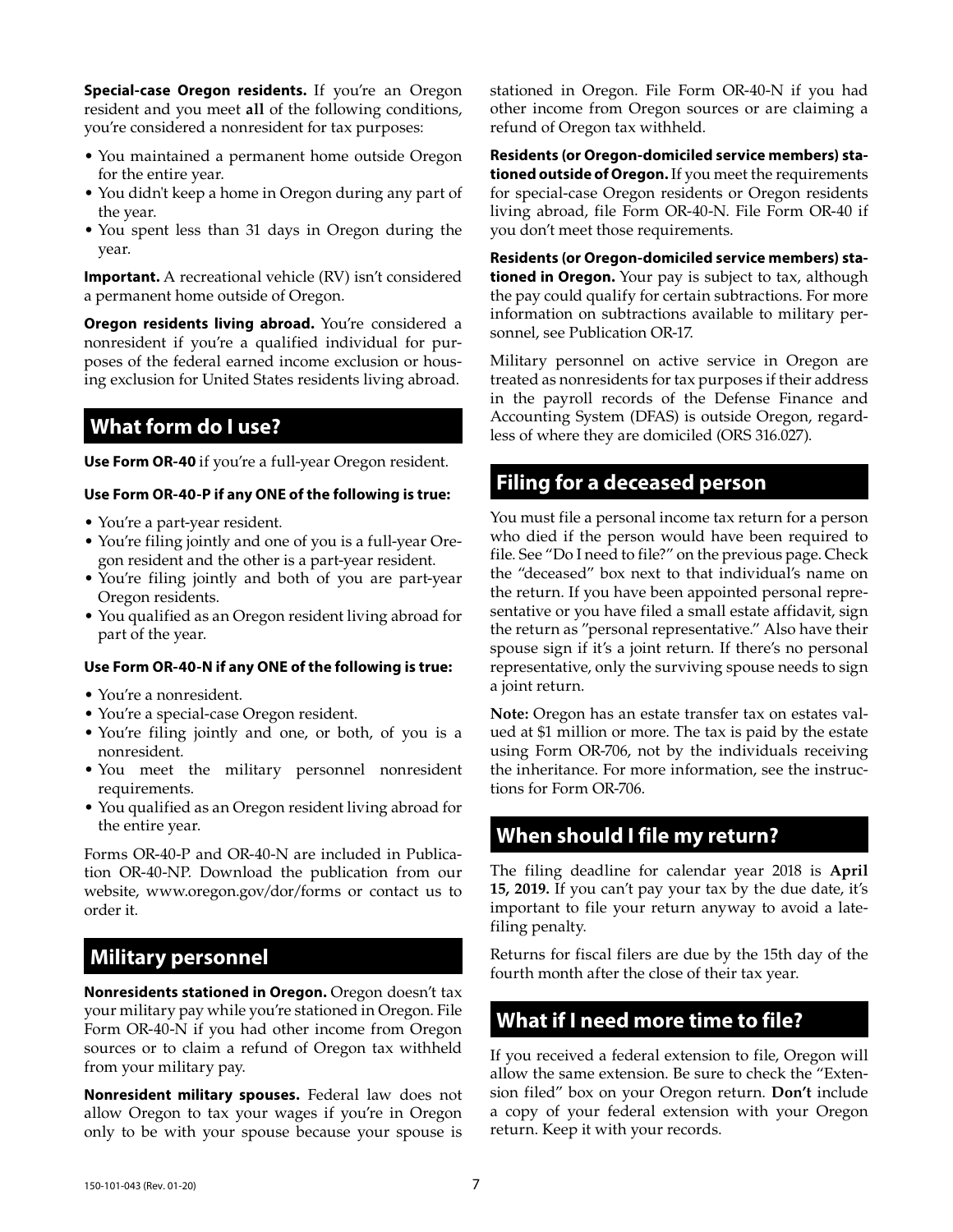#### **An extension doesn't mean more time to pay.**

You must pay all of the tax you expect to owe by April 15, 2019 or you may owe a late-payment penalty. If you can't pay all of the tax you expect to owe, pay what you can. If you don't pay all of the tax due, you will owe interest on any unpaid tax starting after April 15, 2019 until the date of your payment plus penalty. The 2019 interest rate is 6 percent per year. If the tax isn't paid within 60 days of the date of our billing notice, the interest rate increases to 10 percent per year.

If you have a federal extension or need an extension for Oregon only, send your payment by April 15, 2019 using Form OR-40-V. Check the "Extension payment" box on the voucher if you're mailing your payment or paying in person. Select the "Estimated payment" option if making your payment online. Also check the "Extension filed" box **on your return.**

# **Penalties**

You will owe a 5 percent late-payment penalty on any 2018 tax not paid by April 15, 2019, even if you filed an extension. See the instructions for line 39.

Oregon doesn't allow an extension of time to pay even if the IRS does.

If you file your return more than three months after the due date (including extensions), an additional 20 percent penalty for late-filing will be added. You will then owe a total penalty of 25 percent of any tax not paid. A 100 percent penalty is charged if you don't file a return **for three consecutive years** by the due date of the third year, including extensions.

# **2019 estimated tax**

Estimated tax is the amount of tax you expect to owe (after credits and Oregon tax withheld) when you file your 2019 Oregon individual income tax return.

Oregon estimated tax laws are not the same as federal estimated tax laws. For more information on how to calculate your estimated payments for Oregon, see Publication OR-ESTIMATE. Vouchers for estimated payments are available at www.oregon.gov/dor/forms.

#### **Do I need to make estimated payments?**

In most cases, people who **expect to owe \$1,000 or more** on their 2019 Oregon income tax return after credits and withholding must make estimated payments. You may need to make estimated payments if:

• You're self-employed and don't have Oregon tax withheld from your income.

- You receive Oregon Lottery single ticket winnings of less than \$1,500.
- Oregon tax wasn't withheld from other types of income (such as pensions, interest, or dividends) and you expect to owe tax of \$1,000 or more.
- You're a wage earner and expect to owe tax of \$1,000 or more on your 2019 return. You may want to increase the amount your employer withholds from your Oregon wages. For withholding information, go to www.oregon.gov/dor/personal.

#### **When do I pay?**

Estimated tax due dates for 2019 taxes are:

- April 15, 2019\*.
- June 17, 2019.
- September 16, 2019.
- January 15, 2020.

If paying with a check or money order, send your payment with Form OR-40-V and **check the "Estimated payment" box.** You can find Form OR-40-V in this booklet or on our website. If you're paying by credit card or electronic payment from your checking or savings account, see "Payment options" with the instructions for line 42.

**\*** *Send your 2019 estimated tax payment and Form OR-40-V in a separate envelope from your 2018 Oregon income tax return. This will help us apply your payment appropriately.*

# **Interest on underpayment of estimated tax**

You may owe interest for underpaying your estimated tax if:

- You owe \$1,000 or more on your return after credits and withholding; or
- You paid less than 90 percent of the tax due on each estimated tax payment due date.

See the instructions for line 40.

# **What if I'm self-employed?**

If you're self-employed and do business in **Multnomah, Clackamas, or Washington counties,**  you may need to file Form OR-TM. If you're selfemployed and do business in **Lane County,** you may need to file Form OR-LTD. Go to our website to download the forms, contact us to order either form, or file electronically through Revenue Online at www.oregon.gov/dor.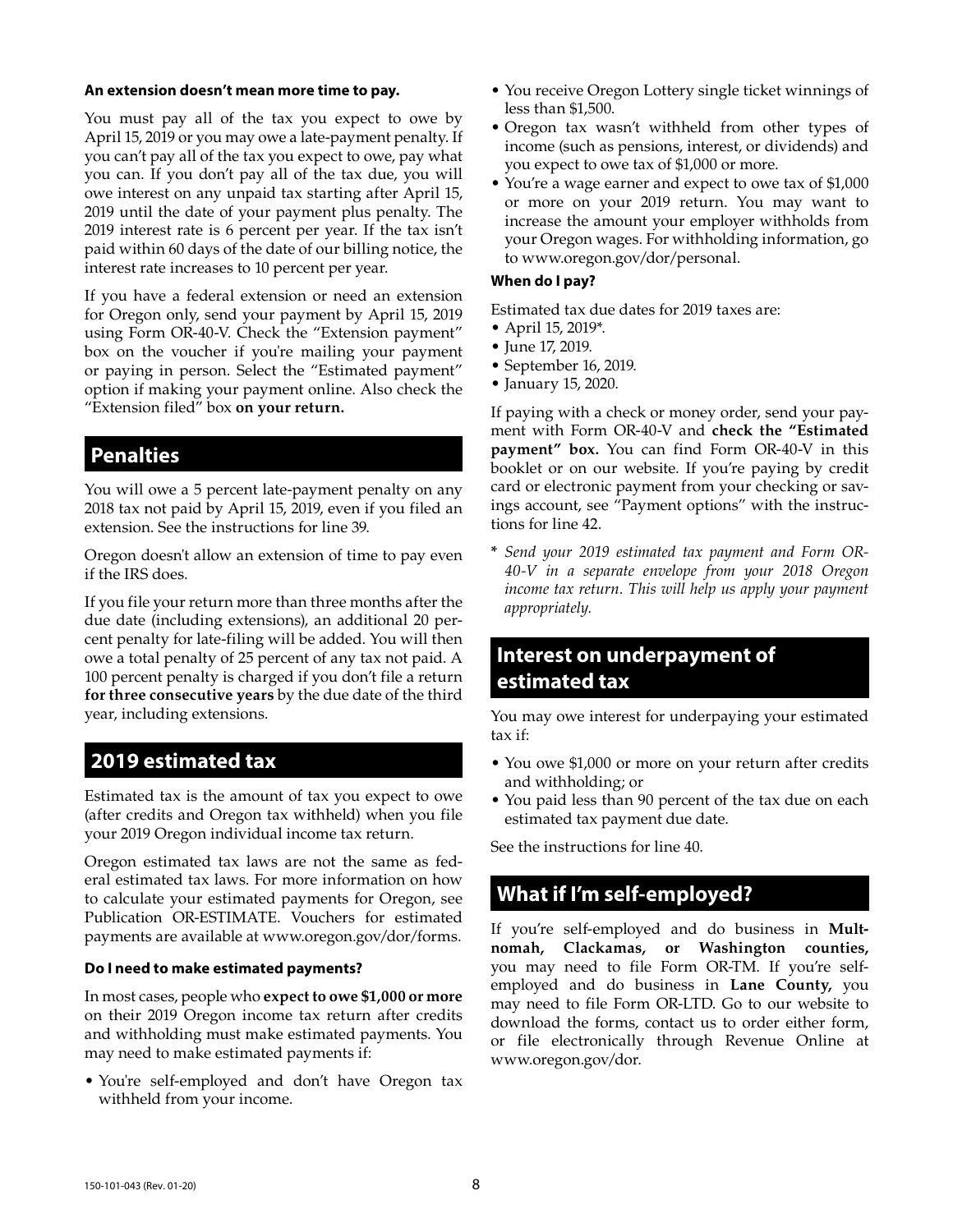# **What if I need to change my Oregon return after filing?**

File an amended return. Use Form OR-40 to change (amend) your return if you were a full-year resident, even if you originally filed using Form OR-40-N or Form OR-40-P. Check the "Amended return" box on page 1 of the return. Complete the return as it should have been filed. In the "Amended statement" on page 4 of the return, include the return line numbers and reason for each change. If your filing status has changed (for example, from single to head of household), explain why.

Be sure to include a copy of the federal or other state's **corrected** return or audit report. If you're amending your Oregon return only, attach your original federal return.

Use the worksheet below to calculate your amended tax due or refund.

If you're objecting to adjustments that we made to your return, don't respond by filing an amended return. You must follow the appeal process explained in the notice you received. File an amended return only if the changes you're making are unrelated to our adjustments.

If you're amending because of a net operating loss (NOL), write the tax year the NOL was generated in the "If amending for an NOL, tax year the NOL was generated" box on page 1 of the return. Include an explanation and federal code cite on the "Amended statement" for the NOL exception which allows you to carry back the NOL to a prior tax year. See Publication OR-17 for additional instructions.

If you're amending one tax year for NOLs that occurred over two or more years, file a separate amended return for each NOL year so the correct NOL year is listed in the "tax year the NOL was generated" box. If you're amending for an NOL and another issue not related to the NOL, file a separate amended return for the NOL.

If you're filing a protective claim, use Form OR-PCR.

To amend a prior year's return, visit our website or contact us for the prior year's forms and instructions.

For information about refunds from amended returns, see the instructions for line 43.

#### **How long will it take to process my amended return?**

Processing time for amended returns varies. It may take six months or longer to process your amended return.

#### **Amended worksheet**

Use the following worksheet to determine your additional refund or tax to pay on your amended 2018 Form OR-40. Use this worksheet even if you originally filed on Form OR-40-N or Form OR-40-P. Keep this worksheet with your records.

If any of the amounts on your original 2018 return were adjusted, use the adjusted amounts.

1. Tax after standard and carryforward credits as amended (amended Form OR-40, line 29). 1. 2.

3.

5.

6.

7.

8.

9.

4.

- 2. Total payments and refundable credits as amended (amended Form OR-40, line 36).
- 3. Line 1 minus line 2. If the result is negative, use a negative number.
- 4. Amounts already refunded to you for this period (original Form OR-40, line 43; Form OR-40-N, line 69; or Form OR-40-P, line 68). If you didn't receive a refund, enter -0-.
- 5. Add lines 3 and 4 and enter the amount here. If line 5 is less than -0-, go to line 6. If line 5 is more than -0-, skip to line 8.
- 6. Enter the additional applied amounts from lines 44 through 47 of your amended return (the amounts that weren't on your original return). This can't be more than your refund amount listed on line 5.

**Example:** If line 5 shows \$-500, you may apply up to \$500 of additional amounts on lines 44 through 47 of your amended return.

- 7. **Total refund** (line 5 plus line 6). Your refund will be shown as a negative number.
- 8. Penalty and interest as amended (amended 2018 Form OR-40, line 41).
- 9. **Total amount to pay** (add lines 5 and 8).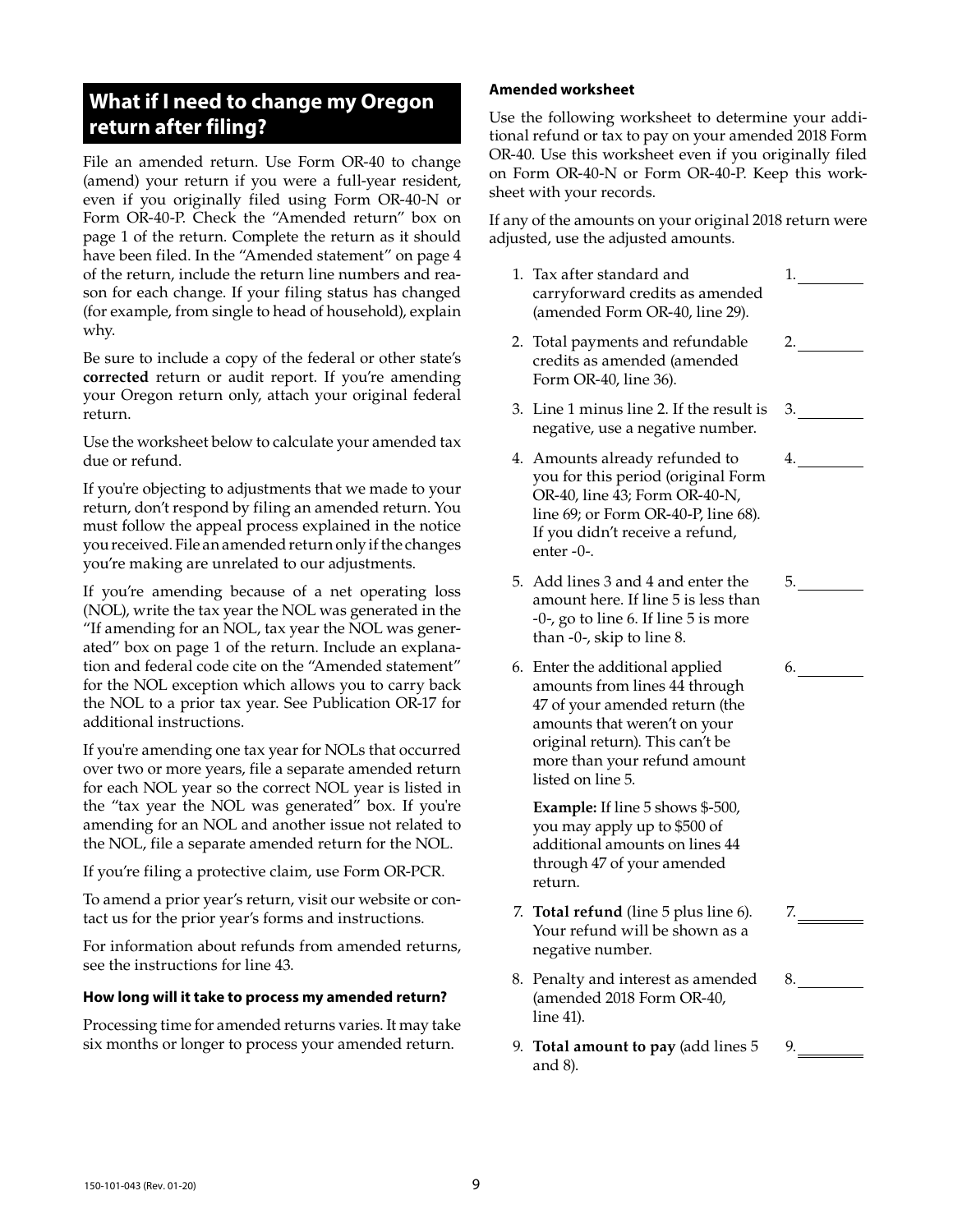# **General instructions for Form OR-40**

## **Step 1: Fill out your federal return**

**Complete your federal return first. Do this even if you aren't required to file a federal return.** You must use the information from your federal return to complete your Oregon return. You must include a copy (front and back) of your federal Form 1040 and Schedules 1 through 5 (if applicable), 1040NR, or 1040NR-EZ with your Oregon return. If you're amending your Oregon return and your federal return, include a copy of Form 1040X and an amended Form 1040 with Schedules 1 through 5 (if applicable).

If you don't provide a copy of your federal return, we may adjust or deny your Oregon subtractions, deductions, and credits. **Include** federal Schedules 1 through 5 (if applicable); **don't include** any other federal schedules. We may ask you for copies of other schedules or additional information later.

**Oregon same-sex registered domestic partners (RDPs):** To correctly determine your Oregon tax liability, you must complete a federal income tax return as if you were filing as married filing jointly or married filing separately. Check the "calculated using 'as if' federal return" box on your Oregon return.

For more information on how to file as an RDP, go to www.oregon.gov/dor and search for "RDP."

## **Step 2: Select the appropriate Oregon form**

To decide which form to use, see "What form do I use?" in the "General information" section.

## **Step 3: Fill out the Oregon return**

**Use blue or black ink only** for easier reading and faster processing. The equipment used to scan documents and checks can't read gel ink or certain colors, and using them will delay the processing of your return.

# **Fiscal year filers**

Write the ending date of your fiscal year in the "Fiscal year ending" box on the return.

# **Check the boxes**

## **Amended return**

If you're amending your 2018 return, check this box. See "What if I need to change my return after filing?" in the "General information" section for instructions.

## **Calculated using "as if" federal return**

Check this box if:

- You're filing as an Oregon RDP.
- You're filing as "married filing separately for Oregon only" with a different residency status than your spouse.
- You didn't file a federal return.

## **Short-year tax election**

If you're filing a short-year return due to a **bankruptcy,** fill in the "Fiscal year ending" box and check this box.

## **Extension filed**

If you received a federal extension to file, or filed an extension for Oregon only, check this box. See "What if I need more time to file?" in the "General information" section for more information.

## **Form OR-24—Like-kind property exchange or conversions**

Check this box if you're deferring gain on like-kind property that was exchanged or converted. You will report the gain to Oregon when it's reported on your federal return (federal Form 8824). You must include Form OR-24 with your Oregon return or provide it electronically through Revenue Online at www.oregon. gov/dor. Go to "Submit documents" and select "Supporting documentation" in "Personal Income Tax." One of the options available will be "Form OR-24 Like-Kind Exchanges."

## **Federal disaster relief**

If you're claiming a loss due to a presidentially-declared natural disaster, check this box.

## **Federal Form 8886**

Check this box if you filed federal Form 8886, *Reportable Transaction Disclosure Statement*.

# **Name and address**

Type or clearly print names, Social Security numbers (SSN), and dates of birth for you and your spouse. **Enter your spouse's information even if you're filing as married filing separately.** If you're filing for someone who died in 2018 or 2019, check the "Deceased" box next to their name.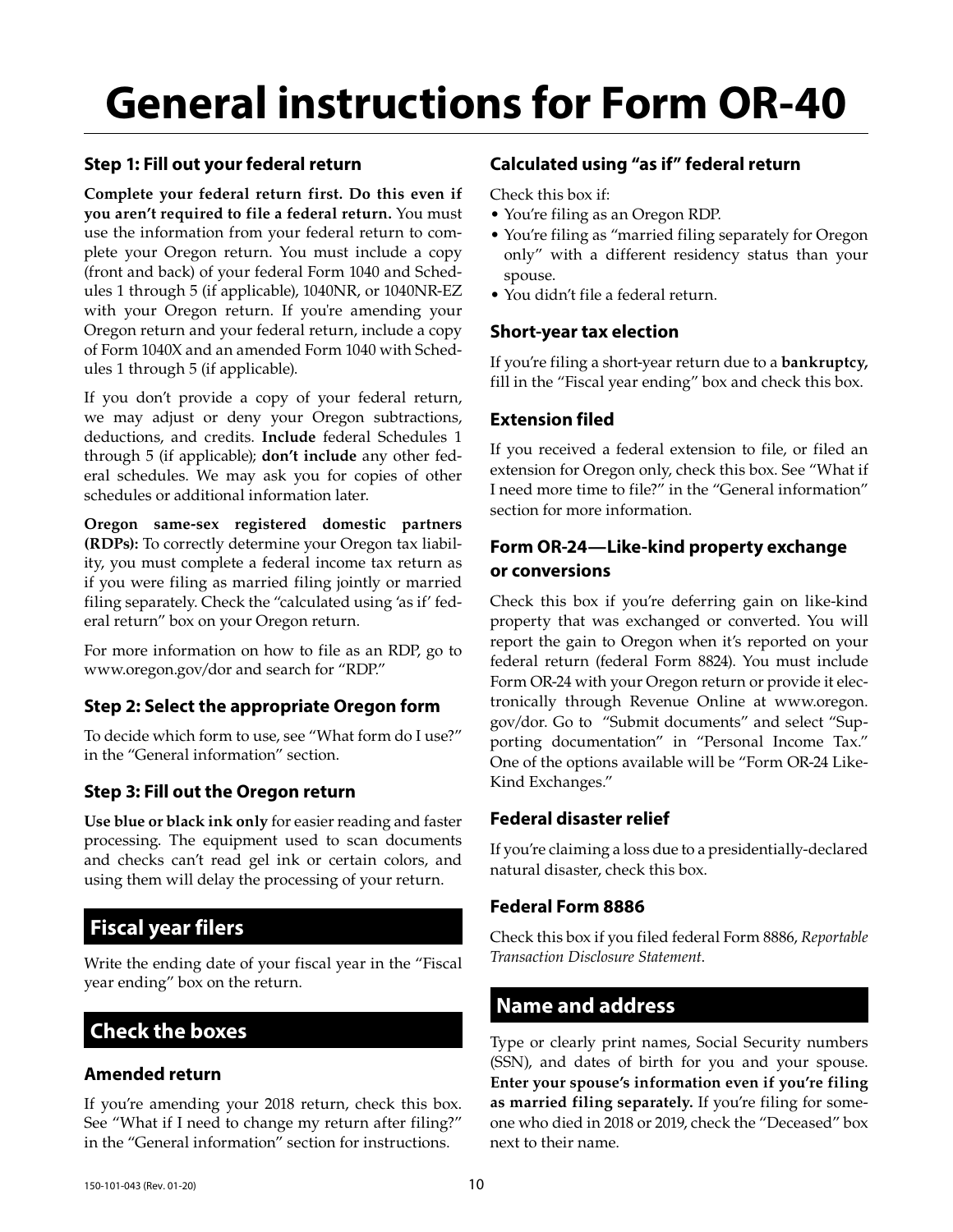Enter your **current mailing address.** This is where we'll send any refund or correspondence, if needed. Enter your current daytime phone number.

**Date of birth.** Enter the month, day, and year that you and your spouse were born. For example, "11/01/1978."

**SSN.** You must provide your SSN per Section 405, Title 42, of the United States Code. We will only use it to establish your identity for tax purposes.

If you've previously filed an Oregon return using a different tax identification number and **this is your first time using this SSN,** check the "First time using this SSN" box. Write your previous identification number in the "Amended statement" section on page 4 of the return. Follow these instructions if you've filed previous tax returns using an individual taxpayer identification number (ITIN) and this is your first year filing using your new SSN.

**ITIN.** If the IRS issued you an ITIN because you don't qualify for an SSN, enter your ITIN wherever an SSN is requested.

If you don't have an ITIN, you need to request one from the IRS. If you've applied for an ITIN, check the "Applied for ITIN" box and file your return by April 15, 2019. **Don't** include your ITIN application (federal Form W-7) with your Oregon return. Keep it with your records. For Form W-7, go to the IRS website, www.irs.gov, or call the IRS toll-free at (800) 829-1040. When the IRS issues you an ITIN, send a copy of your ITIN letter to us at PO Box 14999, Salem OR 97309-0990. **Refunds will not be issued without a valid SSN or ITIN.**

# **Filing status**

**1** Check the box next to your filing status. Generally, you must use the same filing status for your Oregon and federal returns. Choose only **one** filing status.

**Exception for Oregon RDPs.** As an Oregon RDP, you're not eligible to use the single filing status on your Oregon return. For Oregon, you're generally **required** to use married filing jointly or married filing separately. For more information, go to our website or contact us.

#### **Exceptions for married persons who filed a joint federal return when each person had a different residency status:**

• *Full-year resident and part-year resident.* You may file separate Oregon returns. If you file separate returns for Oregon, you **must** use the married filing separately status. The full-year resident will file Form OR-40, and the part-year resident will file Form OR-40-P. If you choose to file a joint return for Oregon, use Form OR-40-P.

- *Full-year resident and nonresident.* You may file separate Oregon returns. If you file separate returns for Oregon, you **must** use the married filing separately status. The full-year resident will file Form OR-40, and the nonresident will file Form OR-40-N. If you choose to file a joint return for Oregon, use Form OR-40-N.
- *Part-year resident and nonresident.* You may file separate Oregon returns. If you file separate returns for Oregon, you **must** use the married filing separately status. The part-year resident will file Form OR-40-P, and the nonresident will file Form OR-40-N. If you choose to file a joint return for Oregon, use Form OR-40-N.

## **How to file separate returns for Oregon**

**If you're filing as married filing separately for Oregon only, fill in your spouse's name, SSN, and date of birth.** Report your own share of federal AGI and deductions. Also, report your share of any Oregon additions or subtractions using this formula to determine your percentage:

Your share of federal AGI <sup>=</sup> Your percentage Joint federal AGI (not to exceed 100%)

**Check the "Calculated using 'as if' federal return" box on your return.** You must include the following forms with **both** Oregon returns:

- A federal Form 1040 and Schedules 1 through 5 (if applicable), 1040NR, or 1040NR-EZ prepared as if you had filed as married filing separately.
- A copy of the joint Form 1040 and Schedules 1 through 5 (if applicable), 1040NR, or 1040NR-EZ that you actually filed with the IRS.

If the federal form you filed is an amendment, include Form 1040X and federal returns as amended for your actual and "as if" returns.

If possible, mail both spouses' Oregon returns in the **same** envelope. **Don't** staple the returns together.

For more information, see "Filing status" in Publication OR-17.

# **Exemptions**

 $\mathbf{F}(\mathbf{6a})\mathbf{g}(\mathbf{6b})$  Yourself and spouse. Check the "Regular" exemption box for yourself. If you're filing as married filing jointly, check the "Regular" exemption box on line 6b for your spouse. **If someone else is able to claim you or your spouse as a dependent, don't check the "Regular" exemption box.**  Instead, check the corresponding box entitled, "Check box if someone else can claim you as a dependent," for yourself or your spouse. Check this box even if the other person doesn't actually claim you as a dependent.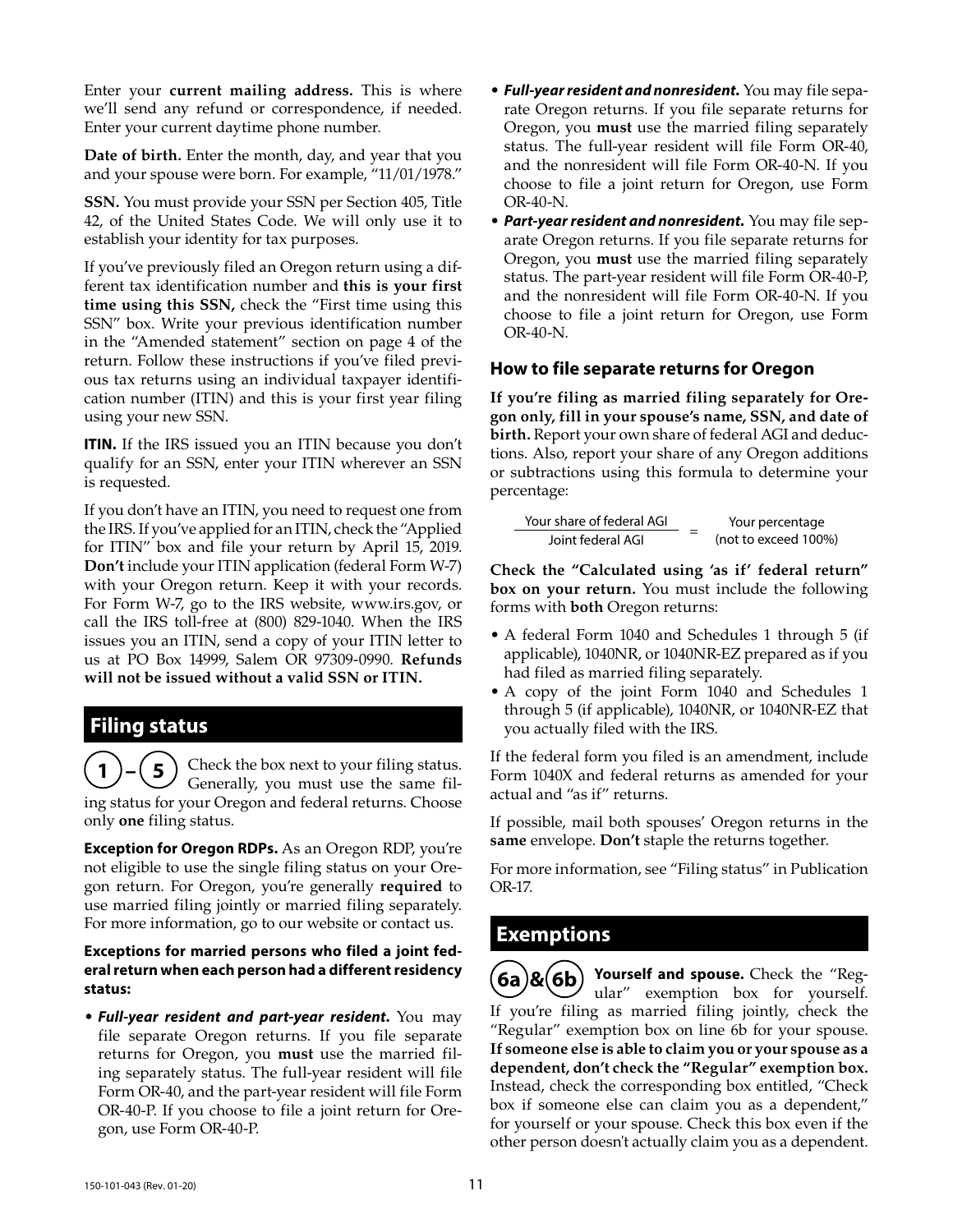**Severely disabled.** Did you or your spouse have a severe disability at the end of 2018? If so, you can claim an additional exemption. This is different from the disabled child exemption. You may qualify for and claim the severely disabled exemption even if someone else can claim you as a dependent. You're considered to have a severe disability if **any** of the following apply:

- You permanently lost the use of one or both feet.
- You permanently lost the use of both hands.
- You're permanently blind.
- You have a permanent condition that, without special equipment or outside help, limits your ability to earn a living, maintain a household, or transport yourself.
- You're unable to earn a living due to a permanent condition or an impairment of indefinite duration.

If you have a severe disability, your physician must write a letter describing it. Keep the letter with your records in case we request a copy.

If you qualify, check the "Severely disabled" exemption box on line 6a. If your spouse qualifies, check the "Severely disabled" exemption box on line 6b.

**Total exemptions for you and spouse.** You will receive one exemption if you checked the "Regular" exemption box and no one else can claim you. If someone else may claim you, you aren't eligible for the "Regular" exemption.

Enter the total number of exemptions claimed for yourself on line 6a and for your spouse on line 6b.

**6c All dependents.** Enter your dependents' information in order from youngest to oldest. For each dependent, list their first name, last name, relationship code (using the relationship code table), SSN, and date of birth. In most cases, you will list the same dependents you claimed on your federal return. However, if you have qualifying dependents who aren't listed on your federal return, you may claim them for Oregon. Enter the total number of dependents claimed on line 6c.

If you have more than four dependents, check the box and fill out Schedule OR-ADD-DEP with your remaining dependents. Don't list the same dependents on both Form OR-40 and Schedule OR-ADD-DEP. Add the total from Schedule OR-ADD-DEP, line 1 to the total on line 6c of your return. Include Schedule OR-ADD-DEP with your return.

#### **Relationship code table**

| <b>Title</b>   | Code      | <b>Relationships included</b>                                                                                |
|----------------|-----------|--------------------------------------------------------------------------------------------------------------|
| Son/Daughter   | SD        | Son, daughter, adopted child.                                                                                |
| Stepchild      | SC        | Stepson, stepdaughter.                                                                                       |
| Foster child   | FC.       | Foster child.                                                                                                |
| Sibling        | SB        | Brother, sister, half-brother,<br>half-sister, stepbrother,<br>stepsister, brother-in-law,<br>sister-in-law. |
| Parent         | PT        | Father, mother, stepfather,<br>stepmother, father-in-law,<br>mother-in-law.                                  |
| Spouse         | SP        | Husband, wife.                                                                                               |
| Grandparent    | <b>GP</b> | Grandmother, grandfather.                                                                                    |
| Grandchild     | GC        | Grandson, granddaughter.                                                                                     |
| Aunt/Uncle     | AU        | Aunt, uncle.                                                                                                 |
| Niece/Nephew   | ΝN        | Niece, nephew.                                                                                               |
| Other relative | <b>OR</b> | Son-in-law, daughter-in-law,<br>cousin, and other related<br>individuals not listed above.                   |
| No relation    | ΝR        | Any other qualifying individual.                                                                             |

**6d** Children with a disability. You may be entitled to an additional personal exemption for your dependent child who has a qualifying disability. To qualify, **all** of the following must be true:

- Your child (age 21 or younger) qualified as your dependent for 2018.
- Your child was eligible for early intervention services or received special education as defined by the State Board of Education of the state where the child attends school.
- Your child had an eligible disability as of December 31, 2018 under the federal Individuals with Disabilities Education Act. Eligible disabilities include:
	- Autism spectrum disorder.
	- Communication disorder.
	- Deafblindness.
	- Emotional disturbance.
	- Hearing impairment.
	- Intellectual disability.
	- Orthopedic impairment.
	- Other health impairment and developmental delay.
	- Specific learning disability.
	- Traumatic brain injury.
	- Visual impairment.

Each year, you must get a statement confirming that your child has been diagnosed with one of the disabilities listed above **and** a cover sheet from one of the following:

- The child's Individualized Education Program (IEP).
- The child's Individualized Family Service Plan (IFSP).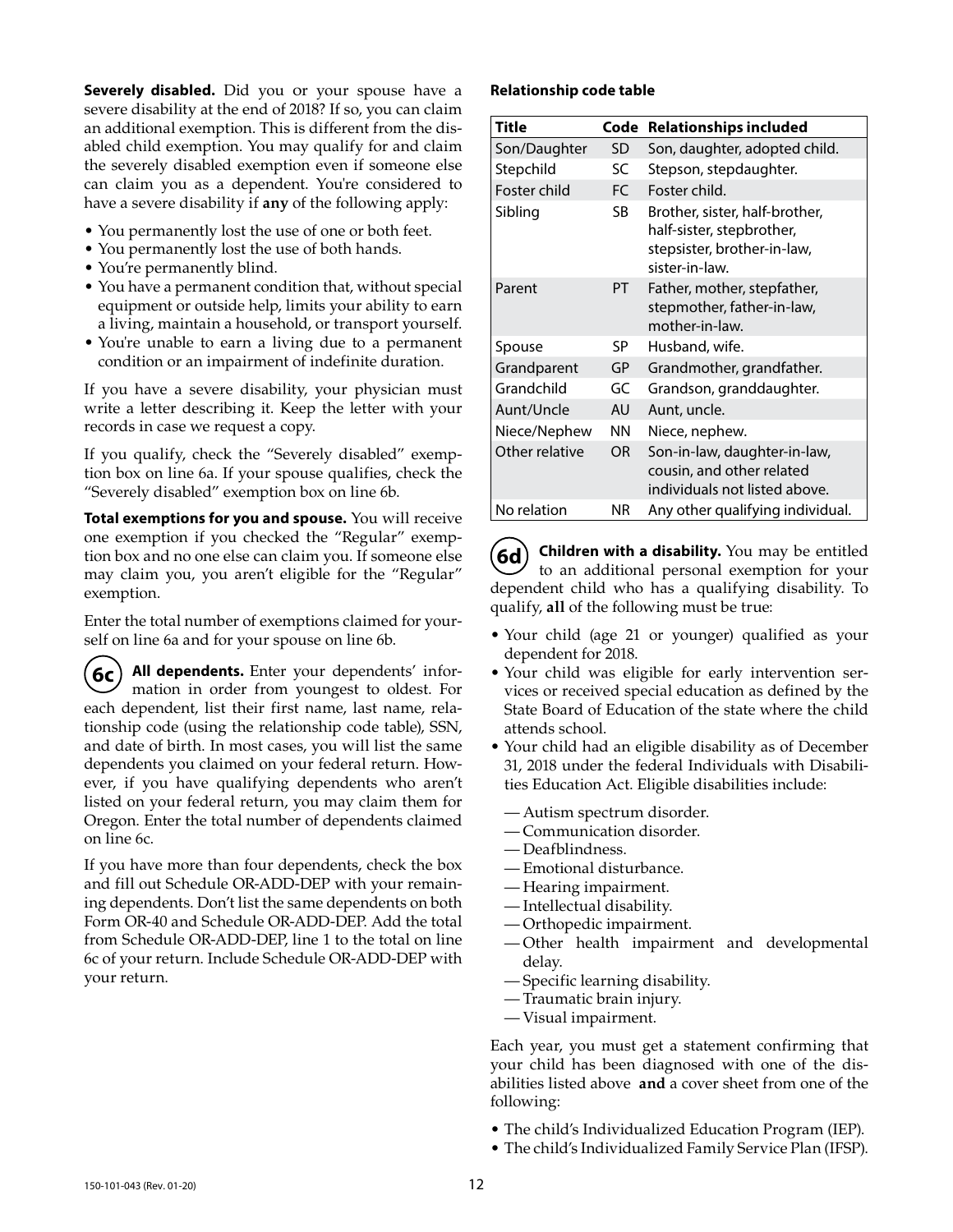Keep the statement and cover sheet with your records. Check the "Check if child with qualifying disability" box next to the name of each child with a qualifying disability. Enter the number of dependents with a qualifying disability on line 6d.

If you have more than four dependents, add the total from Schedule OR-ADD-DEP, line 2, to line 6d of your return.

**6e Total exemptions.** Add lines 6a through 6d and put the total on line 6e. This is your total number of exemptions.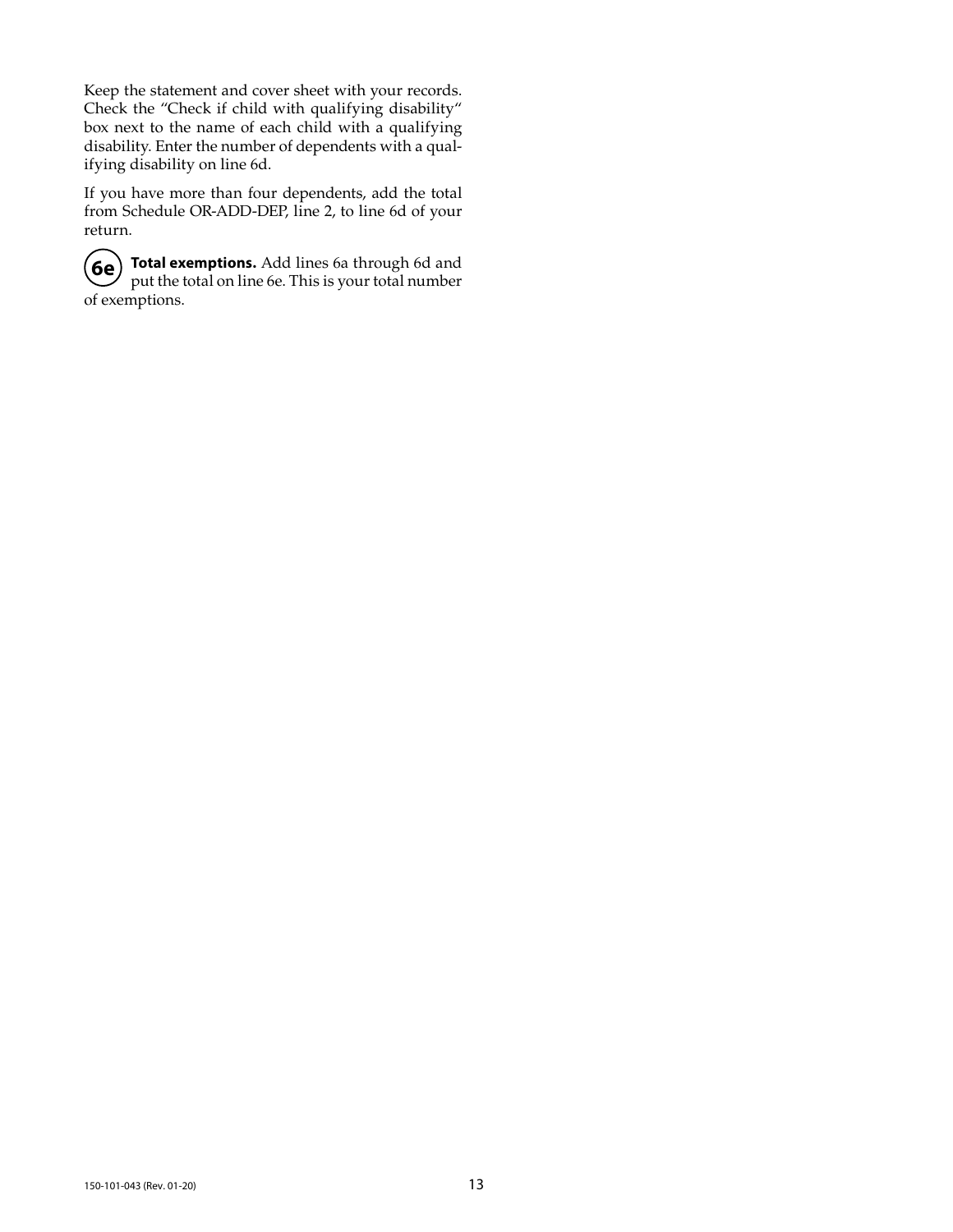# **Form OR-40 line instructions**

**Don't fill in cents.** You **must** round off cents to the nearest dollar. For example, \$99.49 becomes \$99, and \$99.50 becomes \$100. If you don't round entries to the nearest dollar, there may be small variations in the totals we use.

**7 Federal adjusted gross income.** Enter your federal adjusted gross income from Form 1040, line 7; Form 1040X, line 1C; Form 1040NR, line 36; or Form 1040NR-EZ, line 10. **You must include a copy (front and back) of your federal return with your Oregon return.** This helps us verify your income and process your return faster. **If you don**'**t include your federal return with your Oregon Form OR-40, items claimed on your return may be adjusted or denied.**

# **Additions**

**8 Total additions from Schedule OR-ASC.** If you're reporting an addition, **you must include Schedule OR-ASC with your return,** with the numeric code and amount of each addition you're reporting. Enter the total from Schedule OR-ASC, section 1, on line 8 of your return.

For more information about additions, refer to the instructions for Schedule OR-ASC or Publication OR-17.

# **Subtractions**

**10 2018 federal tax liability subtraction.** Complete the following worksheet to determine your **federal tax liability** subtraction for 2018. Carefully follow the instructions. Don't confuse your **federal tax liability** on your federal return with the **federal tax withheld** on a Form W-2. They aren't the same. **RDPs and those filing as "married filing separately for Oregon only,"** use amounts from your actual federal return(s), **not** your "as if" return.

**Note:** Additional calculations are required if one of these situations applies:

- You need to file a 2018 amended return and you either filed an amended federal return or we corrected the federal tax subtraction on your original return.
- You filed your federal return on Form 1040NR or 1040NR-EZ.
- You claimed recapture taxes on your federal return.
- You claimed a first-time homebuyer credit recapture on Form 1040, Schedule 4, line 60b.

If any of these apply to you, refer to the worksheet in Publication OR-17 to calculate your federal tax subtraction. All others can use this worksheet.

| 1. Enter your federal tax liability<br>from Form 1040, line 13.                                                                                                                                                     | 1. $\qquad$                                                                                                                                                                                                                         |
|---------------------------------------------------------------------------------------------------------------------------------------------------------------------------------------------------------------------|-------------------------------------------------------------------------------------------------------------------------------------------------------------------------------------------------------------------------------------|
| 2. Enter your excess advance<br>premium tax credit from Form<br>1040, Schedule 2, line 46.                                                                                                                          |                                                                                                                                                                                                                                     |
| 3. Subtract line 2 from line 1 (if less<br>than zero, enter -0-).                                                                                                                                                   | 3.                                                                                                                                                                                                                                  |
| 4. Enter your additional tax on<br>retirement plans from Form 1040,<br>Schedule 4, line 59.                                                                                                                         | 4.                                                                                                                                                                                                                                  |
| 5. Add lines 3 and 4.                                                                                                                                                                                               | 5.                                                                                                                                                                                                                                  |
| 6. Enter your American Opportunity<br>credit from Form 1040, line 17c.                                                                                                                                              | 6.                                                                                                                                                                                                                                  |
| 7. Enter your total premium tax<br>credit from Form 8962, line 24.                                                                                                                                                  | 7.                                                                                                                                                                                                                                  |
| 8. Add lines 6 and 7.                                                                                                                                                                                               | 8.                                                                                                                                                                                                                                  |
| 9. <b>Subtract</b> line 8 from line 5 (if less<br>than zero, enter -0-).                                                                                                                                            | 9.                                                                                                                                                                                                                                  |
| 10. Enter your maximum allowable<br>amount from the federal tax<br>liability subtraction table on the<br>next page. Don't fill in less than<br>zero or more than \$6,650 (\$3,325 if<br>married filing separately). | <b>10.</b> The contract of the contract of the contract of the contract of the contract of the contract of the contract of the contract of the contract of the contract of the contract of the contract of the contract of the cont |
| 11. Enter the <b>smaller</b> of line 9 or line<br>10 here and on Form OR-40, line 10.                                                                                                                               | 11.                                                                                                                                                                                                                                 |

**Caution:** Don't include any of the following in your calculation:

- Self-employment tax.
- Social Security and Medicare tax on tips.
- Household employment taxes.
- Penalties or interest.

**Are you amending your 2018 return?** Usually you can't change your federal tax subtraction on your amended return. See Publication OR-17 for more information before making changes to this subtraction.

**Federal tax from a prior year and foreign tax.** Did you pay additional federal tax in 2018 because you were audited or filed an amended return? Did you pay taxes to a foreign country? If so, you may be able to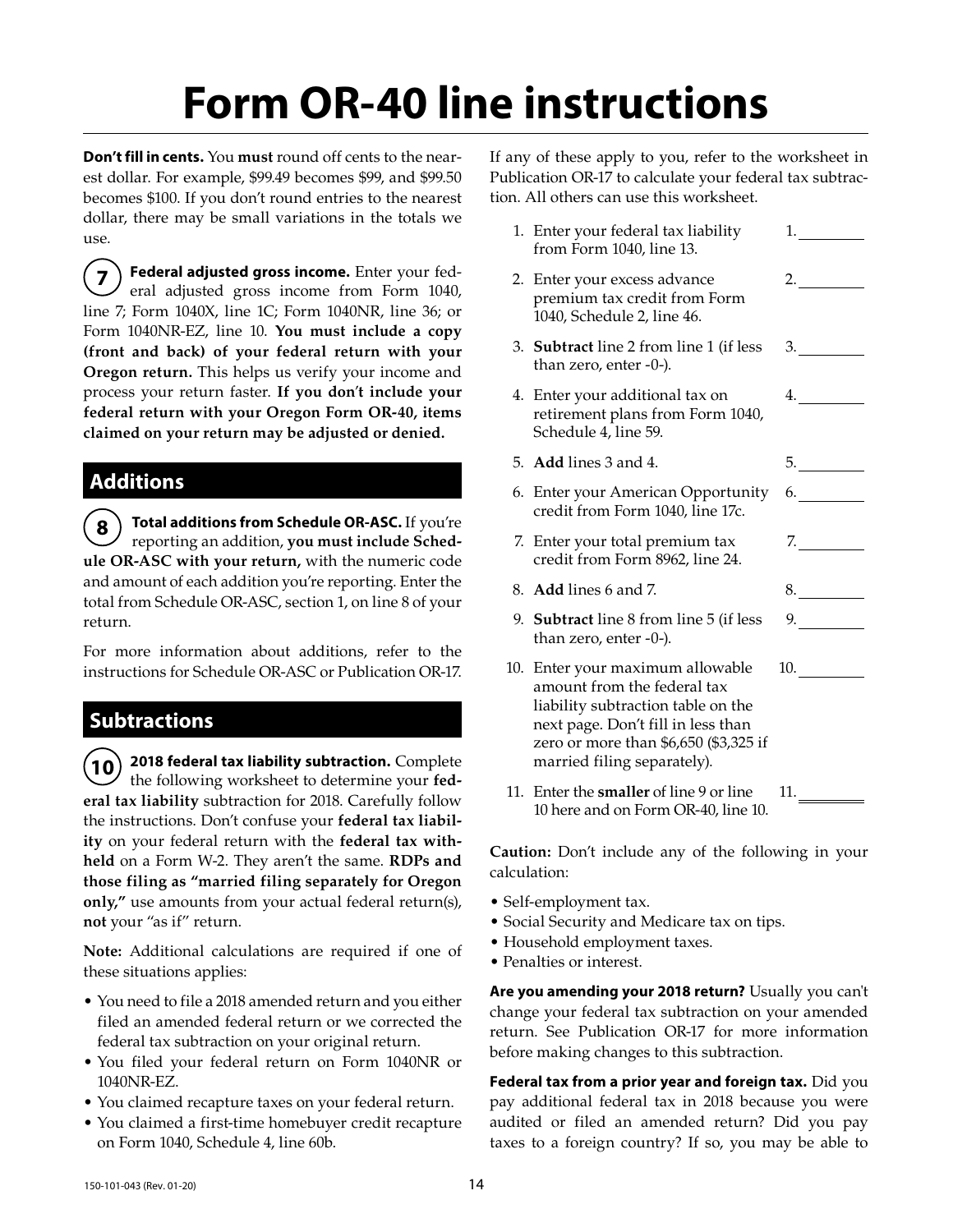claim a subtraction for the additional tax. See Publication OR-17 for more information before calculating this subtraction.

|                              | And your          | federal adjusted<br>gross income is: |                                     |  |  |  |  |  |
|------------------------------|-------------------|--------------------------------------|-------------------------------------|--|--|--|--|--|
| If your filing<br>status is: | At least-         | <b>But less</b><br>than-             | tax liability<br>subtraction<br>is: |  |  |  |  |  |
|                              | $-0-$             | \$125,000                            | \$6,650                             |  |  |  |  |  |
|                              | \$125,000         | \$130,000                            | \$5,300                             |  |  |  |  |  |
|                              | \$130,000         | \$135,000                            | \$4,000                             |  |  |  |  |  |
| Single                       | \$135,000         | \$140,000                            | \$2,650                             |  |  |  |  |  |
|                              | \$140,000         | \$145,000                            | \$1,300                             |  |  |  |  |  |
|                              | \$145,000 or more |                                      | -0-                                 |  |  |  |  |  |
|                              | $-0-$             | \$125,000                            | \$3,325                             |  |  |  |  |  |
|                              | \$125,000         | \$130,000                            | \$2,650                             |  |  |  |  |  |
| Married filing               | \$130,000         | \$135,000                            | \$2,000                             |  |  |  |  |  |
| separately                   | \$135,000         | \$140,000                            | \$1,325                             |  |  |  |  |  |
|                              | \$140,000         | \$145,000                            | \$650                               |  |  |  |  |  |
|                              |                   | \$145,000 or more                    |                                     |  |  |  |  |  |
| <b>Married filing</b>        | $-0-$             | \$250,000                            | \$6,650                             |  |  |  |  |  |
| jointly; or                  | \$250,000         | \$260,000                            | \$5,300                             |  |  |  |  |  |
| Head of                      | \$260,000         | \$270,000                            | \$4,000                             |  |  |  |  |  |
| household; or                | \$270,000         | \$280,000                            | \$2,650                             |  |  |  |  |  |
| Qualifying                   | \$280,000         | \$290,000                            | \$1,300                             |  |  |  |  |  |
| widow(er)                    | \$290,000 or more |                                      | $-0-$                               |  |  |  |  |  |

#### **Federal tax liability subtraction**

**11 Social Security and tier 1 Railroad Retirement Board benefits income.** Enter the amount from federal Form 1040, line 5b. If you have tier 2, windfall/vested dual, or supplemental Railroad Retirement Board benefits, these are subtracted in section 2 of the Schedule OR-ASC, using code 330. For more information, refer to Publication OR-17.

**12 Oregon income tax refund included in federal income.** Fill in your Oregon state income tax refund from federal Form 1040, Schedule 1, line 10. **Don't include local, county, or other states' tax refunds.**

**13 Total subtractions from Schedule OR-ASC.** Other subtractions not explained here are claimed on Schedule OR-ASC. **If you qualify for a subtraction claimed on Schedule OR-ASC, you must include the schedule with your return.** Enter the total from Schedule OR-ASC, section 2, on line 13.

For more information about subtractions, refer to the instructions for Schedule OR-ASC or Publication OR-17.

## **Deductions**

**You can claim Oregon itemized deductions or the standard deduction, whichever is larger, but not both.**

**Note:** If you're filing as married filing separately and one spouse itemizes, both spouses must use itemized deductions. If your spouse itemizes and you don't, your standard deduction is -0-.

**16 Itemized deductions.** If you're itemizing your deductions for Oregon enter the amount from Schedule OR-A, line 23. **Note: Don't** enter your federal itemized deductions; the amount allowed for Oregon may be different.

If you're not itemizing, enter zero.

**17 Standard deduction.** Your standard deduction is based on your filing status:

| <b>Single</b>                          | \$2,215         |
|----------------------------------------|-----------------|
| <b>Married filing jointly</b>          | \$4,435         |
| <b>Married filing separately</b>       |                 |
| • If spouse claims standard deduction  | $$2,215$<br>-0- |
| • If spouse claims itemized deductions |                 |
| <b>Head of household</b>               | \$3,570         |
| <b>Qualifying widow(er)</b>            | \$4,435         |

**Standard deduction—Age 65 or older, or blind.** Check the applicable boxes on line 17 if you or your spouse were age 65 or older or were blind on December 31, 2018, because you're entitled to a larger standard deduction. If you or your spouse are permanently blind, you may also qualify for the severely disabled exemption credit; see the instructions for lines 6a and 6b.

If you checked one or more of the boxes on line 17, multiply the number of boxes checked by:

• \$1,200 if single or head of household filing status; or • \$1,000 for all other filers.

Add this amount to the standard deduction for your filing status from above. Fill in the total on line 17.

**Example.** Joni and Mike are married. Joni is age 61 and Mike is age 67. Joni files the return as the primary taxpayer. She will check the box stating that her spouse was 65 or older and will add an additional \$1,000 to her standard deduction. She will enter \$5,435 (\$4,435 + \$1,000) on line 17.

**Standard deduction—Dependents.** If someone else can claim you as a dependent, your standard deduction is limited to the **larger** of:

- Your earned income plus \$350, up to the maximum allowed for your filing status (see the standard deduction table above); or
- \$1,050.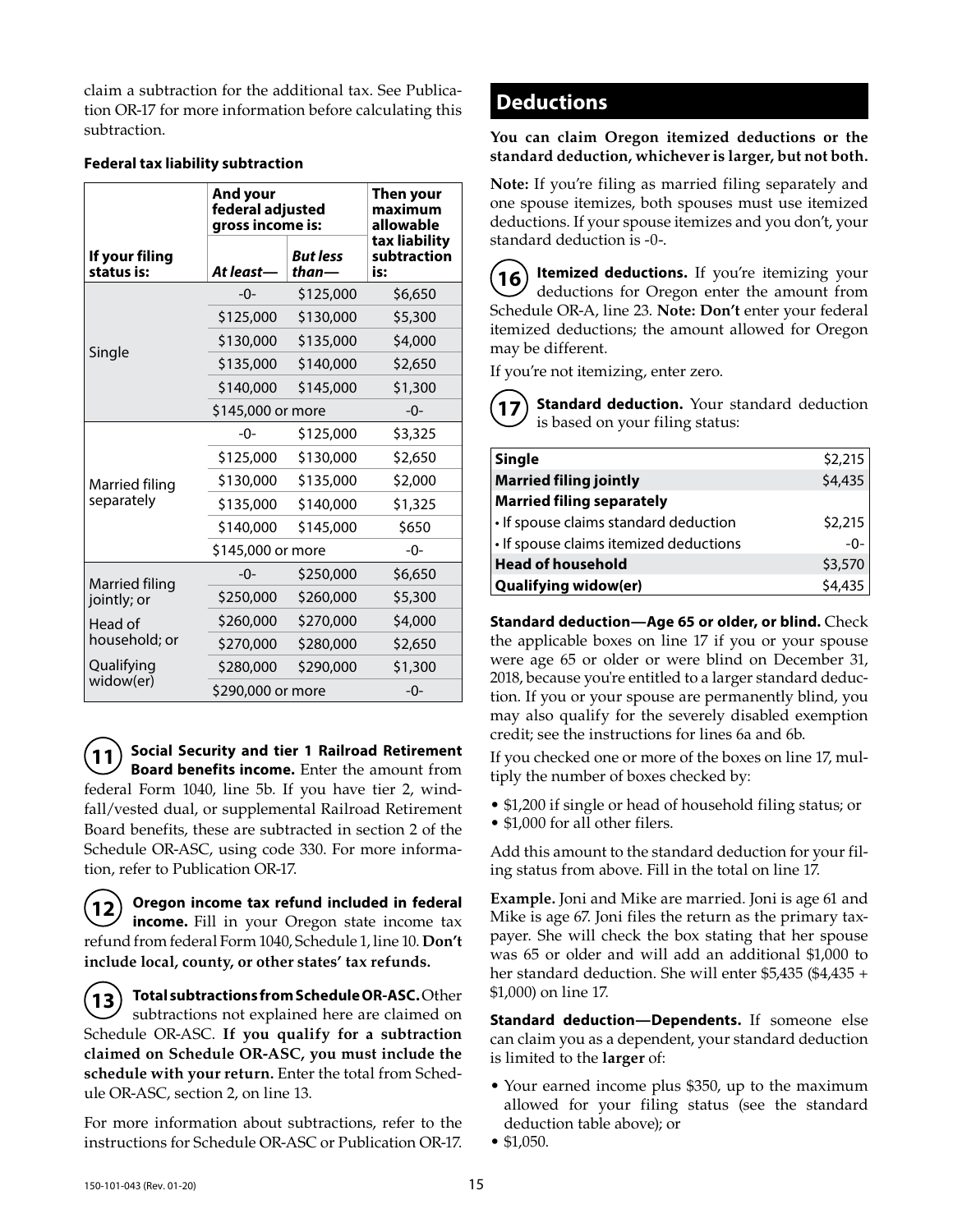This limit applies if you can be claimed as a dependent on another person's return, even if the other person doesn't actually claim you.

If you're a dependent and not married, use the following worksheet to figure your standard deduction. If you're a dependent and married, see Publication OR-17.

#### **Standard deduction worksheet for single dependents**

| 1. Enter your earned income (see<br>definition below).                                                                | 1. $\qquad \qquad$                           |
|-----------------------------------------------------------------------------------------------------------------------|----------------------------------------------|
| 2. Additional \$350.                                                                                                  | $2.$ \$350                                   |
| 3. Add lines 1 and 2.                                                                                                 | 3.                                           |
| 4. Minimum standard deduction.                                                                                        | 4. \$1,050                                   |
| 5. Enter the larger of line 3 or line 4.                                                                              | 5.                                           |
| 6. Basic standard deduction for<br>single.                                                                            | $6.$ \$2,215                                 |
| 7. Enter the smaller of line 5 or line<br>6.                                                                          | 7.                                           |
| 8. If you're age 65 or older, enter<br>\$1,200. Otherwise, enter -0-.                                                 | 8.                                           |
| 9. If you're blind, enter \$1,200.<br>Otherwise, enter -0-.                                                           | 9. $\qquad \qquad \overline{\qquad \qquad }$ |
| 10. Add lines 7, 8, and 9. Enter the<br>total here and on Form OR-40,<br>line 17. This is your standard<br>deduction. | 10.                                          |

**Earned income** includes salaries, wages, tips, professional fees, or other amounts received as pay for work you actually performed, and any part of a scholarship or fellowship grant you received that is included in your gross income.

**Standard deduction—Nonresident aliens.** The standard deduction for nonresident aliens (as defined by federal law) is -0-.

**Standard deduction—Married filing separately.** The standard deduction for married individuals filing separately is -0- if the other spouse itemizes. This applies even if your itemized deductions are less than the usual standard deduction amount.

# **Oregon tax**

**20 Tax from tax tables or tax rate charts.** Figure the tax on your Oregon taxable income, line 19. Use the tax tables or rate charts and enter your tax amount on line 20. Double-check that the tax you entered is correct.

**Example 1:** A single Oregon taxpayer has taxable income of \$19,500. The taxpayer will use column S on page 25. The tax is \$1,517.

**Example 2:** A married couple has Oregon taxable income of \$75,500. They are filing jointly. They will use the married filing jointly rate chart J on page 26. They figure their tax like this:

| Oregon taxable income |                | \$75,500 |
|-----------------------|----------------|----------|
| Subtract              |                | \$50,000 |
|                       |                | \$25,500 |
| Multiply by 9%        | X              | 0.09     |
|                       |                | \$2,295  |
| Then add              | $\overline{+}$ | \$4,014  |
| Their Oregon tax is   |                | \$6,309  |

**Other tax methods.** If you qualify, you can compute your Oregon tax using any of the following methods:

**Farm income averaging method.** Do you have income from a farm? You may use the federal farm income averaging method to compute your Oregon tax even if you didn't use farm income averaging on your federal return. Download Schedule OR-FIA-40 from our website or contact us to order it.

If you use Schedule OR-FIA-40 to calculate your tax, enter the tax amount from Schedule OR-FIA-40, line 24, on Form OR-40, line 20. Check box 20a labeled "Schedule OR-FIA-40." Don't include a copy of Schedule OR-FIA-40 with your return. Keep it with your records.

**Farm asset capital gain method.** Did you sell or exchange capital assets primarily used in farming because you were getting out of a farming business? Or, did you sell or exchange a farming business in which you held at least a 10 percent ownership interest? If so, you may be eligible for a reduced tax rate on the net capital gain from the proceeds. Download Worksheet OR-FCG from our website or contact us to order it.

If you use Worksheet OR-FCG to calculate your tax, enter the tax amount from Worksheet OR-FCG, line 7, on Form OR-40, line 20. Check box 20b labeled "Worksheet OR-FCG." Don't include a copy of Worksheet OR-FCG with your return. Keep it with your records.

**Oregon qualified business income reduced tax rate.**  Did you have income from a sole proprietorship (which can now qualify), partnership, or S corporation in which you materially participated? If so, you may qualify to use this reduced tax rate. For the income to qualify, it must be nonpassive income from a sole proprietorship, partnership, or S corporation that employed at least one employee in Oregon for a total of at least 1,200 hours. See Schedule OR-PTE-FY on our website or contact us to order it.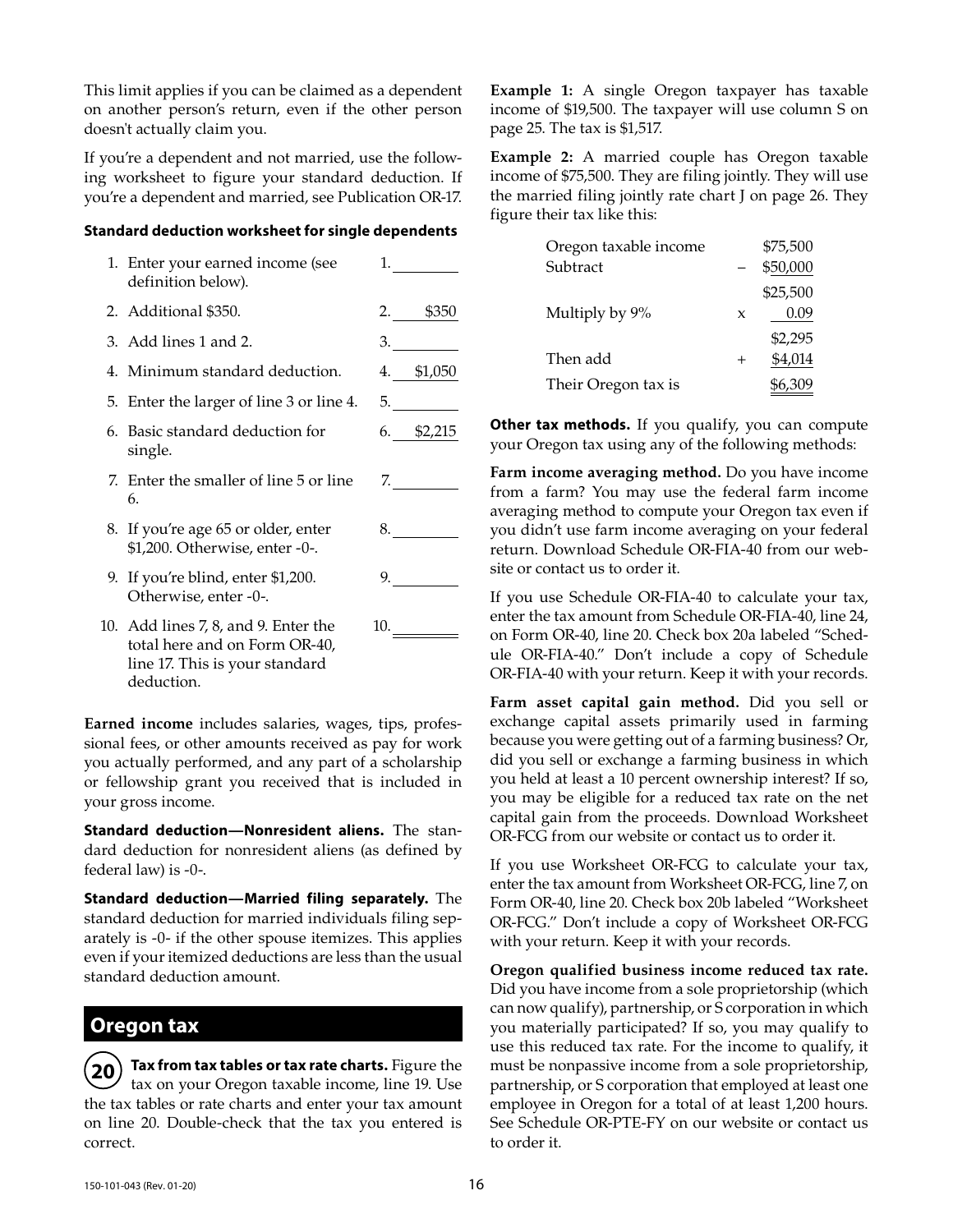**Note:** If you elect to use this reduced tax rate for qualifying income, the election is irrevocable and must be made on your original return. **You can't change the election after the filing of your original return.**

If you use Schedule OR-PTE-FY to calculate your tax, enter the tax amount from Schedule OR-PTE-FY, line 14a, on Form OR-40, line 20. Check box 20c labeled "Schedule OR-PTE-FY." You must include this form with your Oregon return or submit it at www.oregon. gov/dor; click the link for Revenue Online and log in or create an account.

**21 Interest on certain installment sales.** Did you have installment sales that required you to pay interest on the deferred tax liability for federal purposes? If so, you must also compute interest for Oregon. The amount due for Oregon is computed using the same method as the federal amount. The interest rate for 2018 is 0.4167 percent (0.004167) per month. For 2019, the interest rate is 0.5 percent (0.005) per month.

## **Credits—Nonrefundable**

**23 Exemption credit.** Complete the worksheet below to determine the amount of your exemption credit.

#### **Exemption credit worksheet**

- 1. If your federal AGI is \$100,000 or less and you filed as married filing separately or single; or if your federal AGI is \$200,000 or less and you filed as married filing jointly, head of household, or qualifying widow(er); enter the sum of "regular" exemption credits you claimed on lines 6a and 6b and dependents you claimed on line 6c. Don't include the additional "Severely disabled" and "Child with a qualifying disability" exemptions. If your federal AGI exceeds these thresholds, enter -0-.
- 2. If your federal AGI is \$100,000 or less, enter the number of "Severely disabled" exemptions you claimed on lines 6a and 6b. If your federal AGI exceeds \$100,000, enter -0-.

2.

1.

- 3. If your federal AGI is \$100,000 or less, enter the number of "child with a qualifying disability" exemptions you claimed on line 6d. If your federal AGI exceeds \$100,000, enter -0-.
- 4. Add lines 1, 2, and 3.

| 4. |  |
|----|--|
| 5. |  |

3.

5. Multiply line 4 by \$201. This is your exemption credit. Enter the result here and on Form OR-40, line 23.

**24 Political contribution credit.** Fill in your total political contributions, up to \$100 on a joint return or up to \$50 on all others. Your contribution(s) of money must have been made during 2018 to any of the following:

- A political party.
- A qualified candidate (or the candidate's principal campaign committee) for federal, state, or local office to be voted for in Oregon.
- A political action committee certified in Oregon.

**Note:** A political contribution credit isn't allowed if your federal AGI on Form OR-40, line 7 exceeds:

- \$200,000 for married filing jointly filers; or
- \$100,000 for all other filers.
- **25 Total standard credits from Schedule OR-ASC.** Other credits not explained here are claimed on Schedule OR-ASC. **If you qualify for a credit claimed on Schedule OR-ASC you must include the schedule with your return.** Enter your standard credits from Schedule OR-ASC, section 3, on Form OR-40, line 25.

For more information about standard credits, refer to the instructions for Schedule OR-ASC or Publication OR-17.

**28 Total carryforward credits from Schedule OR-ASC.** Carryforward credits are credits that can be claimed over several tax years if not used up in the first year. The credits are claimed on Schedule OR-ASC. **If you qualify for a carryforward credit, you must include Schedule OR-ASC with your return.** Enter your total carryforward credits from Schedule OR-ASC, section 4, on Form OR-40, line 28.

For more information about carryforward credits, refer to the instructions for Schedule OR-ASC or Publication OR-17.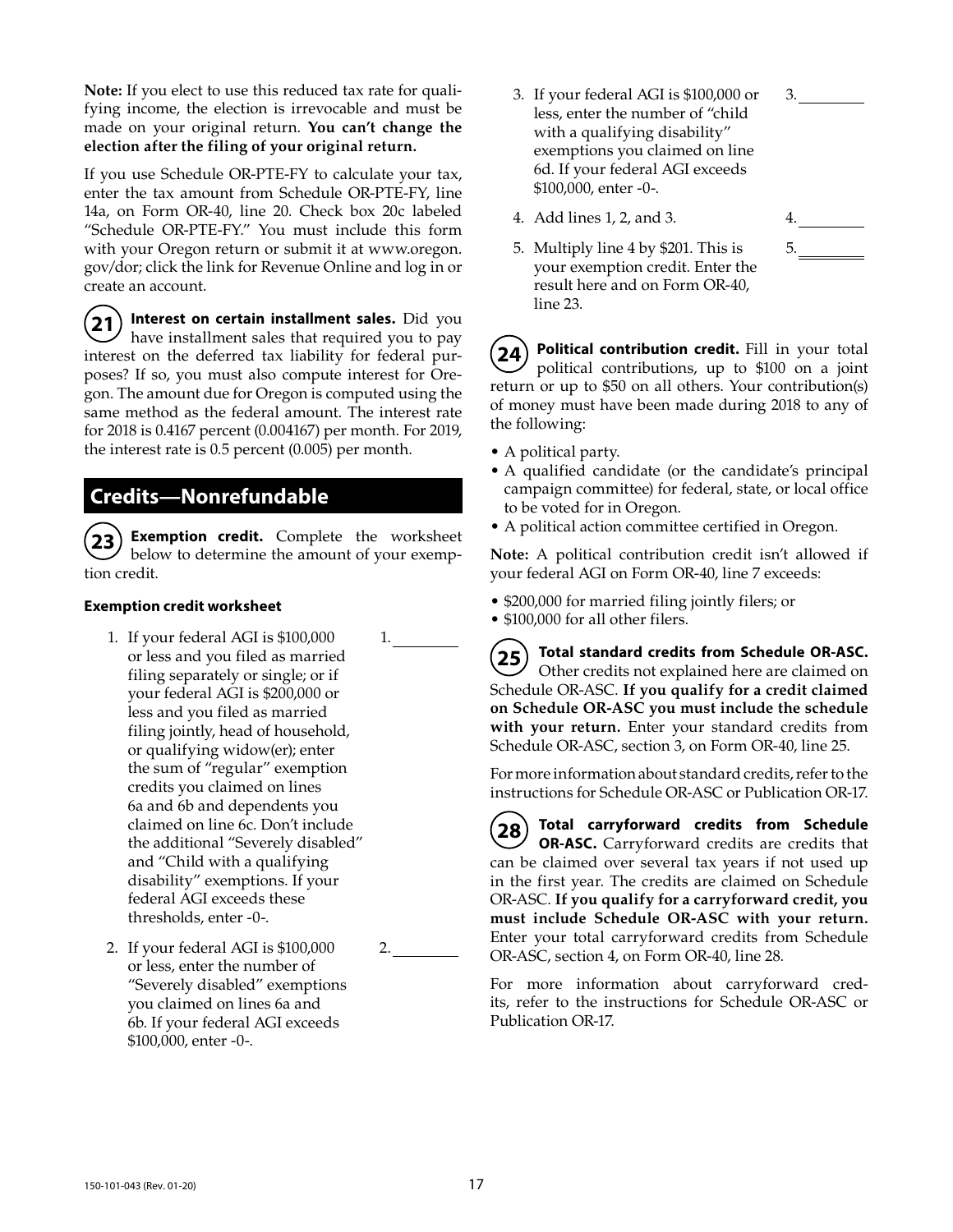## **Tax payments and refundable credits**

**30 Oregon income tax withheld.** Fill in the total **Oregon** tax withheld from your wages and other income shown on all of your Form W-2s, box 17, or Form 1099s. Don't use the FICA (Social Security) tax withheld. Don't use tax withheld from your wages by other states. **You must include a readable and unaltered copy** of your Form W-2 from each job and any Form 1099 showing Oregon income tax withheld with your Oregon return.

If you don't have a Form W-2 or 1099, you must provide other proof of Oregon tax withheld. Proof may include a copy of a final paycheck stub or a letter from your employer. If you file before February 1, 2019, we can only accept a Form W-2 or 1099 as proof.

If you have tax to pay this year, you may want to increase the amount your employer withholds from your 2019 Oregon wages. For withholding information, go to www.oregon.gov/dor/personal.

**31 Amount applied from your prior year's tax refund.** Fill in the amount of any prior year refund you applied to your 2018 estimated tax. If we adjusted your applied refund, be sure to use the adjusted amount. If you need to verify your applied refund amount, go to Revenue Online at www.oregon.gov/dor; then log in or create an account. You may also contact us to verify the amounts you applied toward your 2018 tax period

**32) Estimated tax payments for 2018.** Fill in the total estimated tax payments you made before filing your 2018 Oregon return. These payments were due April 16, 2018; June 15, 2018; September 17, 2018; and January 15, 2019. Also **include all** payments you made up to the date you filed your original or amended return. **Don't include** the amount already reported on line 31. If you need to verify your estimated payments, go to Revenue Online at www.oregon.gov/dor. You can also contact us to verify the amount of payments you made toward your 2018 tax period.

**33 Earned income credit.** You're allowed an Oregon earned income credit **only** if you qualify for the earned income credit on your federal return. **Note to RDPs:** Use your "as if" federal return to see if you qualify for the Oregon credit.

If your youngest dependent is age three or older on December 31, 2018 or you have no dependents, your Oregon credit is 8 percent of your federal credit. For example, if your federal credit is \$2,500, your Oregon credit is \$200 (\$2,500  $\times$  0.08). If you have a dependent age two or younger as of December 31, 2018, your Oregon credit is 11 percent of your federal credit. For example, if your federal credit is \$2,500, your Oregon credit is \$275 (\$2,500 x 0.11).

Use the following formula to figure your credit:

- 1. Enter your federal earned income credit from Form 1040, line 17a. 1.
- 2. If you have a dependent age two or younger as of December 31, 2018, multiply the amount on line 1 by 11 percent (0.11). Otherwise, multiply the amount on line 1 by 8 percent (0.08). Enter the result here and on Form OR-40, line 33. 2.

**35 Total refundable credits from Schedule OR-ASC.** Refundable credits are credits that are refunded if you don't have tax owing. The credits are claimed on Schedule OR-ASC. **If you qualify for a refundable credit, you must include Schedule OR-ASC with your return.** Enter your total refundable credits from Schedule OR-ASC, section 5, on Form OR-40, line 35.

For more information about refundable credits, refer to the instructions for Schedule OR-ASC or Publication OR-17.

## **Penalties and interest**

**39 Penalty and interest for filing or paying late.** Your tax is due **April 15, 2019**. Your return is also due April 15, 2019, unless you received an extension.

**Penalty.** Include a penalty if you:

- Submit your payment after April 15 (even if you have an extension to file).
- File your return showing tax to pay after the due date or extension due date.

The late-payment penalty is 5 percent of the tax reported on line 29 that is not paid by the original due date of the return.

If you file more than three months after the due date or after the extension due date, an additional 20 percent penalty for late-filing will be added; that is, you will owe a total penalty of 25 percent of any unpaid tax.

**Interest.** If you're paying your tax after April 15, 2019, include interest on any unpaid tax. Interest owed on income tax starts the day after the original return's due date and accrues until the date of your payment.

The annual interest rate for 2019 is 6 percent. Interest is charged daily starting the day after the due date. The daily rate is determined by dividing the annual rate by 365 days (0.0164 percent). Convert the daily rate to a decimal (0.000164) and multiply by your unpaid tax and the number of days.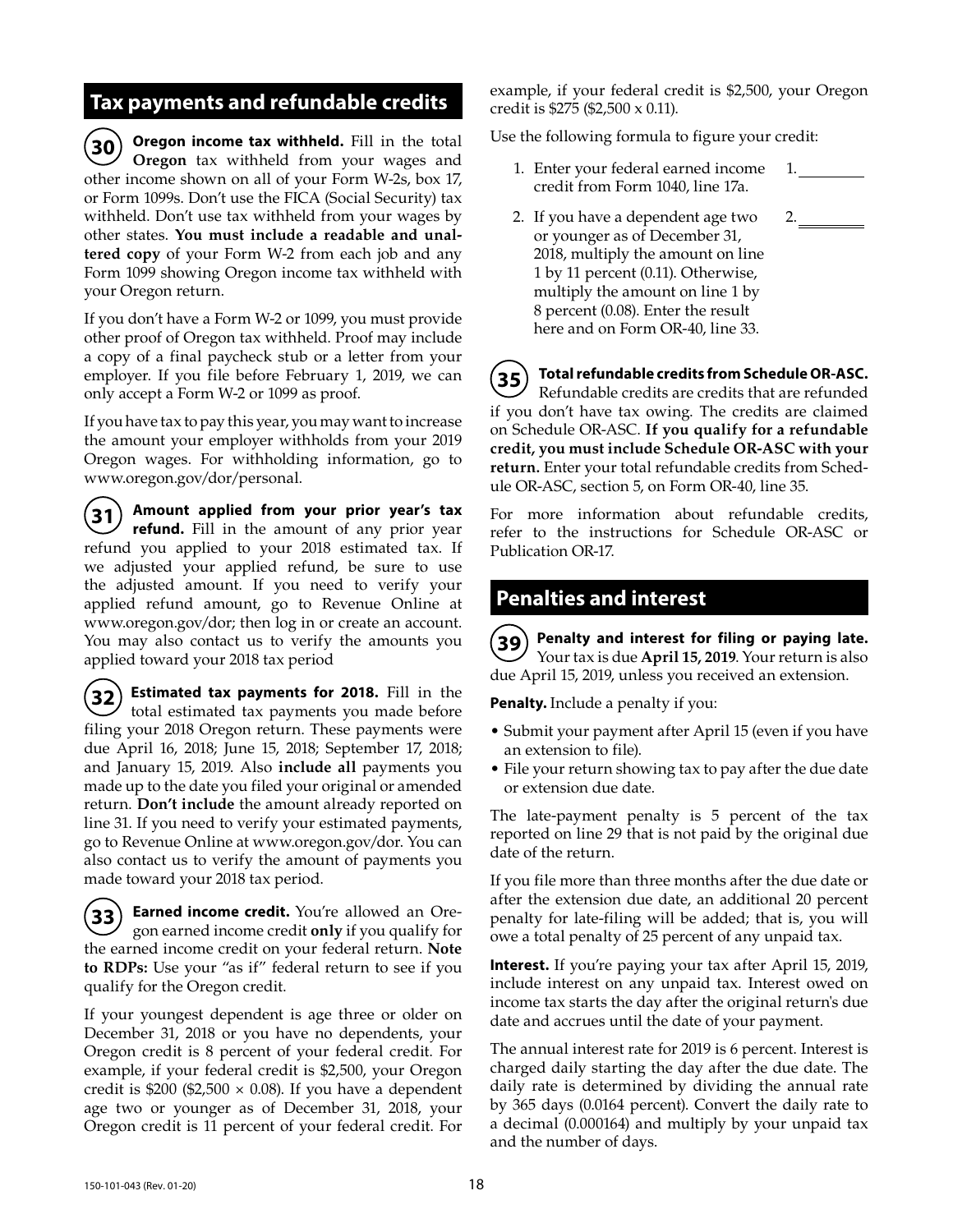Here's how to figure interest:

Tax x 0.000164 x number of days.

If the tax isn't paid within 60 days from the date of our billing notice, the interest rate increases to 10 percent per year.

If you're amending your return, calculate the interest based on the additional amount of tax you must pay (line 5 of the amended worksheet).

**Note:** Don't calculate interest if you file late and expect a refund.

**40 Interest on underpayment of estimated tax.** For 2018, you'll have an underpayment if you paid less than 90 percent of the tax due on **each** estimated tax payment due date or if your tax owed is more than \$1,000. **Note:** You may be charged interest on underpayment of estimated tax even if you receive a refund on your return.

Use Form OR-10 to determine if you have an underpayment. Download the form from our website or contact us to order it.

If you have an underpayment, fill in the amount of interest due from Form OR-10, line 34, on Form OR-40, line 40. You must include Form OR-10 with your Oregon return.

If you meet an exception described on Form OR-10, enter the exception number on line 40a and don't include Form OR-10.

If you used Worksheet OR-10-AI, check box 40b, and keep the worksheet with your records.

## **Amount due**

**42 Amount you owe.** You may pay with a check, money order, electronic payment, or credit card. If you file electronically, you may be able to pay electronically at the time of filing. If the amount due is less than \$2, no payment is required.

**Special instructions.** Do you owe interest on line 41 and have an overpayment on line 37? If the interest you owe is more than your overpayment, you have an amount due. Subtract line 37 from line 41 and enter the result on line 42.

## **Payment options**

#### **Electronic payment from your checking or savings account**

You can pay your current year income taxes, 2019 estimated income taxes, any prior year taxes due, and amended return taxes directly from your checking or savings account. There is no fee to use this service.

This option is available only through our website. Go to www.oregon.gov/dor and click the link for Revenue Online.

Direct debit may be available with e-filed returns at the time of filing.

#### **Credit card payments**

You can pay with your Discover, MasterCard, or Visa credit card. The service provider **will charge** you a convenience fee. The service provider will tell you what the fee is during the transaction; you will have the option to continue or cancel the transaction before entering your credit card information. If you complete the credit card transaction, you will receive a confirmation number. **Keep this confirmation number as proof of payment—don't send it with your return.**

To pay by credit card, go to www.oregon.gov/dor and click the link for Revenue Online.

**Don't use Form OR-40-V if using an electronic payment option.** Use this voucher only if paying by check or money order.

#### **Check or money order**

- Make your check or money order payable to **"Oregon Department of Revenue."**
- Write "2018 Oregon Form OR-40" and the last four digits of your SSN or ITIN on your payment.
- Use blue or black ballpoint ink. Don't use red or purple ink or gel pens.
- Don't send cash or a postdated check.
- Include your payment and the Form OR-40-V payment voucher.

**Payment plan.** If you can't pay in full now, pay what you can. Use the payment voucher, Form OR-40-V. Contact us and we will help you set up a payment plan for the amount you don't pay with your return.

## **Refund**

**43 Refund.** You have three years from the due date of the return to file a claim for your refund. By law, we can't issue a refund if you file your return more than three years after the return's due date (excluding extensions).

If you're due interest on a refund, the interest will be refunded to you as long as the total refund amount is more than \$1.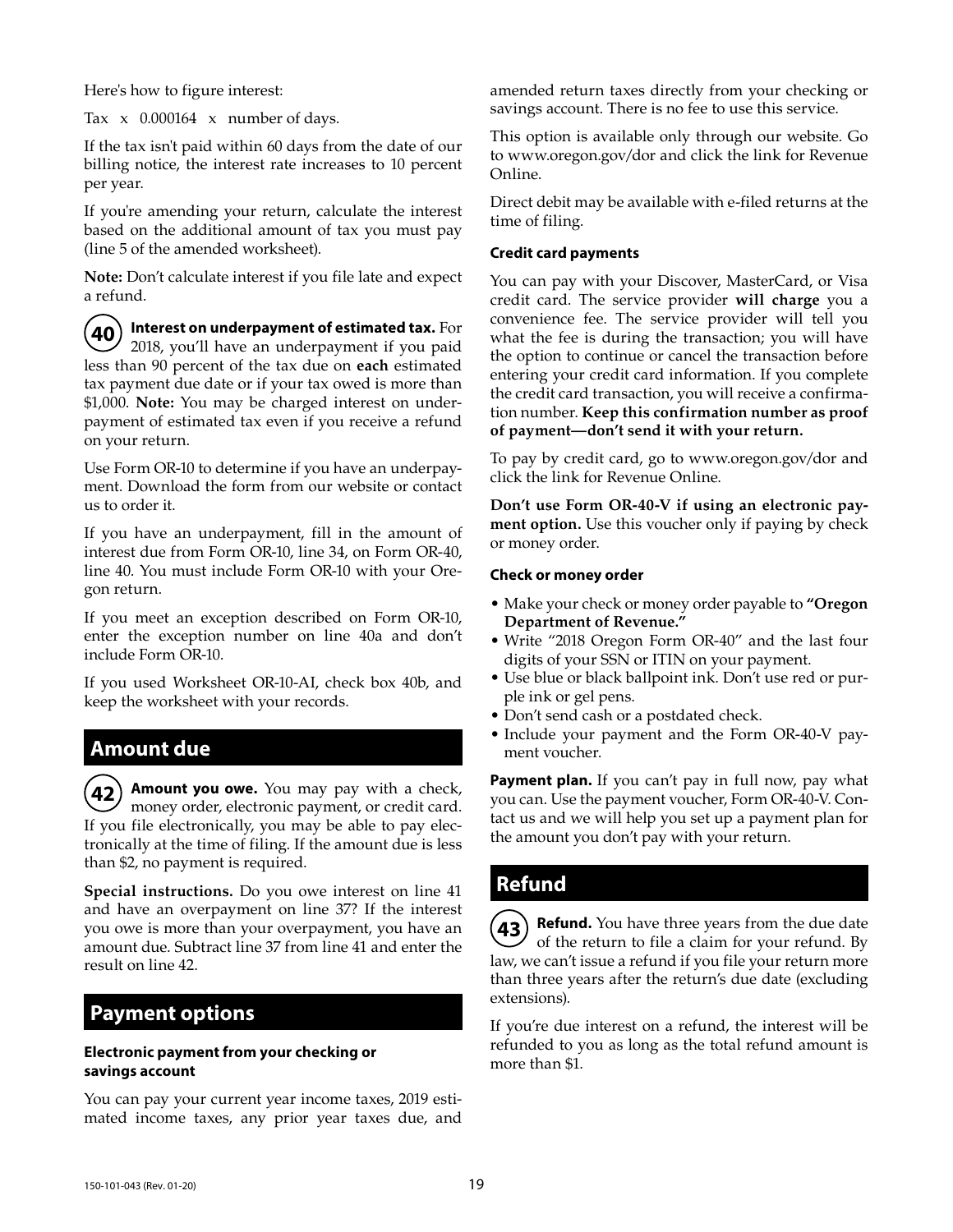## **Refund applications**

If you have a refund on line 43, you may apply part or all of it to an **open** estimated tax account, a charitable checkoff, a political party checkoff, or an Oregon 529 college savings plan. Doing so will reduce your net refund. The combination of these refund applications (line 48) can't equal more than your total refund on line 43.

Your refund may be applied to outstanding debt prior to being refunded to you or being applied to the elections on lines 44–47.

**Instructions for amended returns.** Complete the amended worksheet in the "General information" section at the beginning of these instructions. If line 5 of the worksheet results in an additional refund, you can apply the additional amount to an **open** estimated tax account, a charitable checkoff, a political party checkoff, or an Oregon 529 college savings plan. However, you **can't** reduce any of the amounts from the refund on your original return that were previously applied. Follow the special instructions for lines 44-47 regarding amended returns.

**Open estimated tax account.** You may apply part or all of your refund to an **open** estimated tax account (to a year where you **will be** filing a tax return). This will become an estimated tax payment for that tax year. Generally, unless you're filing a delinquent or amended return, the payment will be applied to the 2019 tax year. For additional information about the application of a refund as an estimated tax payment when filing a delinquent or amended return, see the "Payments and refunds" section of Publication OR-17. Fill in line 44 with the amount you want to apply as an estimated tax payment.

**Instructions for amended returns.** Enter the amount, if any, from your original return's refund that was applied to another tax year. If you're receiving an additional refund (listed on line 5 of the amended worksheet) and you want to have all or a portion of it applied toward an open estimated tax account, also include the additional amount you want applied. For additional information, see "Payments and refunds" in Publication OR-17.

**45 Charitable checkoff.** You can donate part or all of your refund to the charities listed on Schedule OR-DONATE. If you choose to donate to these charities, enter the amount you wish to donate to each charity in that charity's corresponding column. Total your charitable contributions on Schedule OR-DONATE and transfer this amount to Form OR-40.

You can also mail your donations directly to the charity's address listed on our website. Don't mail your donations to us.

**Instructions for amended returns.** Enter the amount, if any, from your original return's refund that was applied toward a charity listed on Schedule OR-DONATE. If you're receiving an additional refund, also include any amount you want applied to a charity.

**46 Political party checkoff.** You may contribute \$3 of your refund to an Oregon political party. To make a contribution, enter **one** code from the following list in box 46a. If filing a joint return, your spouse can contribute by entering one political party code in box 46b. Enter only one code per taxpayer.

- Constitution Party of Oregon [code 500].
- Democratic Party of Oregon [code 501].
- Independent Party of Oregon [code 502].
- Libertarian Party of Oregon [code 503].
- Oregon Republican Party [code 504].
- Pacific Green Party of Oregon [code 505].
- Progressive Party [code 506].
- Working Families Party of Oregon [code 507].

Donating to a political party **reduces** your refund. If you **or** your spouse want to donate, enter \$3 on line 46. If you **and** your spouse want to donate, enter \$6 on line 46. **Note:** This contribution **doesn't** qualify for the political contribution credit.

**Instructions for amended returns.** Enter the amount, if any, from your original return's refund that was applied toward a political party checkoff. If you're receiving a refund from your amended return and didn't select a political party checkoff on your prior return, you may select it now.

**47 Oregon 529 college savings plan.** You can deposit all or a portion of your refund into an Oregon 529 college savings plan account. To make this choice, there must be an open account and deposits must be a minimum of \$25 per account. For more information, see Schedule OR-529.

**Instructions for amended returns.** Enter the amount, if any, from your original return's refund that was applied toward an Oregon 529 college savings plan. If you're receiving an additional refund, also include any amount you want applied to an Oregon 529 college savings plan.

**Net refund.** You must reduce your refund by any amounts applied to your open estimated tax account (line 44), donations on lines 45 and 46, and deposits made into Oregon 529 college savings plan accounts (line 47). **By law, we can't issue a refund or make applications if you file your return more than three years after the return's due date (excluding extensions).**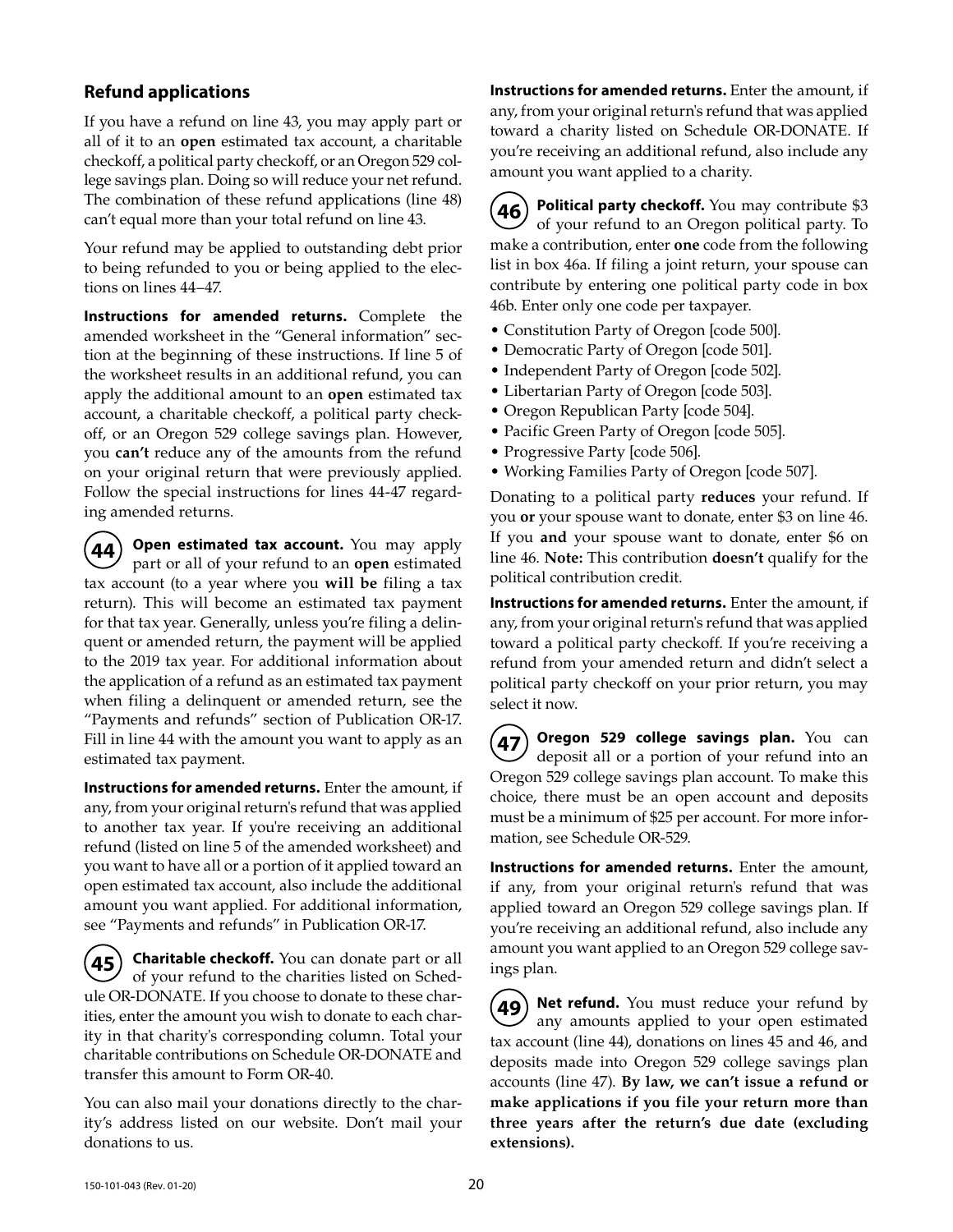## **Direct deposit**

**50 Direct deposit.** Follow these instructions if you want us to deposit your refund directly into your bank account instead of mailing you a check:

- 1. **Contact your bank** to make sure your deposit will be accepted and to get your routing and account numbers.
- 2. **Check the box** if your refund will have a final destination to an account outside the United States. **Note:** If you check this box, you will be issued a paper check.
- **3. Check the appropriate box, either** checking **or** savings, but not both.
- 4. **Enter your nine-digit routing number.** The routing number must begin with 01 through 12, 21 through 32, or 61 through 72.
- 5. **Enter the account number** into which you want your refund deposited. The account number can be up to 17 characters (both numbers and letters). Don't include hyphens, spaces, or special symbols. Enter the number left to right and leave any unused boxes blank.
- 6. **Double-check** the account and routing numbers. These numbers can't be changed after the return is filed.

## **Signature block**

**Signature(s).** Be sure to sign and date your return. If you're filing a joint return, both taxpayers must sign. By signing the return, you acknowledge, under penalty of false swearing, that the information on the return is true, correct, and complete.

**Minor child's return.** If your child can't sign their tax return, you may sign the child's name as his or her legal agent. Sign the child's name and then write "By [your signature], parent (or other legal guardian) of minor child."

**Preparer signature.** Anyone who prepares, advises, or assists in preparing personal income tax returns in exchange for compensation of any kind **must** be licensed and **must** sign the return.

Signing the return doesn't grant your preparer the right to represent you or make decisions on your behalf. See the *Tax Information Authorization and Power of Attorney for Representation* form and instructions on our website for more information.

Contact the following agencies to check the status of your Oregon tax practitioner:

- State Board of Tax Practitioners at (503) 378-4034 (Salem) for licensed tax consultants or preparers, or go to www.oregon.gov/obtp.
- State Board of Accountancy at (503) 378-4181 (Salem) for public accountants and certified public accountants, or go to www.oregon.gov/boa.

**Preparer license number.** Licensed tax consultants and tax preparers: enter your license number. CPAs: enter your certificate number. Tax-Aide volunteers: enter your TCE site number. All others: leave blank. **Don't**  enter your driver license number.

# **Before you file**

To speed processing, put your Oregon return together as follows **(important—don't attach these documents together or use staples, paperclips, or tape to assemble your return):**

- 1. Start with Form OR-40.
- 2. If applicable, place these items in the following order behind your Form OR-40:
	- Form W-2s and any Form 1099s showing Oregon tax withheld.
	- Schedule OR-A.
	- Schedule OR-ASC.
	- Schedule OR-ADD-DEP.
	- Schedule OR-DONATE.
	- Schedule OR-529.
	- Form OR-10.
	- Schedule OR-WFHDC.
	- Form OR-24.
	- Your RDP's Oregon return, if you're filing separately. Don't staple the returns together.
- 3. Copy (front and back) of your federal Form 1040 and Schedules 1 through 5 (if applicable), 1040X, 1040NR, or 1040NR-EZ. If you're filing using an "as if" federal return, include the "as if" return. **Write "as if" in blue or black ink on the top left corner of your "as if" federal return.** Also include a copy of the federal return you actually filed.
- 4. If you're amending your return, include a copy of the federal or other state's **corrected** return or audit report. If you're amending your Oregon return only, attach the federal or other state's original return.
- 5. Include your check or money order and completed Form OR-40-V payment voucher. If you're paying by credit card or electronic payment, **don't** use Form OR-40-V.

Be sure all pages of your return are from the same form. For example, if you file Form OR-40, be sure that "2018 Oregon Form OR-40" is printed at the top of each page.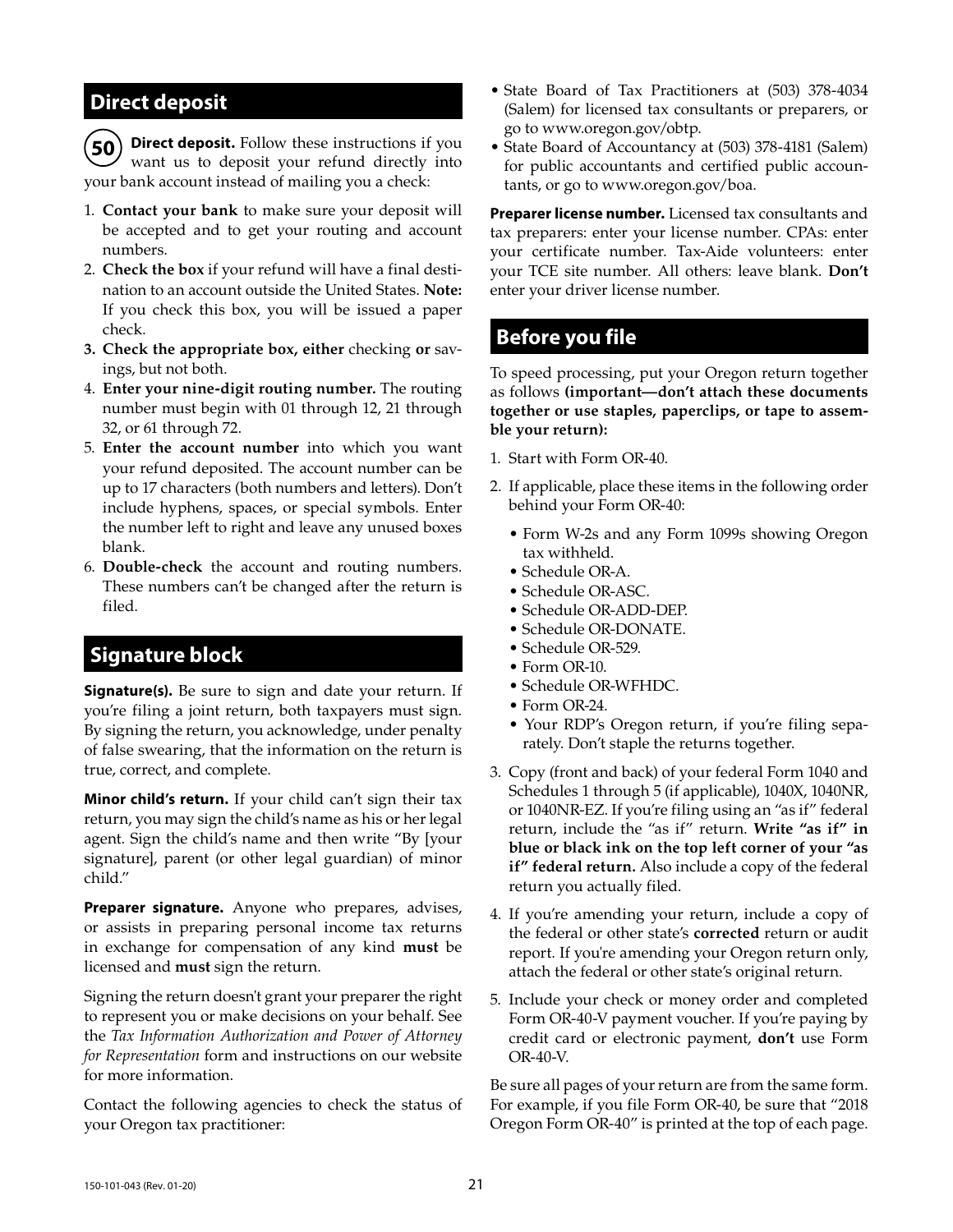**Include** federal Schedules 1 through 5 (if applicable to your Form 1040), but **don't include** extension requests or any other federal schedules with your Oregon return. Keep these with your records. We receive some federal information from the IRS. We may ask for copies of other schedules or additional information later.

# **Avoid processing delays**

**Type or clearly print** your name, SSN, date of birth, complete mailing address, and daytime phone number on your return.

**Include all pages of your Oregon return.**

**Double-check your math calculations and other figures, including your SSN.** The most common mistakes are math errors and the amount claimed for the federal tax liability subtraction. Double-check your figures. People commonly use the wrong line or column on the tax tables. Errors will delay processing.

**If you have tax to pay,** read the line 40 instructions.

**Verify your bank account information** if you're requesting direct deposit.

**Sign your return.** Both spouses must sign a joint return.

**Include readable copies** of Form W-2s and 1099s showing Oregon income and tax withheld with your return.

**Include a copy** of your federal return (front and back) with your Oregon return. **Include** federal Schedules 1 through 5 (if applicable to your Form 1040), but **don't include** other federal schedules.

**Include Form OR-40-V, the payment voucher,** with your check or money order. If you're paying by credit card or electronic payment, **don't** use Form OR-40-V.

**Mail your return in a stamped envelope.** Use a business envelope  $(4 \times 9\frac{1}{2})$  inches) or larger and use enough postage. Don't use a smaller envelope—it delays processing.

# **Tax return mailing addresses**

**Mail refund returns or no-tax-due returns to:**

**Mail tax-to-pay returns to:**

REFUND PO Box 14700 Salem OR 97309-0930 Oregon Department of Revenue PO Box 14555 Salem OR 97309-0940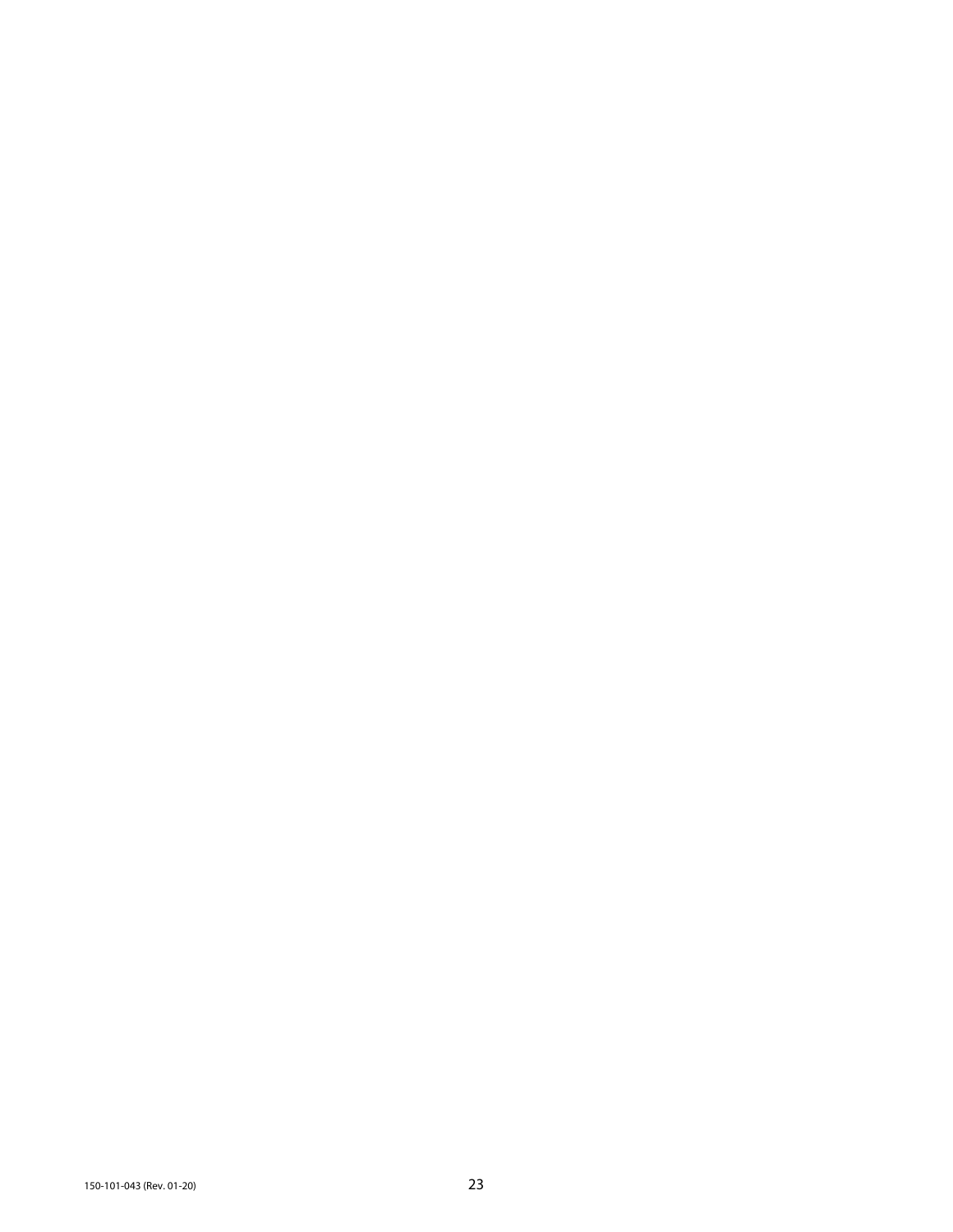# **2018 Tax Tables for Form OR-40 S**  $\left| \begin{array}{c} \mathbf{U} \mathbf{s} \in \mathbf{C} \text{ column S if you are:} \\ \mathbf{U} \mathbf{s} \in \mathbf{D} \text{ number of } \mathbf{D} \end{array} \right|$

• Single. • Single.<br>• Single.<br>• Married filing separately. **Use column J if you are:**

- Married filing jointly.
- Head of household.

• Widow(er) with dependent child.

| If income from<br>Form OR-40,<br>And you<br>line 19 is:<br>use column:                                                                                                           |                                                                                        | If income from<br>Form OR-40,<br>line 19 is:                        |                                                                    |                                                                                                                              | And you<br>use column:                                                                                                                                                                     | If income from<br>Form OR-40,<br>line 19 is:                       |                                                                    | And you<br>use column:                                                                                                                                                                           |                                                                                                                                                                         | If income from<br>Form OR-40,<br>line 19 is:                       |                                                                    | And you<br>use column:                                                                                                                                                                                                                                                                                |                      |  |                                                                                        |
|----------------------------------------------------------------------------------------------------------------------------------------------------------------------------------|----------------------------------------------------------------------------------------|---------------------------------------------------------------------|--------------------------------------------------------------------|------------------------------------------------------------------------------------------------------------------------------|--------------------------------------------------------------------------------------------------------------------------------------------------------------------------------------------|--------------------------------------------------------------------|--------------------------------------------------------------------|--------------------------------------------------------------------------------------------------------------------------------------------------------------------------------------------------|-------------------------------------------------------------------------------------------------------------------------------------------------------------------------|--------------------------------------------------------------------|--------------------------------------------------------------------|-------------------------------------------------------------------------------------------------------------------------------------------------------------------------------------------------------------------------------------------------------------------------------------------------------|----------------------|--|----------------------------------------------------------------------------------------|
| At<br>least:                                                                                                                                                                     | But<br>less<br>than:                                                                   | S                                                                   |                                                                    | At<br>least:                                                                                                                 | But<br>less<br>than:                                                                                                                                                                       | $\mathsf{S}$                                                       |                                                                    | At<br>least:                                                                                                                                                                                     | But<br>less<br>than:                                                                                                                                                    | S                                                                  |                                                                    | At<br>least:                                                                                                                                                                                                                                                                                          | But<br>less<br>than: |  |                                                                                        |
|                                                                                                                                                                                  | Your tax is:                                                                           |                                                                     |                                                                    |                                                                                                                              |                                                                                                                                                                                            |                                                                    | Your tax is:                                                       |                                                                                                                                                                                                  |                                                                                                                                                                         |                                                                    | Your tax is:                                                       |                                                                                                                                                                                                                                                                                                       |                      |  | Your tax is:                                                                           |
| \$0                                                                                                                                                                              |                                                                                        |                                                                     |                                                                    | \$4,000                                                                                                                      |                                                                                                                                                                                            |                                                                    |                                                                    | \$9,000                                                                                                                                                                                          |                                                                                                                                                                         |                                                                    |                                                                    | \$14,000                                                                                                                                                                                                                                                                                              |                      |  |                                                                                        |
| $0 -$<br>$20 -$                                                                                                                                                                  | 20<br>50                                                                               | 0<br>$\overline{2}$                                                 | 0<br>$\mathbf{2}$                                                  | 4,000 –<br>$4,100 -$<br>$4,300 -$<br>4,400 –<br>$4,500 -$<br>4,600 –<br>$4,700 -$<br>$4,800 -$<br>$4,900 -$                  | 4,100<br>4,200<br>4,200 - 4,300<br>4,400<br>4,500<br>4,600<br>4,700<br>4,800<br>4,900<br>5,000                                                                                             | 215<br>222<br>229<br>236<br>243<br>250<br>257<br>264<br>271<br>278 | 203<br>208<br>213<br>218<br>223<br>228<br>233<br>238<br>243<br>248 | $9,500 -$<br>$9,700 -$                                                                                                                                                                           | $9,000 - 9,100$<br>$9,100 - 9,200$<br>$9,200 - 9,300$<br>$9,300 - 9,400$<br>$9,400 - 9,500$<br>9,600<br>$9,600 - 9,700$<br>9,800<br>$9,800 - 9,900$<br>$9,900 - 10,000$ | 572<br>581<br>590<br>599<br>608<br>617<br>626<br>635<br>644<br>653 | 496<br>503<br>510<br>517<br>524<br>531<br>538<br>545<br>552<br>559 | 14,000 - 14,100 1,022<br>14,100 - 14,200 1.031<br>14,200 - 14,300 1,040<br><b>14,300 - 14,400</b> 1,049<br>14,400 - 14,500 1,058<br>14,500 - 14,600 1,067<br>14,600 - 14,700 1,076<br>14,700 - 14,800 1,085<br><b>14,800 - 14,900</b> 1,094<br>14,900 - 15,000 1.103                                  |                      |  | 846<br>853<br>860<br>867<br>874<br>881<br>888<br>895<br>902<br>909                     |
| \$50                                                                                                                                                                             |                                                                                        |                                                                     |                                                                    | \$5,000                                                                                                                      |                                                                                                                                                                                            |                                                                    |                                                                    | \$10,000                                                                                                                                                                                         |                                                                                                                                                                         |                                                                    |                                                                    | \$15,000                                                                                                                                                                                                                                                                                              |                      |  |                                                                                        |
| $50 -$<br>$100 -$<br>$200 -$<br>$300 -$<br>$400 -$<br>$500 -$<br>$600 -$<br>$700 -$<br>$800 -$<br>$900 -$                                                                        | 100<br>200<br>300<br>400<br>500<br>600<br>700<br>800<br>900<br>1,000                   | $\overline{4}$<br>8<br>13<br>18<br>23<br>28<br>33<br>38<br>43<br>48 | 4<br>8<br>13<br>18<br>23<br>28<br>33<br>38<br>43<br>48             | 5,000 –<br>$5,100 -$<br>$5,200 -$<br>$5,300 -$<br>$5,400 -$<br>$5,500 -$<br>$5.600 -$<br>$5,700 -$<br>$5,800 -$<br>$5,900 -$ | 5,100<br>5,200<br>5,300<br>5,400<br>5,500<br>5,600<br>5,700<br>5,800<br>5,900<br>6,000                                                                                                     | 285<br>292<br>299<br>306<br>313<br>320<br>327<br>334<br>341<br>348 | 253<br>258<br>263<br>268<br>273<br>278<br>283<br>288<br>293<br>298 | $10,000 - 10,100$<br>$10,100 - 10,200$<br>$10,200 - 10,300$<br>10,300 - 10,400<br>10,400 - 10,500<br>10,500 - 10,600<br>10,600 - 10,700<br>10,700 - 10,800<br>10,800 - 10,900<br>10,900 - 11,000 |                                                                                                                                                                         | 662<br>671<br>680<br>689<br>698<br>707<br>716<br>725<br>734<br>743 | 566<br>573<br>580<br>587<br>594<br>601<br>608<br>615<br>622<br>629 | 15,000 - 15,100 1,112<br>15,100 - 15,200 1.121<br>15,200 - 15,300 1,130<br>15,300 - 15,400 1,139<br>15,400 - 15,500 1,148<br>15,500 - 15,600 1,157<br>15,600 - 15,700 1,166<br>15,700 - 15,800 1,175<br>15,800 - 15,900 1,184<br>15,900 - 16,000 1,193                                                |                      |  | 916<br>923<br>930<br>937<br>944<br>951<br>958<br>965<br>972<br>979                     |
| \$1,000                                                                                                                                                                          |                                                                                        |                                                                     |                                                                    | \$6,000                                                                                                                      |                                                                                                                                                                                            |                                                                    |                                                                    | \$11,000                                                                                                                                                                                         |                                                                                                                                                                         |                                                                    |                                                                    | \$16,000                                                                                                                                                                                                                                                                                              |                      |  |                                                                                        |
| $1,000 -$<br>$1,100 -$<br>$1,200 -$<br>$1,300 -$<br>$1,400 -$<br>1,500 –<br>$1,600 -$<br>$1,700 -$<br>$1,800 -$<br>1,900 –                                                       | 1,100<br>1,200<br>1,300<br>1,400<br>1,500<br>1,600<br>1,700<br>1,800<br>1,900<br>2,000 | 53<br>58<br>63<br>68<br>73<br>78<br>83<br>88<br>93<br>98            | 53<br>58<br>63<br>68<br>73<br>78<br>83<br>88<br>93<br>98           | $6,000 -$<br>$6.100 -$<br>$6,200 -$<br>$6,300 -$<br>$6,400 -$<br>$6,500 -$<br>$6,600 -$<br>$6,800 -$                         | 6,100<br>6,200<br>6,300<br>6,400<br>6,500<br>6,600<br>6,700<br>$6.700 - 6.800$<br>6,900<br>$6,900 - 7,000$                                                                                 | 355<br>362<br>369<br>376<br>383<br>390<br>397<br>404<br>411<br>418 | 303<br>308<br>313<br>318<br>323<br>328<br>333<br>338<br>343<br>349 | 11,000 - 11,100<br>11,100 - 11,200<br>11,200 - 11,300<br>11,300 - 11,400<br>11,400 - 11,500<br>11,500 - 11,600<br>11,600 - 11,700<br>11,700 - 11,800<br>11,800 - 11,900<br>11,900 - 12,000       |                                                                                                                                                                         | 752<br>761<br>770<br>779<br>788<br>797<br>806<br>815<br>824<br>833 | 636<br>643<br>650<br>657<br>664<br>671<br>678<br>685<br>692<br>699 | $16,000 - 16,100$ 1,202<br>16,100 - 16,200 1,211<br>16,200 - 16,300 1,220<br>16,300 - 16,400 1,229<br>16,400 - 16,500 1,238<br>$16,500 - 16,600$ 1,247<br>$16,600 - 16,700$ 1,256<br>$16,700 - 16,800$ 1,265<br>16,800 - 16,900 1,274<br>$16,900 - 17,000$ 1,283                                      |                      |  | 986<br>993<br>1,000<br>1,007<br>1,014<br>1,021<br>1,028<br>1,035<br>1,042<br>1,049     |
| \$2,000                                                                                                                                                                          |                                                                                        |                                                                     |                                                                    | \$7,000                                                                                                                      |                                                                                                                                                                                            |                                                                    |                                                                    | \$12,000                                                                                                                                                                                         |                                                                                                                                                                         |                                                                    |                                                                    | \$17,000                                                                                                                                                                                                                                                                                              |                      |  |                                                                                        |
| $2,000 - 2,100$<br>$2,100 - 2,200$<br>$2,200 - 2,300$<br>$2,300 - 2,400$<br>$2,400 - 2,500$<br>$2,500 - 2,600$<br>2,600 - 2,700<br>2,700 - 2,800<br>$2,800 - 2,900$<br>$2,900 -$ | 3,000                                                                                  | 103<br>108<br>113<br>118<br>123<br>128<br>133<br>138<br>143<br>148  | 103<br>108<br>113<br>118<br>123<br>128<br>133<br>138<br>143<br>148 | $7,900 -$                                                                                                                    | 7,000 - 7,100<br>7,100 - 7,200<br>7,200 - 7,300<br>7,300 - 7,400<br>7,400 - 7,500<br>7,500 - 7,600<br>7,600 - 7,700<br>7,700 - 7,800<br>7,800 - 7,900<br>8,000                             | 425<br>432<br>439<br>446<br>453<br>460<br>467<br>474<br>481<br>488 | 356<br>363<br>370<br>377<br>384<br>391<br>398<br>405<br>412<br>419 | 12,000 - 12,100<br>12,100 - 12,200<br>12,200 - 12,300<br>12,300 - 12,400<br>12,400 - 12,500<br>12,500 - 12,600<br>12,600 - 12,700<br>12,700 - 12,800<br>12,800 - 12,900<br>12,900 - 13,000       |                                                                                                                                                                         | 842<br>851<br>860<br>869<br>878<br>887<br>896<br>905<br>914<br>923 | 706<br>713<br>720<br>727<br>734<br>741<br>748<br>755<br>762<br>769 | 17,000 - 17,100 1,292<br>17,100 - 17,200 1,301<br>17,200 - 17,300 1,310<br><b>17,300 - 17,400</b> 1,319<br>17,400 - 17,500 1,328<br><b>17,500 - 17,600</b> 1,337<br>17,600 - 17,700 1,346<br><b>17,700 - 17,800</b> 1,355<br><b>17,800 – 17,900</b> 1,364<br><b>17,900 - 18,000</b> 1,373             |                      |  | 1,056<br>1.063<br>1,070<br>1,077<br>1,085<br>1,094<br>1,103<br>1,112<br>1,121<br>1,130 |
| \$3,000                                                                                                                                                                          |                                                                                        |                                                                     |                                                                    | \$8,000                                                                                                                      |                                                                                                                                                                                            |                                                                    |                                                                    | \$13,000                                                                                                                                                                                         |                                                                                                                                                                         |                                                                    |                                                                    | \$18,000                                                                                                                                                                                                                                                                                              |                      |  |                                                                                        |
| $3,000 - 3,100$<br>$3,100 - 3,200$<br>3,200 –<br>$3,300 - 3,400$<br>$3,400 - 3,500$<br>$3,500 - 3,600$<br>$3,600 -$<br>$3,700 - 3,800$<br>$3,800 - 3,900$<br>$3,900 - 4,000$     | 3,300<br>3,700                                                                         | 153<br>158<br>163<br>168<br>173<br>180<br>187<br>194<br>201<br>208  | 153<br>158<br>163<br>168<br>173<br>178<br>183<br>188<br>193<br>198 |                                                                                                                              | $8,000 - 8,100$<br>$8,100 - 8,200$<br>$8,200 - 8,300$<br>$8,300 - 8,400$<br>$8,400 - 8,500$<br>$8,500 - 8,600$<br>$8,600 - 8,700$<br>$8,700 - 8,800$<br>$8,800 - 8,900$<br>$8,900 - 9,000$ | 495<br>502<br>509<br>516<br>523<br>530<br>537<br>545<br>554<br>563 | 426<br>433<br>440<br>447<br>454<br>461<br>468<br>475<br>482<br>489 | 13,000 - 13,100<br>13,100 - 13,200<br>13,200 - 13,300<br>13,300 - 13,400<br>13,400 - 13,500<br>13,500 - 13,600<br>13,600 - 13,700<br>13,700 - 13,800<br>13,800 - 13,900 1,004                    | <b>13,900 - 14,000</b> 1,013                                                                                                                                            | 932<br>941<br>950<br>959<br>968<br>977<br>986<br>995               | 776<br>783<br>790<br>797<br>804<br>811<br>818<br>825<br>832<br>839 | 18,000 - 18,100 1,382 1,139<br>18,100 - 18,200 1,391<br><b>18,200 - 18,300</b> 1,400<br><b>18,300 - 18,400</b> 1,409<br><b>18,400 - 18,500</b> 1,418<br><b>18,500 - 18,600</b> 1,427<br>18,600 - 18,700 1,436<br>18,700 - 18,800 1,445<br><b>18,800 - 18,900</b> 1,454<br>18,900 - 19,000 1,463 1,220 |                      |  | 1,148<br>1,157<br>1,166<br>1,175<br>1,184<br>1,193<br>1,202<br>1,211                   |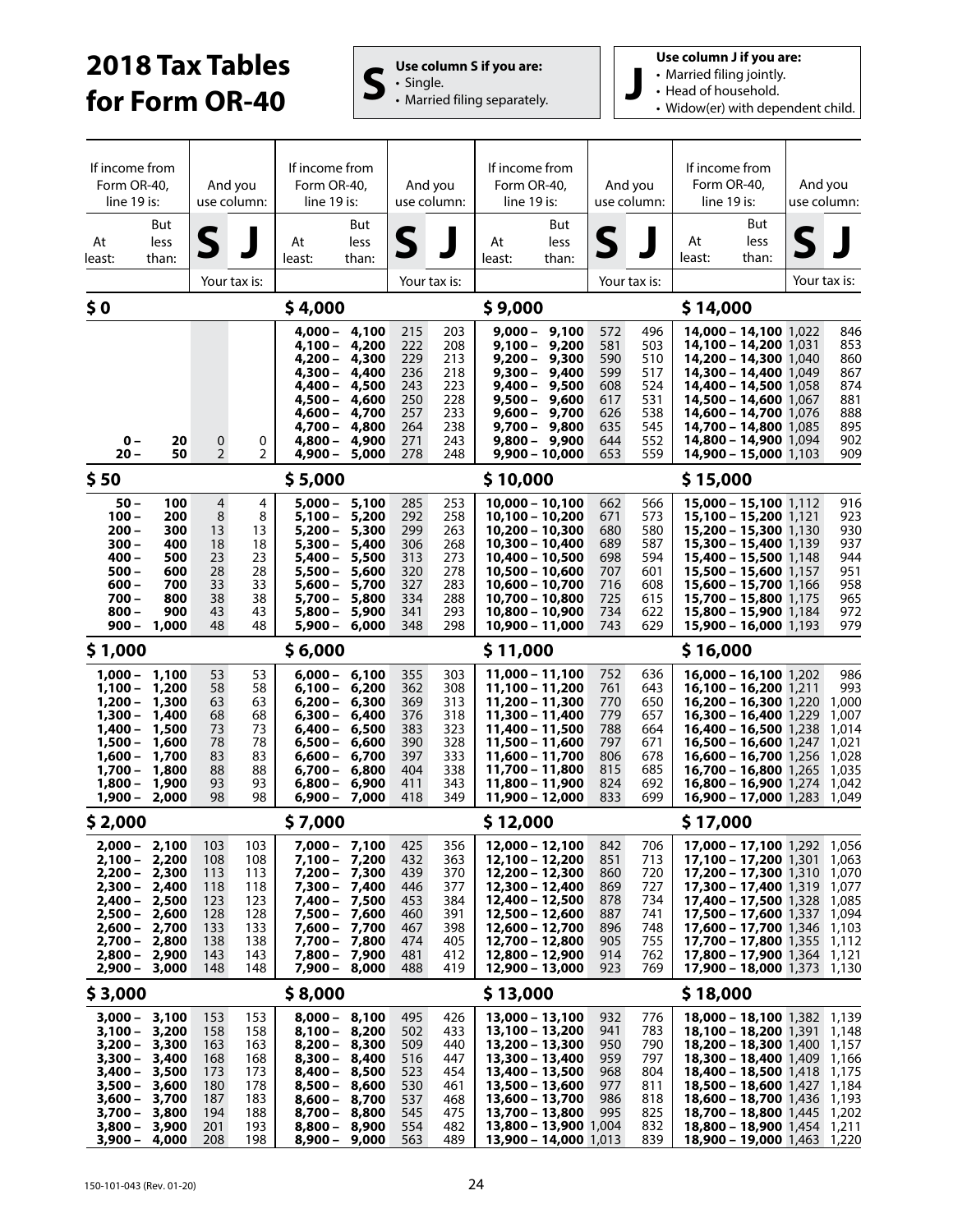# **2018 Tax Tables for Form OR-40 S**  $\left| \begin{array}{c} \mathbf{U} \mathbf{s} \in \mathbf{C} \text{ column S if you are:} \\ \mathbf{S} \end{array} \right|$



**Use column J if you are:**

- Married filing jointly.
- Head of household.
- Widow(er) with dependent child.

| If income from<br>Form OR-40.<br>line 19 is: |                                                                          | And you<br>use column: |                |          |                                                                          | If income from<br>Form OR-40,<br>line 19 is: |                |          | And you<br>use column:                                              | If income from<br>Form OR-40,<br>line 19 is: |                | And you<br>use column:                                             |       | If income from<br>Form OR-40,<br>line 19 is:<br>But |                | And you<br>use column: |  |
|----------------------------------------------|--------------------------------------------------------------------------|------------------------|----------------|----------|--------------------------------------------------------------------------|----------------------------------------------|----------------|----------|---------------------------------------------------------------------|----------------------------------------------|----------------|--------------------------------------------------------------------|-------|-----------------------------------------------------|----------------|------------------------|--|
| At                                           | But<br>less                                                              | S                      |                | At       | But<br>less                                                              | 5                                            |                | At       | But<br>less                                                         | S                                            |                | At                                                                 | less  | S.                                                  |                |                        |  |
| least:                                       | than:                                                                    |                        |                | least:   | than:                                                                    |                                              |                | least:   | than:                                                               |                                              |                | least:                                                             | than: |                                                     |                |                        |  |
|                                              |                                                                          |                        | Your tax is:   |          |                                                                          |                                              | Your tax is:   |          |                                                                     |                                              | Your tax is:   |                                                                    |       | Your tax is:                                        |                |                        |  |
| \$19,000                                     |                                                                          |                        |                | \$24,000 |                                                                          |                                              |                | \$29,000 |                                                                     |                                              |                | \$34,000                                                           |       |                                                     |                |                        |  |
|                                              | 19,000 - 19,100 1,472 1,229                                              |                        |                |          | 24,000 - 24,100 1,922 1,679                                              |                                              |                |          | 29,000 - 29,100 2,372 2,129                                         |                                              |                | 34,000 - 34,100 2,822 2,579                                        |       |                                                     |                |                        |  |
|                                              | 19,100 - 19,200 1.481 1.238<br><b>19,200 - 19,300</b> 1,490 1,247        |                        |                |          | <b>24,100 – 24,200</b> 1,931<br><b>24,200 - 24,300</b> 1,940             |                                              | 1,688<br>1,697 |          | 29,100 - 29,200 2,381<br><b>29,200 – 29,300</b> 2,390               |                                              | 2,138<br>2,147 | <b>34,100 - 34,200</b> 2,831<br><b>34,200 - 34,300</b> 2,840       |       |                                                     | 2,588<br>2,597 |                        |  |
|                                              | 19,300 - 19,400 1,499 1,256<br>19,400 - 19,500 1,508                     |                        | 1,265          |          | <b>24,300 - 24,400</b> 1,949<br>24,400 - 24,500 1,958                    |                                              | 1,706<br>1,715 |          | 29,300 - 29,400 2,399<br>29,400 - 29,500 2,408                      |                                              | 2,156<br>2,165 | 34,300 - 34,400 2,849<br><b>34,400 - 34,500</b> 2,858              |       |                                                     | 2,606<br>2,615 |                        |  |
|                                              | 19,500 - 19,600 1,517                                                    |                        | 1,274          |          | 24,500 - 24,600 1,967                                                    |                                              | 1,724          |          | 29,500 - 29,600 2,417                                               |                                              | 2,174          | <b>34,500 - 34,600 2,867</b>                                       |       |                                                     | 2,624          |                        |  |
|                                              | <b>19,600 - 19,700</b> 1,526<br>19,700 - 19,800 1,535                    |                        | 1,283<br>1,292 |          | <b>24,600 - 24,700</b> 1,976<br>24,700 - 24,800 1,985                    |                                              | 1,733<br>1,742 |          | 29,600 - 29,700 2,426<br>29,700 - 29,800 2,435                      |                                              | 2,183<br>2,192 | <b>34,600 - 34,700</b> 2,876<br><b>34,700 - 34,800 2,885</b>       |       |                                                     | 2,633<br>2,642 |                        |  |
|                                              | <b>19,800 - 19,900</b> 1,544                                             |                        | 1,301          |          | <b>24,800 - 24,900</b> 1,994                                             |                                              | 1,751          |          | 29,800 - 29,900 2,444                                               |                                              | 2,201          | <b>34,800 - 34,900 2,894</b>                                       |       |                                                     | 2,651          |                        |  |
|                                              | 19,900 - 20,000 1,553 1,310                                              |                        |                |          | 24,900 - 25,000 2,003                                                    |                                              | 1,760          |          | 29,900 - 30,000 2,453 2,210                                         |                                              |                | 34,900 - 35,000 2,903                                              |       |                                                     | 2,660          |                        |  |
| \$ 20,000                                    |                                                                          |                        |                | \$25,000 |                                                                          |                                              |                | \$30,000 |                                                                     |                                              |                | \$35,000                                                           |       |                                                     |                |                        |  |
|                                              | 20,000 - 20,100 1,562 1,319<br>20,100 - 20,200 1,571                     |                        | 1,328          |          | 25,000 - 25,100 2,012 1,769<br>25,100 - 25,200 2,021                     |                                              | 1,778          |          | 30,000 - 30,100 2,462 2,219<br>$30,100 - 30,200$ 2,471              |                                              | 2,228          | $35,000 - 35,100$ 2,912<br>35,100 - 35,200 2,921                   |       |                                                     | 2,669<br>2,678 |                        |  |
|                                              | 20,200 - 20,300 1,580                                                    |                        | 1,337          |          | 25,200 - 25,300 2,030                                                    |                                              | 1,787          |          | 30,200 - 30,300 2,480                                               |                                              | 2,237          | 35,200 - 35,300 2,930                                              |       |                                                     | 2,687          |                        |  |
|                                              | <b>20,300 - 20,400</b> 1,589<br>20,400 - 20,500 1,598                    |                        | 1,346<br>1,355 |          | 25,300 - 25,400 2,039<br>25,400 - 25,500 2,048                           |                                              | 1,796<br>1,805 |          | $30,300 - 30,400$ 2,489<br>30,400 - 30,500 2,498                    |                                              | 2,246<br>2,255 | <b>35,300 - 35,400</b> 2,939<br>35,400 - 35,500 2,948              |       |                                                     | 2,696<br>2,705 |                        |  |
|                                              | $20,500 - 20,600$ 1,607                                                  |                        | 1,364          |          | 25,500 - 25,600 2,057                                                    |                                              | 1,814          |          | $30,500 - 30,600$ 2,507                                             |                                              | 2,264          | 35,500 - 35,600 2,957                                              |       |                                                     | 2,714          |                        |  |
|                                              | $20,600 - 20,700$ 1,616<br><b>20,700 - 20,800</b> 1,625                  |                        | 1,373<br>1,382 |          | 25,600 - 25,700 2,066<br><b>25,700 - 25,800</b> 2,075                    |                                              | 1,823<br>1,832 |          | $30,600 - 30,700$ 2,516<br>30,700 - 30,800 2,525                    |                                              | 2,273<br>2,282 | 35,600 - 35,700 2,966<br><b>35,700 - 35,800</b> 2,975              |       |                                                     | 2,723<br>2,732 |                        |  |
|                                              | 20,800 - 20,900 1,634 1,391                                              |                        |                |          | 25,800 - 25,900 2,084                                                    |                                              | 1,841          |          | 30,800 - 30,900 2,534                                               |                                              | 2,291          | 35,800 - 35,900 2,984                                              |       |                                                     | 2.741          |                        |  |
|                                              | $20,900 - 21,000$ 1,643 1,400                                            |                        |                |          | $25,900 - 26,000$ 2,093                                                  |                                              | 1,850          |          | <b>30,900 - 31,000</b> 2,543                                        |                                              | 2,300          | 35,900 - 36,000 2,993                                              |       |                                                     | 2,750          |                        |  |
| \$21,000                                     |                                                                          |                        |                | \$26,000 |                                                                          |                                              |                | \$31,000 |                                                                     |                                              |                | \$36,000                                                           |       |                                                     |                |                        |  |
|                                              | 21,000 - 21,100 1,652 1,409                                              |                        |                |          | 26,000 - 26,100 2,102 1,859                                              |                                              | 1,868          |          | 31,000 - 31,100 2,552 2,309<br>31,100 - 31,200 2,561                |                                              |                | 36,000 - 36,100 3,002 2,759                                        |       |                                                     | 2,768          |                        |  |
|                                              | <b>21,100 – 21,200</b> 1,661<br><b>21,200 – 21,300</b> 1,670 1,427       |                        | 1,418          |          | <b>26,100 - 26,200</b> 2,111<br>26,200 - 26,300 2,120                    |                                              | 1,877          |          | 31,200 - 31,300 2,570                                               |                                              | 2,318<br>2,327 | $36,100 - 36,200$ 3,011<br>36,200 - 36,300 3,020                   |       |                                                     | 2,777          |                        |  |
|                                              | 21,300 - 21,400 1,679                                                    |                        | 1,436          |          | $26,300 - 26,400$ 2,129                                                  |                                              | 1,886          |          | 31,300 - 31,400 2,579                                               |                                              | 2,336          | 36,300 - 36,400 3,029                                              |       |                                                     | 2,786          |                        |  |
|                                              | <b>21,400 – 21,500</b> 1,688<br>21,500 - 21,600 1,697 1,454              |                        | 1,445          |          | <b>26,400 - 26,500</b> 2,138<br>26,500 - 26,600 2,147 1,904              |                                              | 1,895          |          | <b>31,400 - 31,500</b> 2,588<br>31,500 - 31,600 2,597 2,354         |                                              | 2,345          | <b>36,400 - 36,500</b> 3,038<br>$36,500 - 36,600$ 3,047            |       |                                                     | 2,795<br>2,804 |                        |  |
|                                              | <b>21,600 - 21,700</b> 1,706                                             |                        | 1,463          |          | <b>26,600 - 26,700</b> 2,156<br><b>26,700 - 26,800</b> 2,165 1,922       |                                              | 1,913          |          | <b>31,600 - 31,700</b> 2,606<br><b>31,700 - 31,800</b> 2,615        |                                              | 2,363          | <b>36,600 - 36,700</b> 3,056                                       |       |                                                     | 2,813          |                        |  |
|                                              | 21,700 - 21,800 1,715<br>21,800 - 21,900 1,724                           |                        | 1,472<br>1,481 |          | <b>26,800 - 26,900</b> 2,174                                             |                                              | 1,931          |          | <b>31,800 - 31,900</b> 2,624                                        |                                              | 2,372<br>2,381 | <b>36,700 - 36,800</b> 3,065<br>36,800 - 36,900 3,074              |       |                                                     | 2,822<br>2,831 |                        |  |
|                                              | $21,900 - 22,000$ 1,733                                                  |                        | 1,490          |          | 26,900 - 27,000 2,183                                                    |                                              | 1,940          |          | 31,900 - 32,000 2,633 2,390                                         |                                              |                | $36,900 - 37,000$ 3,083                                            |       |                                                     | 2,840          |                        |  |
| \$22,000                                     |                                                                          |                        |                | \$27,000 |                                                                          |                                              |                | \$32,000 |                                                                     |                                              |                | \$37,000                                                           |       |                                                     |                |                        |  |
|                                              | 22,000 - 22,100 1,742 1,499                                              |                        |                |          | 27,000 - 27,100 2,192 1,949                                              |                                              |                |          | 32,000 - 32,100 2,642 2,399                                         |                                              |                | 37,000 - 37,100 3,092 2,849                                        |       |                                                     |                |                        |  |
|                                              | 22,100 - 22,200 1,751 1,508<br>22,200 - 22,300 1,760 1,517               |                        |                |          | 27,100 - 27,200 2,201 1,958<br>27,200 - 27,300 2,210 1,967               |                                              |                |          | $32,100 - 32,200$ 2,651<br>32,200 - 32,300 2,660 2,417              |                                              | 2,408          | 37,100 - 37,200 3,101<br>37,200 - 37,300 3,110 2,867               |       |                                                     | 2,858          |                        |  |
|                                              | 22,300 - 22,400 1,769 1,526                                              |                        |                |          | 27,300 - 27,400 2,219 1,976                                              |                                              |                |          | <b>32,300 - 32,400</b> 2,669 2,426                                  |                                              |                | <b>37,300 - 37,400</b> 3,119                                       |       |                                                     | 2,876          |                        |  |
|                                              | 22,400 - 22,500 1,778 1,535<br>22,500 - 22,600 1,787 1,544               |                        |                |          | <b>27,400 - 27,500</b> 2,228 1,985<br>27,500 - 27,600 2,237 1,994        |                                              |                |          | <b>32,400 - 32,500</b> 2,678 2,435<br>$32,500 - 32,600$ 2,687 2,444 |                                              |                | <b>37,400 - 37,500</b> 3,128<br><b>37,500 - 37,600</b> 3,137       |       |                                                     | 2,885<br>2,894 |                        |  |
|                                              | 22,600 - 22,700 1,796 1,553                                              |                        |                |          | 27,600 - 27,700 2,246 2,003                                              |                                              |                |          | <b>32,600 - 32,700</b> 2,696 2,453                                  |                                              |                | 37,600 - 37,700 3,146 2,903                                        |       |                                                     |                |                        |  |
|                                              | 22,700 - 22,800 1,805 1,562<br>22,800 - 22,900 1,814 1,571               |                        |                |          | 27,700 - 27,800 2,255 2,012<br>27,800 - 27,900 2,264 2,021               |                                              |                |          | 32,700 - 32,800 2,705 2,462<br>32,800 - 32,900 2,714 2,471          |                                              |                | 37,700 - 37,800 3,155 2,912<br>37,800 - 37,900 3,164 2,921         |       |                                                     |                |                        |  |
|                                              | 22,900 - 23,000 1,823 1,580                                              |                        |                |          | <b>27,900 - 28,000</b> 2,273 2,030                                       |                                              |                |          | 32,900 - 33,000 2,723 2,480                                         |                                              |                | <b>37,900 - 38,000</b> 3,173 2,930                                 |       |                                                     |                |                        |  |
| \$23,000                                     |                                                                          |                        |                | \$28,000 |                                                                          |                                              |                | \$33,000 |                                                                     |                                              |                | \$38,000                                                           |       |                                                     |                |                        |  |
|                                              | <b>23,000 - 23,100</b> 1,832 1,589                                       |                        |                |          | <b>28,000 - 28,100</b> 2,282 2,039                                       |                                              |                |          | <b>33,000 - 33,100</b> 2,732 2,489                                  |                                              |                | <b>38,000 - 38,100</b> 3,182 2,939                                 |       |                                                     |                |                        |  |
|                                              | <b>23,100 - 23,200</b> 1,841 1,598<br><b>23,200 - 23,300</b> 1,850 1,607 |                        |                |          | <b>28,100 - 28,200</b> 2,291 2,048<br><b>28,200 - 28,300</b> 2,300 2,057 |                                              |                |          | 33,100 - 33,200 2,741<br><b>33,200 - 33,300</b> 2,750 2,507         |                                              | 2,498          | <b>38,100 - 38,200</b> 3,191<br><b>38,200 - 38,300</b> 3,200 2,957 |       |                                                     | 2,948          |                        |  |
|                                              | <b>23,300 - 23,400</b> 1,859 1,616                                       |                        |                |          | 28,300 - 28,400 2,309 2,066                                              |                                              |                |          | 33,300 - 33,400 2,759 2,516                                         |                                              |                | 38,300 - 38,400 3,209 2,966                                        |       |                                                     |                |                        |  |
|                                              | <b>23,400 - 23,500</b> 1,868 1,625<br><b>23,500 - 23,600</b> 1,877 1,634 |                        |                |          | 28,400 - 28,500 2,318 2,075<br>28,500 - 28,600 2,327 2,084               |                                              |                |          | 33,400 - 33,500 2,768 2,525<br><b>33,500 - 33,600</b> 2,777 2,534   |                                              |                | 38,400 - 38,500 3,218 2,975<br><b>38,500 - 38,600</b> 3,227 2,984  |       |                                                     |                |                        |  |
|                                              | <b>23,600 - 23,700</b> 1,886 1,643                                       |                        |                |          | <b>28,600 - 28,700</b> 2,336 2,093                                       |                                              |                |          | 33,600 - 33,700 2,786 2,543                                         |                                              |                | 38,600 - 38,700 3,236 2,993                                        |       |                                                     |                |                        |  |
|                                              | <b>23,700 - 23,800</b> 1,895 1,652<br><b>23,800 – 23,900</b> 1,904 1,661 |                        |                |          | <b>28,700 - 28,800</b> 2,345 2,102<br>28,800 - 28,900 2,354 2,111        |                                              |                |          | <b>33,700 - 33,800</b> 2,795 2,552<br>33,800 - 33,900 2,804 2,561   |                                              |                | <b>38,700 - 38,800</b> 3,245 3,002<br>38,800 - 38,900 3,254 3,011  |       |                                                     |                |                        |  |
|                                              | $23,900 - 24,000$ 1,913 1,670                                            |                        |                |          | 28,900 - 29,000 2,363 2,120                                              |                                              |                |          | <b>33,900 - 34,000</b> 2,813 2,570                                  |                                              |                | 38,900 - 39,000 3,263 3,020                                        |       |                                                     |                |                        |  |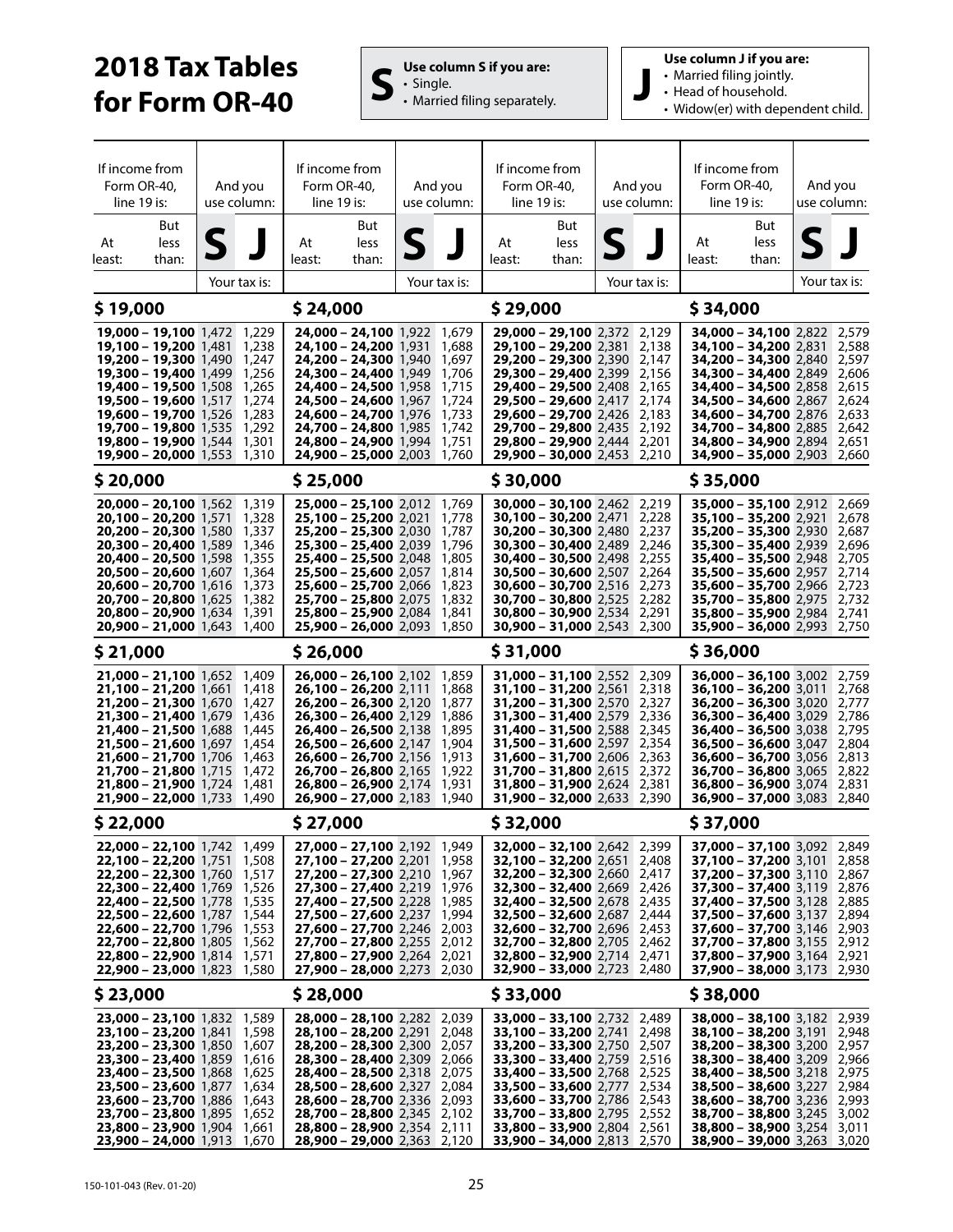# **2018 Tax Tables for Form OR-40 S**  $\left| \begin{array}{c} \mathsf{Use} \text{ column S if you are:} \\ \mathsf{S} \end{array} \right|$



• Married filing separately. **J**

**Use column J if you are:**

- Married filing jointly.
- Head of household.
- Widow(er) with dependent child.

|              | If income from<br>Form OR-40,<br>line 19 is:                                                                                                                                                                                                                                                                        |   | And you<br>use column:                                               | If income from<br>Form OR-40,<br>line 19 is: |                                                                                                                                                                                                                                                                                  |                 | And you<br>use column:                                               | If income from<br>Form OR-40,<br>line 19 is: |                                                                                                                                                                                                                                                                                                |   | And you<br>use column:                                                        | If income from<br>Form OR-40,<br>line 19 is:                                                                                                                                                                                                                                                          |                      | And you | use column:                                                                   |
|--------------|---------------------------------------------------------------------------------------------------------------------------------------------------------------------------------------------------------------------------------------------------------------------------------------------------------------------|---|----------------------------------------------------------------------|----------------------------------------------|----------------------------------------------------------------------------------------------------------------------------------------------------------------------------------------------------------------------------------------------------------------------------------|-----------------|----------------------------------------------------------------------|----------------------------------------------|------------------------------------------------------------------------------------------------------------------------------------------------------------------------------------------------------------------------------------------------------------------------------------------------|---|-------------------------------------------------------------------------------|-------------------------------------------------------------------------------------------------------------------------------------------------------------------------------------------------------------------------------------------------------------------------------------------------------|----------------------|---------|-------------------------------------------------------------------------------|
| At<br>least: | But<br>less<br>than:                                                                                                                                                                                                                                                                                                | S |                                                                      | At<br>least:                                 | But<br>less<br>than:                                                                                                                                                                                                                                                             | $\blacklozenge$ |                                                                      | At<br>least:                                 | But<br>less<br>than:                                                                                                                                                                                                                                                                           | S |                                                                               | At<br>least:                                                                                                                                                                                                                                                                                          | But<br>less<br>than: |         |                                                                               |
|              |                                                                                                                                                                                                                                                                                                                     |   | Your tax is:                                                         |                                              |                                                                                                                                                                                                                                                                                  |                 | Your tax is:                                                         |                                              |                                                                                                                                                                                                                                                                                                |   | Your tax is:                                                                  |                                                                                                                                                                                                                                                                                                       |                      |         | Your tax is:                                                                  |
| \$39,000     |                                                                                                                                                                                                                                                                                                                     |   |                                                                      | \$42,000                                     |                                                                                                                                                                                                                                                                                  |                 |                                                                      | \$45,000                                     |                                                                                                                                                                                                                                                                                                |   |                                                                               | \$48,000                                                                                                                                                                                                                                                                                              |                      |         |                                                                               |
|              | 39,000 - 39,100 3,272 3,029<br><b>39,100 - 39,200 3.281</b><br>39,200 - 39,300 3,290<br><b>39,300 - 39,400</b> 3,299<br><b>39,400 - 39,500 3,308</b><br><b>39,500 - 39,600</b> 3,317<br><b>39,600 - 39,700 3,326</b><br><b>39,700 - 39,800 3,335</b><br>39,800 - 39,900 3,344<br><b>39,900 - 40,000</b> 3,353 3,110 |   | 3,038<br>3,047<br>3,056<br>3.065<br>3,074<br>3,083<br>3,092<br>3,101 |                                              | 42,000 - 42,100 3,542 3,299<br>42,100 - 42,200 3.551<br>42,200 - 42,300 3,560<br><b>42,300 - 42,400</b> 3,569<br>42,400 - 42,500 3.578<br>42,500 - 42,600 3,587<br>42,600 - 42,700 3,596<br><b>42,700 - 42,800 3,605</b><br>42,800 - 42,900 3,614<br>42,900 - 43,000 3,623 3,380 |                 | 3,308<br>3,317<br>3,326<br>3,335<br>3,344<br>3,353<br>3,362<br>3,371 |                                              | 45,000 - 45,100 3,812 3,569<br><b>45,100 - 45,200</b> 3,821<br>45,200 - 45,300 3,830<br><b>45,300 - 45,400</b> 3,839<br><b>45,400 - 45,500</b> 3,848<br>45,500 - 45,600 3,857<br>45,600 - 45,700 3,866<br><b>45,700 - 45,800</b> 3,875<br>45,800 - 45,900 3,884<br>45,900 - 46,000 3,893 3,650 |   | 3,578<br>3,587<br>3,596<br>3,605<br>3,614<br>3,623<br>3,632<br>3,641          | <b>48,000 - 48,100</b> 4,082 3,839<br>48,100 - 48,200 4.091<br>48,200 - 48,300 4,100<br><b>48,300 - 48,400 4,109</b><br>48,400 - 48,500 4.118<br>48,500 - 48,600 4,127<br>48,600 - 48,700 4,136<br><b>48,700 - 48,800 4.145</b><br><b>48,800 - 48,900</b> 4,154<br><b>48,900 - 49,000</b> 4,163 3,920 |                      |         | 3,848<br>3,857<br>3,866<br>3,875<br>3,884<br>3,893<br>3,902<br>3,911          |
| \$40,000     |                                                                                                                                                                                                                                                                                                                     |   |                                                                      | \$43,000                                     |                                                                                                                                                                                                                                                                                  |                 |                                                                      | \$46,000                                     |                                                                                                                                                                                                                                                                                                |   |                                                                               | \$49,000                                                                                                                                                                                                                                                                                              |                      |         |                                                                               |
|              | 40,000 - 40,100 3,362 3,119<br>40,100 - 40,200 3,371<br>40,200 - 40,300 3,380 3,137<br><b>40,300 - 40,400</b> 3,389<br>40,400 - 40,500 3,398<br>40,500 - 40,600 3,407<br>40,600 - 40,700 3,416<br><b>40,700 - 40,800 3,425</b><br>40,800 - 40,900 3,434<br><b>40,900 - 41,000</b> 3,443                             |   | 3,128<br>3,146<br>3,155<br>3,164<br>3,173<br>3,182<br>3,191<br>3,200 |                                              | 43,000 - 43,100 3,632 3,389<br>43,100 - 43,200 3,641<br>43,200 - 43,300 3,650 3,407<br><b>43,300 - 43,400</b> 3,659<br>43,400 - 43,500 3,668<br>43,500 - 43,600 3,677<br>43,600 - 43,700 3,686<br>43,700 - 43,800 3,695<br>43,800 - 43,900 3,704<br>43,900 - 44,000 3,713        |                 | 3,398<br>3,416<br>3,425<br>3,434<br>3,443<br>3,452<br>3,461<br>3,470 |                                              | 46,000 - 46,100 3,902 3,659<br>46,100 - 46,200 3,911<br>46,200 - 46,300 3,920<br><b>46,300 - 46,400</b> 3,929<br>46,400 - 46,500 3,938<br>46,500 - 46,600 3,947<br>46,600 - 46,700 3,956<br><b>46,700 - 46,800</b> 3,965<br>46,800 - 46,900 3,974<br><b>46,900 - 47,000</b> 3,983              |   | 3,668<br>3.677<br>3,686<br>3,695<br>3,704<br>3,713<br>3.722<br>3,731<br>3,740 | 49,000 - 49,100 4,172<br>49,100 - 49,200 4,181<br>49,200 - 49,300 4,190<br><b>49,300 - 49,400</b> 4,199<br>49,400 - 49,500 4,208<br>49,500 - 49,600 4,217<br><b>49,600 - 49,700</b> 4,226<br><b>49,700 - 49,800</b> 4,235<br>49,800 - 49,900 4,244<br><b>49,900 - 50,000</b> 4,253 4,010              |                      |         | 3.929<br>3,938<br>3,947<br>3,956<br>3,965<br>3,974<br>3,983<br>3,992<br>4,001 |
| \$41,000     |                                                                                                                                                                                                                                                                                                                     |   |                                                                      | \$44,000                                     |                                                                                                                                                                                                                                                                                  |                 |                                                                      | \$47,000                                     |                                                                                                                                                                                                                                                                                                |   |                                                                               |                                                                                                                                                                                                                                                                                                       |                      |         |                                                                               |
|              | 41,000 - 41,100 3,452 3,209<br>41,100 - 41,200 3,461 3,218<br><b>41,200 – 41,300</b> 3,470<br>41,300 - 41,400 3,479 3,236<br>41,400 - 41,500 3,488 3,245<br>41,500 - 41,600 3,497<br>41,600 - 41,700 3,506<br>41,700 - 41,800 3,515<br>41,800 - 41,900 3,524<br>41,900 - 42,000 3,533 3,290                         |   | 3,227<br>3,254<br>3,263<br>3,272<br>3,281                            |                                              | 44,000 - 44,100 3,722 3,479<br>44,100 - 44,200 3,731<br>44,200 - 44,300 3,740<br>44,300 - 44,400 3.749<br>44,400 - 44,500 3,758 3,515<br>44,500 - 44,600 3,767<br>44,600 - 44,700 3,776<br>44,700 - 44,800 3,785<br>44,800 - 44,900 3,794<br><b>44,900 - 45,000</b> 3,803 3,560  |                 | 3,488<br>3,497<br>3,506<br>3,524<br>3,533<br>3,542<br>3,551          |                                              | 47,000 - 47,100 3,992 3,749<br>47,100 - 47,200 4,001<br>47,200 - 47,300 4,010<br><b>47,300 - 47,400</b> 4,019<br>47,400 - 47,500 4,028<br>47,500 - 47,600 4,037<br><b>47,600 - 47,700</b> 4,046<br>47,700 - 47,800 4,055 3,812<br>47,800 - 47,900 4,064<br><b>47,900 - 48,000</b> 4,073 3,830  |   | 3,758<br>3.767<br>3,776<br>3,785<br>3,794<br>3,803<br>3,821                   |                                                                                                                                                                                                                                                                                                       |                      |         |                                                                               |

#### **2018 Tax rate charts**

#### **Chart S: For persons filing single or married/RDP filing separately—**

If your taxable income is \$50,000 or more but not over \$125,000 .......... your tax is \$4,257 plus 9% of excess over \$50,000 If your taxable income is over \$125,000 ......................................................your tax is \$11,007 plus 9.9% of excess over \$125,000

#### **Chart J: For persons filing jointly, head of household, or qualifying widow(er) with dependent child—**

If your taxable income is \$50,000 or more but not over \$250,000 ...........your tax is \$4,014 plus 9% of excess over \$50,000 If your taxable income is over \$250,000.....................................................your tax is \$22,014 plus 9.9% of excess over \$250,000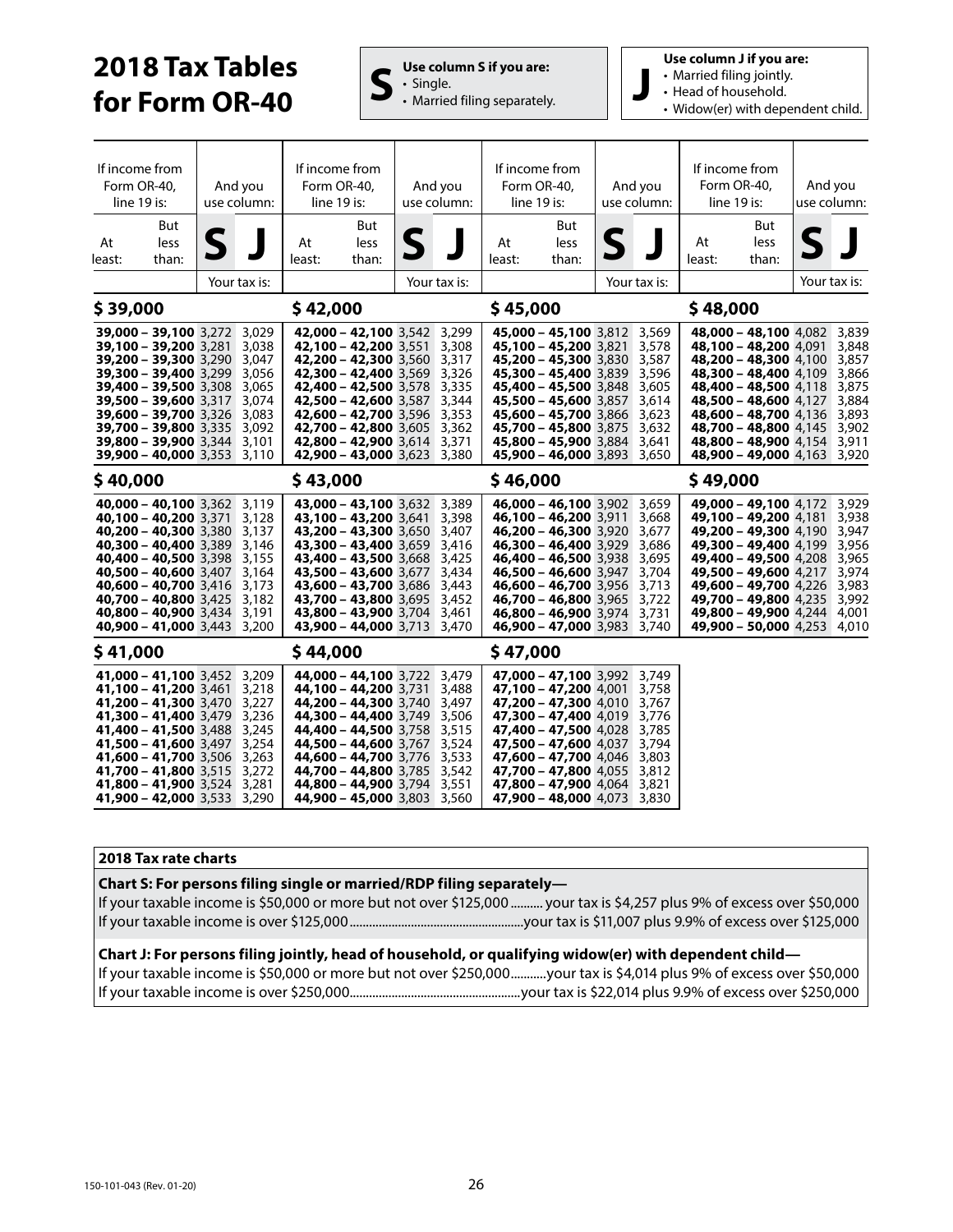Page 1 of 4, 150-101-040 (Rev. 12-18)

Oregon Department of Revenue

**00461801010000**

Office use only

## Oregon Individual Income Tax Return for Full-year Residents

|                                                                                                                           |                                                               | Submit original form-do not submit photocopy |                                                              |                                       |                                                                 |                                              |  |  |
|---------------------------------------------------------------------------------------------------------------------------|---------------------------------------------------------------|----------------------------------------------|--------------------------------------------------------------|---------------------------------------|-----------------------------------------------------------------|----------------------------------------------|--|--|
| Fiscal year ending:                                                                                                       |                                                               |                                              |                                                              |                                       | Space for 2-D barcode-do not write in box below                 |                                              |  |  |
| Amended return. If amending for an NOL,<br>Calculated using "as if" federal return.                                       | tax year the NOL was generated:                               |                                              |                                                              |                                       |                                                                 |                                              |  |  |
| Short-year tax election.                                                                                                  | Federal disaster relief.                                      |                                              |                                                              |                                       |                                                                 |                                              |  |  |
| Extension filed.                                                                                                          | Federal Form 8886.                                            |                                              |                                                              |                                       |                                                                 |                                              |  |  |
| Form OR-24.                                                                                                               |                                                               |                                              |                                                              |                                       |                                                                 |                                              |  |  |
| First name and initial                                                                                                    | Last name                                                     |                                              |                                                              | Social Security no. (SSN)<br>Deceased | First time using<br>this SSN (see<br>instructions)              | Applied<br>for ITIN                          |  |  |
| Spouse's first name and initial                                                                                           | Spouse's last name                                            |                                              |                                                              | Spouse's SSN<br>Deceased              | First time using<br>this SSN (see<br>instructions)              | Applied<br>for ITIN                          |  |  |
| Current mailing address                                                                                                   |                                                               |                                              |                                                              | Date of birth (mm/dd/yyyy)            |                                                                 | Spouse's date of birth                       |  |  |
| City                                                                                                                      | State                                                         | ZIP code                                     |                                                              | Country                               | Phone                                                           |                                              |  |  |
| Filing status (check only one box)                                                                                        |                                                               |                                              |                                                              |                                       |                                                                 |                                              |  |  |
| Single.                                                                                                                   |                                                               |                                              | <b>Exemptions</b><br>6a. Credits for yourself:               | Regular                               |                                                                 | Total<br>Severely disabled  6a.              |  |  |
| Married filing jointly.<br>2.                                                                                             |                                                               |                                              |                                                              |                                       | Check box if someone else can claim you as a dependent.         |                                              |  |  |
| 3.                                                                                                                        | Married filing separately (enter spouse's information above). |                                              | 6b. Credits for spouse:<br>Severely disabled  6b.<br>Regular |                                       |                                                                 |                                              |  |  |
| 4.                                                                                                                        | Head of household (with qualifying dependent).                |                                              |                                                              |                                       | Check box if someone else can claim your spouse as a dependent. |                                              |  |  |
| 5.                                                                                                                        | Qualifying widow(er) with dependent child.                    |                                              |                                                              |                                       |                                                                 |                                              |  |  |
| Dependents. List your dependents in order from youngest to oldest. If more than four, check this box<br>with your return. |                                                               |                                              |                                                              |                                       | and include Schedule OR-ADD-DEP                                 |                                              |  |  |
| First name                                                                                                                | Last name                                                     |                                              | Code*                                                        | Dependent's SSN                       | Dependent's date<br>of birth (mm/dd/yyyy)                       | Check if child with<br>qualifying disability |  |  |
|                                                                                                                           |                                                               |                                              |                                                              |                                       |                                                                 |                                              |  |  |
|                                                                                                                           |                                                               |                                              |                                                              |                                       |                                                                 |                                              |  |  |
|                                                                                                                           |                                                               |                                              |                                                              |                                       |                                                                 |                                              |  |  |
|                                                                                                                           |                                                               |                                              |                                                              |                                       |                                                                 |                                              |  |  |
| *Dependent relationship code-Please see instructions to determine the appropriate code.                                   |                                                               |                                              |                                                              |                                       |                                                                 |                                              |  |  |
|                                                                                                                           |                                                               |                                              |                                                              |                                       |                                                                 | 6с.                                          |  |  |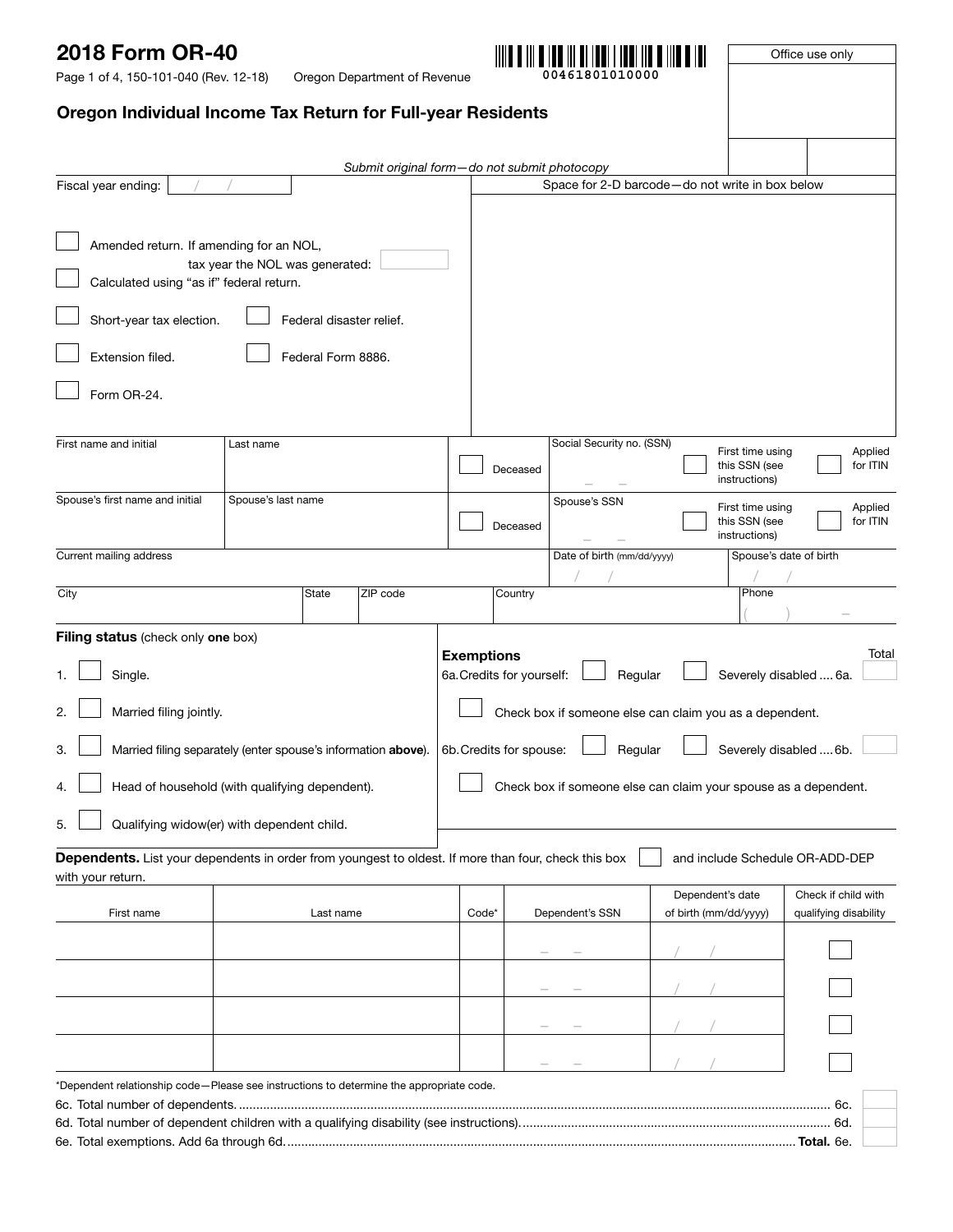Page 2 of 4, 150-101-040 (Rev. 12-18) Oregon Department of Revenue



| Name | CON<br>וככ                                                                                                                                                                                                                                                                                                                                                                                                                                                                                                    |
|------|---------------------------------------------------------------------------------------------------------------------------------------------------------------------------------------------------------------------------------------------------------------------------------------------------------------------------------------------------------------------------------------------------------------------------------------------------------------------------------------------------------------|
|      | $\frac{1}{2} \left( \frac{1}{2} \right) \left( \frac{1}{2} \right) \left( \frac{1}{2} \right) \left( \frac{1}{2} \right) \left( \frac{1}{2} \right) \left( \frac{1}{2} \right) \left( \frac{1}{2} \right) \left( \frac{1}{2} \right) \left( \frac{1}{2} \right) \left( \frac{1}{2} \right) \left( \frac{1}{2} \right) \left( \frac{1}{2} \right) \left( \frac{1}{2} \right) \left( \frac{1}{2} \right) \left( \frac{1}{2} \right) \left( \frac{1}{2} \right) \left( \frac$<br>the contract of the contract of |

#### Taxable income

|    | Federal adjusted gross income from federal Form 1040, line 7; 1040NR, line 36; 1040NR-EZ, line 10; |  |
|----|----------------------------------------------------------------------------------------------------|--|
|    |                                                                                                    |  |
| 8. |                                                                                                    |  |
|    |                                                                                                    |  |
|    |                                                                                                    |  |

#### **Subtractions**

|  | .001 |
|--|------|
|  | .001 |
|  | .001 |
|  | .001 |
|  | .001 |
|  | .001 |
|  |      |

#### Deductions

|     | 16. Oregon itemized deductions. Enter your Oregon itemized deductions from Schedule OR-A, line 23. If you |     |
|-----|-----------------------------------------------------------------------------------------------------------|-----|
|     |                                                                                                           | .00 |
| 17. |                                                                                                           | .00 |
|     | You were: 17a. 65 or older 17b. Blind Your spouse was: 17c. 65 or older 17d. Blind                        |     |
| 18. |                                                                                                           | .00 |
|     |                                                                                                           | .00 |
|     |                                                                                                           |     |

#### Oregon tax

|     | 20. Tax. Check the appropriate box if you're using an alternative method to calculate your tax (see instructions) 20. | $\left( \begin{array}{c} 0 \end{array} \right)$ |
|-----|-----------------------------------------------------------------------------------------------------------------------|-------------------------------------------------|
|     | 20a. Schedule OR-FIA-40 20b. Worksheet OR-FCG 20c. Schedule OR-PTE-FY                                                 |                                                 |
| 21. | - 01                                                                                                                  | ()()                                            |
|     | າາ                                                                                                                    | $\Omega$                                        |

#### Standard and carryforward credits

| 23. Exemption credit. If the amount on line 7 is \$100,000 or less, multiply your total exemptions on   |      |
|---------------------------------------------------------------------------------------------------------|------|
|                                                                                                         | .00  |
|                                                                                                         | .00  |
|                                                                                                         | .001 |
|                                                                                                         | .001 |
|                                                                                                         | .001 |
| 28. Total carryforward credits claimed this year from Schedule OR-ASC, section 4. Line 28 can't be more |      |
|                                                                                                         | .00  |
|                                                                                                         | .001 |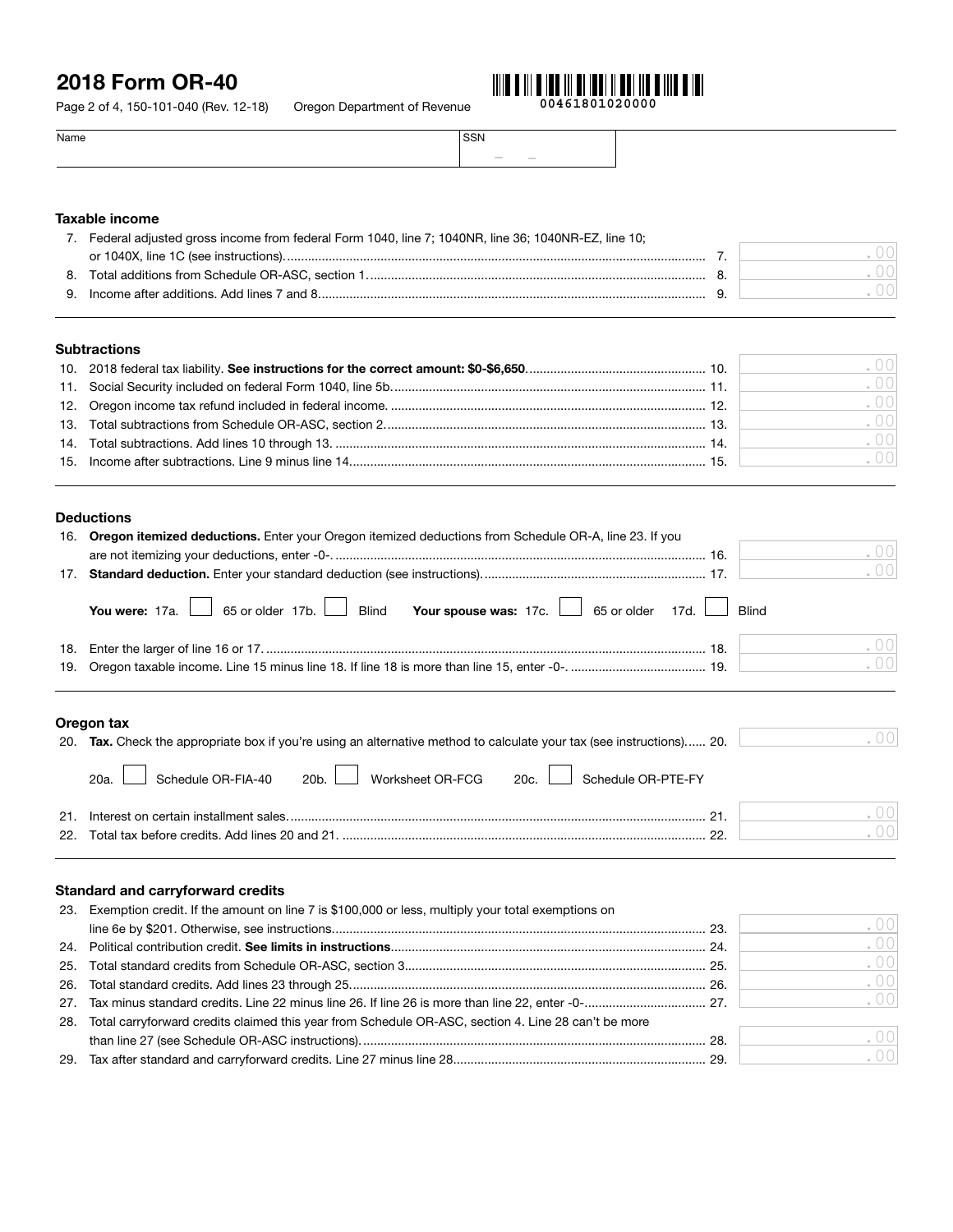Page 3 of 4, 150-101-040 (Rev. 12-18) Oregon Department of Revenue



 $0<sup>0</sup>$ 0C

 $\overline{0}$  $\overline{0}$ 

. 00 . 00

| Name | <b>SSN</b>                         |  |
|------|------------------------------------|--|
|      | the contract of the con-<br>$\sim$ |  |

## Payments and refundable credits 30. Oregon income tax withheld. Include a copy of your Forms W-2 and 1099. ....................................................... 30. 31. Amount applied from your prior year's tax refund. .................................................................................................. 31. 32. Estimated tax payments for 2018. Include all payments you made prior to the filing date of this return. Do not include the amount you already reported on line 31. ................................................................................... 32. 33. Earned income credit (see instructions). .................................................................................................................. 33. 34. Reserved. Enter your kicker amount (see instructions). Enter your kicker amount (see instructions). If you elect to donate your kicker to the State School Fund, enter -0- and see line 53. ................................. 34. 35. Total refundable credits from Schedule OR-ASC, section 5. ................................................................................... 35. 36. Total payments and refundable credits. Add lines 30 through 35. .......................................................................... 36.

| Tax to pay or refund |       |
|----------------------|-------|
|                      | ( )() |
|                      | ( )() |
|                      | . 00  |
| 40.                  | .00   |
|                      |       |

| Exception number from Form OR-10, line 1: 40a.<br>Check box if you annualized:<br>40b. |        |
|----------------------------------------------------------------------------------------|--------|
|                                                                                        | .00    |
|                                                                                        | .00    |
|                                                                                        | .00    |
|                                                                                        | .00    |
|                                                                                        | .00    |
|                                                                                        |        |
| 46. Political party \$3 checkoff. Party code: 46a. 46.<br>46b. I                       | . $00$ |
|                                                                                        | .00    |
|                                                                                        | .00    |
|                                                                                        | .00    |

#### Direct deposit

50. For direct deposit of your refund, see instructions. Check the box if this refund will go to an account outside the United States:

| Type of account: | Checking or | Savings |  |  |  |
|------------------|-------------|---------|--|--|--|
| Routing number:  |             |         |  |  |  |
| Account number:  |             |         |  |  |  |
| Reserved.        |             |         |  |  |  |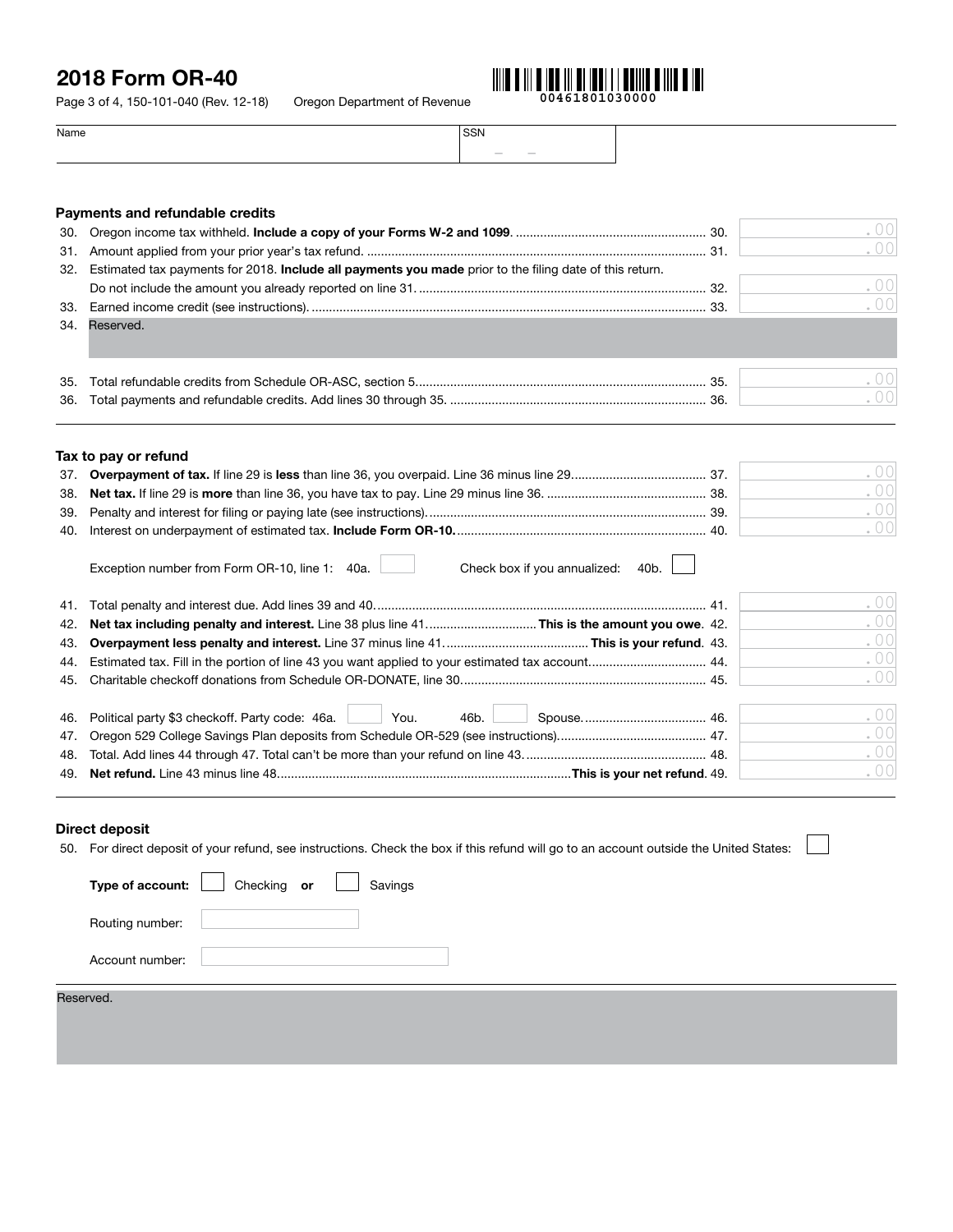Page 4 of 4, 150-101-040 (Rev. 12-18) Oregon Department of Revenue



**00461801040000**

| Name | SSN              |
|------|------------------|
|      | $\sim$<br>$\sim$ |

#### Sign here. Under penalty of false swearing, I declare that the information in this return is true, correct, and complete.

| Your signature                                         | Date           |              |                                                     |
|--------------------------------------------------------|----------------|--------------|-----------------------------------------------------|
| Χ                                                      |                |              |                                                     |
| Spouse's signature (if filing jointly, both must sign) | Date           |              |                                                     |
| Χ                                                      |                |              |                                                     |
| Signature of preparer other than taxpayer              | Preparer phone |              | Preparer license number, if professionally prepared |
| x                                                      | $\frac{1}{2}$  |              |                                                     |
| Preparer address                                       | City           | <b>State</b> | ZIP code                                            |
|                                                        |                |              |                                                     |

Signing this return does not grant your preparer the right to represent you or make decisions on your behalf. For more information, see the instructions for the *Tax Information Authorization and Power of Attorney for Representation* form on our website*.* 

Important: Include a copy of your federal Form 1040, 1040X, 1040NR*,* or 1040NR-EZ. Without this information, we may adjust your return.

**Make your payment** (if you have an amount due on line 42)

- Online payments: Visit our website at www.oregon.gov/dor.
- Mailing your payment: Make your check or money order payable to the Oregon Department of Revenue. Write "2018 Oregon Form OR-40" and the last four digits of your SSN or ITIN on your check or money order. Include your payment, along with the Form OR-40-V payment voucher, with this return.

#### Send in your return

- Non-2-D barcode. If the 2-D barcode area on the front of this return is blank:
	- Mail tax-due returns to: Oregon Department of Revenue, PO Box 14555, Salem OR 97309-0940.
	- Mail refund and no-tax-due returns to: Oregon Department of Revenue, PO Box 14700, Salem OR 97309-0930.
- 2-D barcode. If the 2-D barcode area on the front of this return is filled in:
	- Mail tax-due returns to: Oregon Department of Revenue, PO Box 14720, Salem OR 97309-0463.
	- Mail refund and no-tax-due returns to: Oregon Department of Revenue, PO Box 14710, Salem OR 97309-0460.

Amended statement. Only complete this section if submitting an amended return or filing with a new SSN.

If filing an amended return, complete this statement with an explanation of what you are amending. Indicate the return line numbers and the reason for each change. If your filing status has changed, explain why.

If filing with a new SSN, enter your former identification number.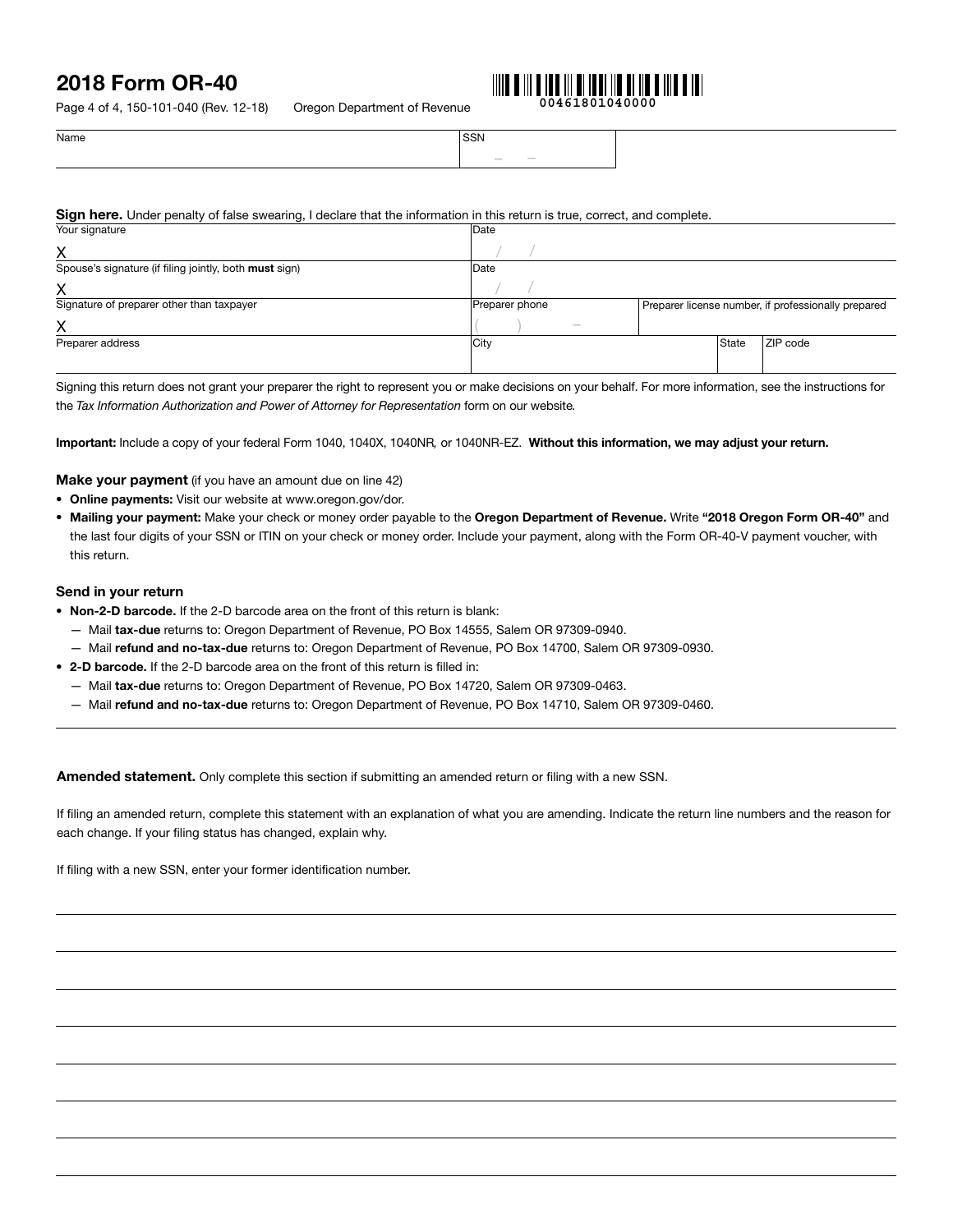# Form OR-40-V

Page 1 of 1, 150-101-172 (Rev. 12-18, ver. 02) Oregon Department of Revenue

### Oregon Individual Income Tax Payment Voucher and Instructions

#### Online payments:

You may make payments directly online at www.oregon.gov/dor. Don't use this form with online payments.

| Where to mail your payment:                                                        |                                                   |                                     | Mail to:                            |  |
|------------------------------------------------------------------------------------|---------------------------------------------------|-------------------------------------|-------------------------------------|--|
| For payments made with an original or<br>amended return, if you filed your return: | Non-2-D paper returns—                            | PO Box 14555<br>Salem OR 97309-0940 |                                     |  |
|                                                                                    | 2-D paper returns or electronically-              | PO Box 14720<br>Salem OR 97309-0463 |                                     |  |
|                                                                                    | For estimated payments and<br>extension payments: |                                     | PO Box 14950<br>Salem OR 97309-0950 |  |

**Don't use Form OR-40-V if you are using an electronic payment option.** Use the voucher only if you are paying by check or money order. Do not mail cash.

**Payment type.** Check the appropriate box for the type of payment being made and completely fill out the form.

**Tax year.** Enter the month, day, and year for the beginning and end date of the tax year you are submitting the payment for. For most filers this will be January 1 through December 31 of the tax year. **Example:** For tax year 2018, enter: *Begins: 01/01/2018. Ends: 12/31/2018*.

Cut along the dotted line and mail to the Department of Revenue at the appropriate address from above.

**Note:** If you are viewing this form electronically, and you see a solid box instead of letters or numbers, adjust the view size to 100 percent. If the letters or numbers are still not visible, press the tab key.

Cut on dashed line below to detach voucher. Visit www.oregon.gov/dor/forms to print more vouchers.

#### Form OR-40-V, Oregon Individual Income Tax Payment Voucher

| $\bullet$ Tax year:<br>Begins:    |                    |                | Office use only                                                                                                                                                                                                                                                                                                                                                                                                                                                            | • Payment type (check only one): |  |
|-----------------------------------|--------------------|----------------|----------------------------------------------------------------------------------------------------------------------------------------------------------------------------------------------------------------------------------------------------------------------------------------------------------------------------------------------------------------------------------------------------------------------------------------------------------------------------|----------------------------------|--|
| Ends:                             |                    |                |                                                                                                                                                                                                                                                                                                                                                                                                                                                                            | Original return                  |  |
| First name and initial            | Last name          |                | <b>SSN</b>                                                                                                                                                                                                                                                                                                                                                                                                                                                                 | Amended return                   |  |
| Spouse's first name and initial   | Spouse's last name |                | SSN                                                                                                                                                                                                                                                                                                                                                                                                                                                                        | Extension payment                |  |
|                                   |                    |                |                                                                                                                                                                                                                                                                                                                                                                                                                                                                            | <b>Estimated payment</b>         |  |
| Current mailing address           |                    |                |                                                                                                                                                                                                                                                                                                                                                                                                                                                                            |                                  |  |
| City                              |                    | State ZIP code | Contact phone                                                                                                                                                                                                                                                                                                                                                                                                                                                              | Enter payment amount             |  |
| 150-101-172 (Rev. 12-18, ver. 02) |                    |                | $\frac{1}{2} \left( \frac{1}{2} \right) \left( \frac{1}{2} \right) \left( \frac{1}{2} \right) \left( \frac{1}{2} \right) \left( \frac{1}{2} \right) \left( \frac{1}{2} \right) \left( \frac{1}{2} \right) \left( \frac{1}{2} \right) \left( \frac{1}{2} \right) \left( \frac{1}{2} \right) \left( \frac{1}{2} \right) \left( \frac{1}{2} \right) \left( \frac{1}{2} \right) \left( \frac{1}{2} \right) \left( \frac{1}{2} \right) \left( \frac{1}{2} \right) \left( \frac$ | . 00<br>\$                       |  |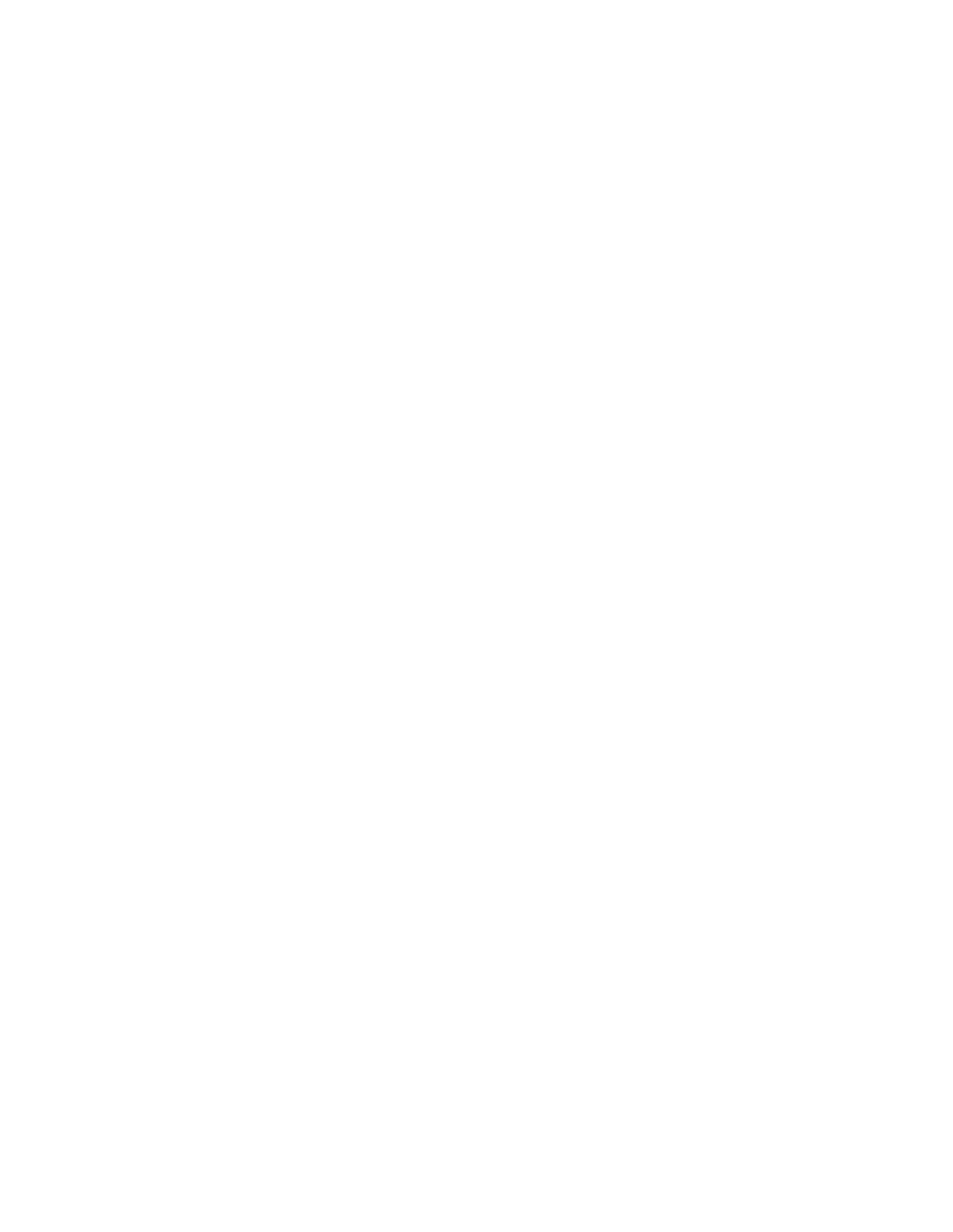# 2018 Schedule OR-ASC

Oregon Department of Revenue **15601801010000** Page 1 of 1, 150-101-063 (Rev. 12-18)

# 

Office use only

|  | <b>Oregon Adjustments for Form OR-40 Filers</b> |  |  |  |
|--|-------------------------------------------------|--|--|--|
|--|-------------------------------------------------|--|--|--|

|                                 | Submit original form-do not submit photocopy. |                                          |
|---------------------------------|-----------------------------------------------|------------------------------------------|
| First name and initial          | Last name                                     | Social Security number (SSN)             |
|                                 |                                               | $\sim$                                   |
| Spouse's first name and initial | Spouse's last name                            | Spouse's SSN<br><b>Contract Contract</b> |

Use Schedule OR-ASC to claim any of the following that aren't included on Form OR-40:

- Additions. Carryforward credits.
- Subtractions. Refundable credits.
- Standard credits.

Identify the code you're claiming and enter the information requested in the corresponding section. Enter the total from each section on the line indicated for Form OR-40.

For more information, refer to the instructions or Publication OR-17.

### Section 1: Additions (codes 103–184)



## Section 2: Subtractions (codes 300–360)

| Code                                  |  |        | Amount |  |  |
|---------------------------------------|--|--------|--------|--|--|
| 2a.                                   |  | $2b$ . |        |  |  |
| 2c.                                   |  | 2d.    |        |  |  |
| 2e.                                   |  | 2f.    | ó      |  |  |
|                                       |  | 2h.    |        |  |  |
| 2g.<br>2i.                            |  | 2j.    | ó      |  |  |
| Enter total on Form OR-40,<br>line 13 |  |        |        |  |  |

#### Section 3: Standard credits (codes 802–815)

|            | Code |                                       | Amount | (if cl |
|------------|------|---------------------------------------|--------|--------|
| 3a.        |      | 3b.                                   |        | 3c     |
| 3d.        |      | 3e.                                   |        | 3f     |
|            |      | 3h.                                   |        | 3      |
| 3g.<br>3j. |      | 3k.                                   |        | 31     |
| 3m.        |      | 3n.                                   |        | 3c     |
|            |      | Enter total on Form OR-40,<br>line 25 |        |        |



#### Section 4: Carryforward credits (codes 835–871)

|     | Code |     | Amount from prior year |   |
|-----|------|-----|------------------------|---|
| 4a. |      | 4b. |                        | 4 |
| 4e. |      | 4f. |                        | 4 |
| 4i. |      | 4j. |                        | 4 |
| 4m. |      | 4n. |                        | 4 |
| 4q. |      | 4r. |                        | 4 |
|     |      |     |                        |   |

| Amount awarded this year |  |
|--------------------------|--|
|                          |  |
|                          |  |
|                          |  |
|                          |  |
|                          |  |

#### 4h. 4l. 4t. *Amount awarded this year Total used this year*  $\overline{0}$  $\overline{0}$  $\sigma$  $\sigma$  $\bigcirc$ .00 .00

Enter total on Form OR-40, line 28

#### Section 5: Refundable credits (codes 890–895)

|     | Code |                                       | Amount |  |
|-----|------|---------------------------------------|--------|--|
| 5a. |      | 5 <sub>b</sub> .                      |        |  |
| 5c. |      | 5d.                                   |        |  |
| 5e. |      | 5f.                                   |        |  |
|     |      | Enter total on Form OR-40,<br>line 35 |        |  |

—You must include this schedule with your Oregon income tax return—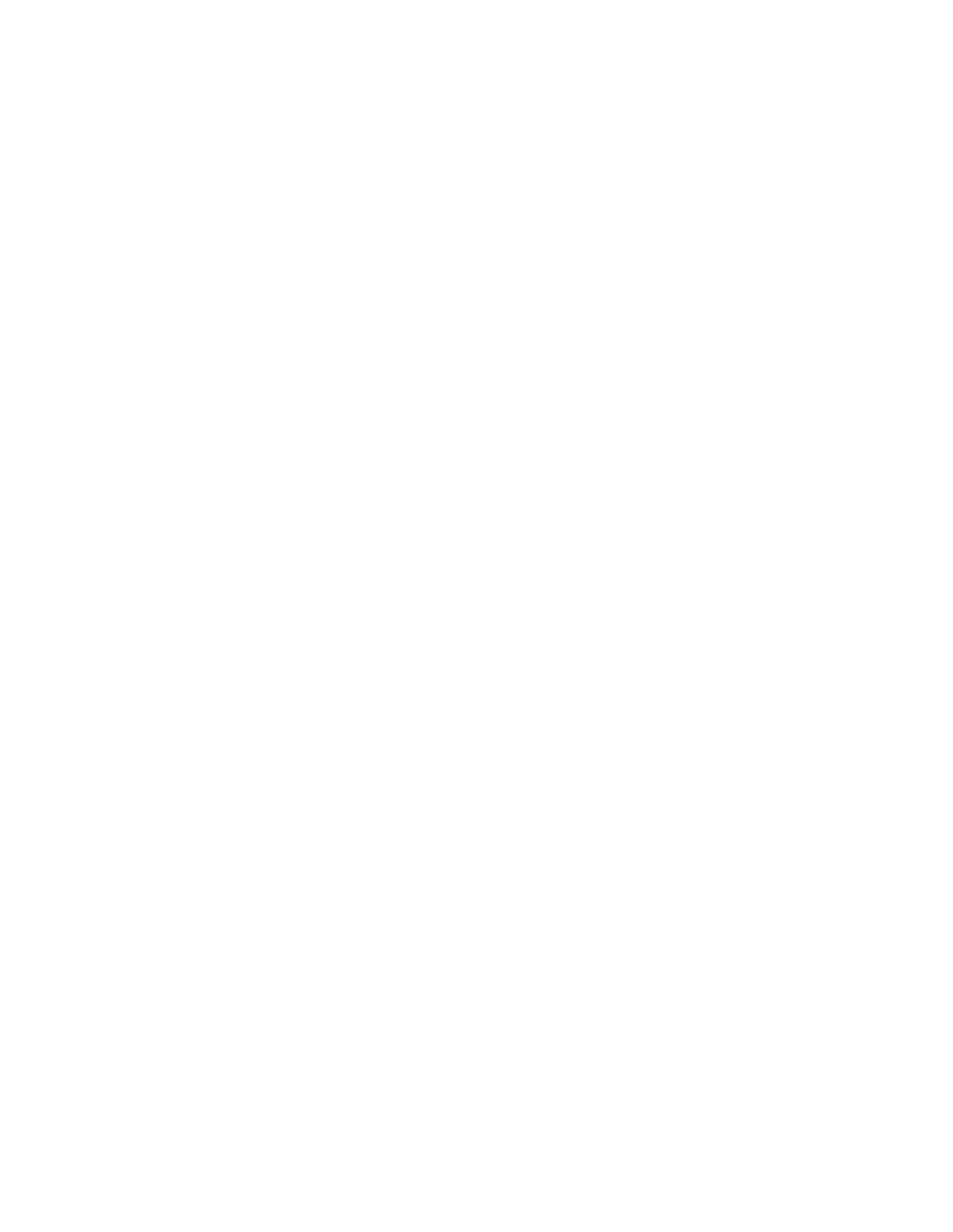

**Congress retroactively extended several tax provisions by passing Public Law 116-94. As a result, this form was updated on January 21, 2020.**

**Update—As of December 2019, the federal tuition and fees deduction has been extended, retroactive to tax year 2018. See page 3.**

# **Instructions for Schedule OR-ASC** 2018

# **New information**

### **Additions**

- **Oregon 529 College Savings Plan withdrawals.** If you withdrew funds from an Oregon 529 College Savings Network plan for the enrollment or attendance at an elementary or secondary (K-12) school, you must report an addition (code 117) for the amount you previously subtracted from your income and for the earnings on the withdrawal. For more information, see "Oregon 529 College Savings Plan deposits" and Publication OR-17.
- **Repatriated foreign income.** There is a new addition if you repatriated deferred foreign income in 2018. See the "Additions" section and Publication OR-17 for more information.

#### **Subtractions**

- **Special Oregon medical subtraction.** For tax year 2018, you or your spouse must be age 65 or older on December 31, 2018 to qualify for the subtraction.
- **Oregon 529 College Savings Network and ABLE Account limits.** Contribution limits have increased to \$4,750 for taxpayers filing joint returns and \$2,375 for all others. For more information, see Publication OR-17.

## **Credits**

- **Working family household and dependent care (WFHDC) credit.** If you are not married and you paid dependent care expenses while you attended school, these expenses may now qualify for the WFHDC credit. For more information see the instructions for Schedule OR-WFHDC.
- **College Opportunity Grant Tax Credit Auction.** There was a new tax credit auction in tax year 2018. If you made a contribution to the Oregon Opportunity Grant Fund through the tax credit auction, see Publication OR-17 for additional information. If you claim this credit, don't include the amount you paid as an itemized deduction on your Oregon return. See the instructions for Schedule OR-A.
- **Bovine manure production/collection credit.** There is a new transferable tax credit available for the 2018 tax year for producers or collectors of bovine manure who use the manure as biofuel in Oregon. See Publication OR-17 for more information.
- **Expired credit.** The biomass production or collection credit expired on December 31, 2017. You can only claim this credit if you have a carryforward amount from a previous year.

# **Form instructions**

If you have more items than will fit on a single schedule, provide the codes and amounts on additional schedules and add the total on your tax return. Include all the schedules with your Form OR-40.

If you're claiming multiple items (additions, subtractions, or credits) with the same code, report the items together. **Enter the code only once and add the claimed amounts together.**

Round all cents to the nearest dollar. For example, \$99.49 becomes \$99, and \$99.50 becomes \$100.

A list of the codes can be found at the end of these instructions in Publication OR-CODES. These instructions have explanations of the most common items. See Publication OR-17 for more details and explanations of other items.

## **Section 1: Additions (codes 103–184)**

Additions are items the federal government doesn't tax but Oregon does. For detailed information, see Publication OR-17.

- Step 1: Complete the table in Section 1 with the code and amount reported for each addition. Each code should only be listed once.
- Step 2: Fill in the total of all additions. Enter this amount on Form OR-40, line 8.

**Interest and dividends on other state government bonds [code 158].** You must claim an addition for interest and dividends that you earned from state or local government bonds outside of Oregon. Because this income is not taxable on your federal return, you must add it to your Oregon return. Do not include interest or dividends from government bonds within Oregon.

**Repatriated foreign income [code 184].** Did you repatriate deferred foreign income in 2018? If so, the income must be reported on your Oregon return, even if it wasn't actually received during the year. You must claim an addition for the amount of this income that was deducted on your federal return. See Publication OR-17 for more information.

## **Section 2: Subtractions (codes 300–360)**

Subtractions are items the federal government taxes but Oregon doesn't. See below for information regarding commonly claimed subtractions. For detailed information, see Publication OR-17.

Step 1: Complete the table in Section 2 with the code and amount reported for each subtraction that isn't listed on the return. Each code should only be listed once.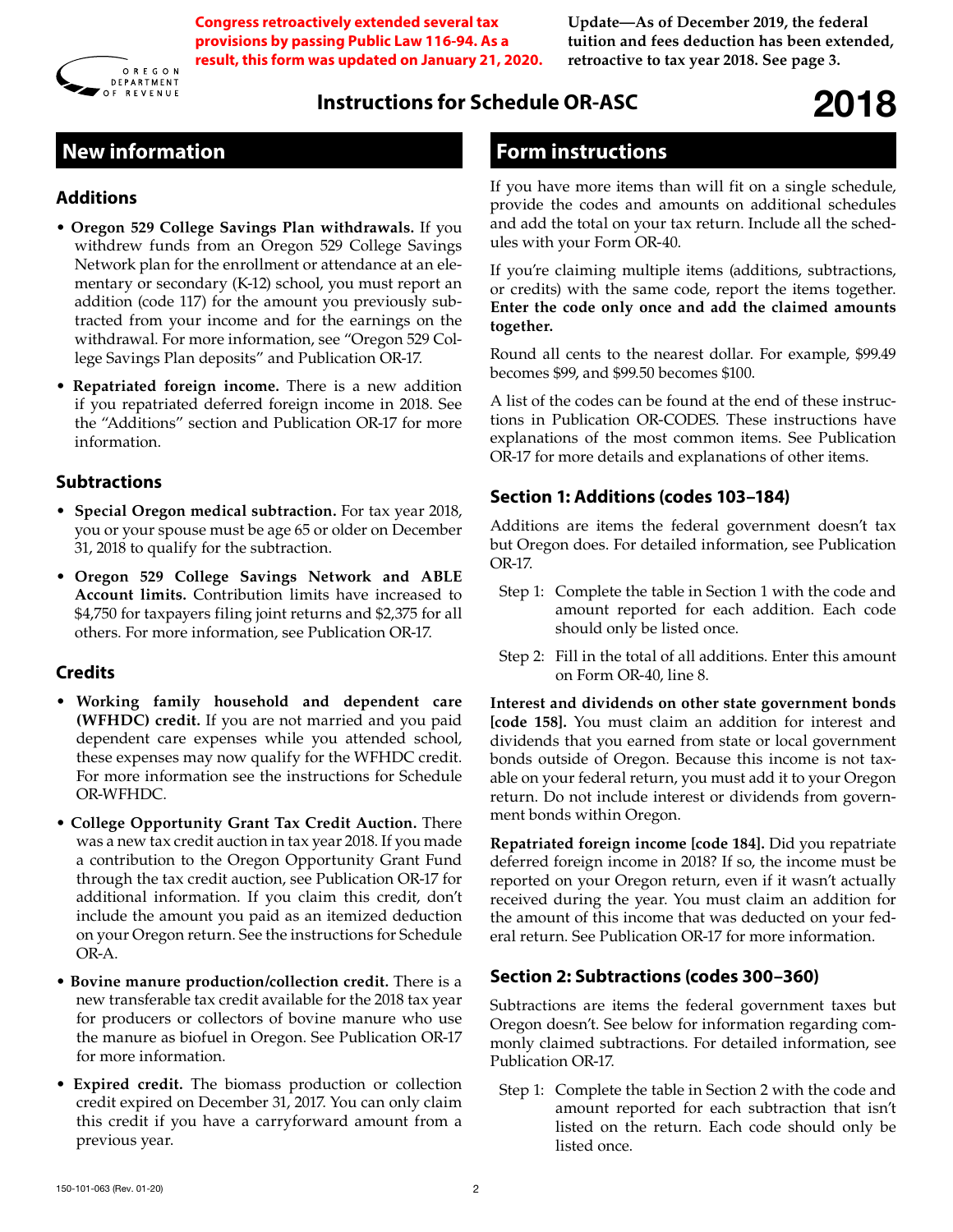Step 2: Fill in the total of all subtractions. Enter this amount on Form OR-40, line 13.

**Federal pension income [code 307].** You may be able to subtract some or all of your taxable federal pension included in 2018 federal income. This includes retirement benefits paid to the retiree or the beneficiary. It does not include disability payments if you have not reached the minimum retirement age. The subtraction amount is based on the number of months of federal service or points earned before and after October 1, 1991:

- **If all your months of federal service or points were before October 1, 1991,** subtract 100 percent of the taxable amount of federal pension income you reported on your federal return.
- **If you have no months of service or points before October 1, 1991,** you cannot subtract any federal pension income.
- **If your service or points occurred both before and after October 1, 1991,** subtract a percentage of the taxable federal pension income you reported on your federal return. To determine your percentage, divide your months of service or points earned before October 1, 1991, by your total months of service or points earned. Round to three places (example: 0.4576 = 45.8 percent). Once you determine your percentage, it will remain the same year to year.

For more than one pension, figure the percentage and subtraction amount separately for each pension. Add the separate amounts together to be reported on one line of Schedule OR-ASC.

Federal pension subtraction formula:

| Months of service or<br>points before 10/1/91 |  | Federal pension                      | $=$ | Oregon      |
|-----------------------------------------------|--|--------------------------------------|-----|-------------|
| Total months of<br>service or points          |  | amount included in<br>federal income |     | subtraction |

**Federal education credits (tuition and fees deduction) [code 308]. Update—As of December 2019, this deduction has been extended, retroactive to tax year 2018.** Did you claim the American Opportunity or Lifetime Learning credit on your federal return? If so, you may qual-ify for this subtraction if you were not allowed a federal tuition and fees deduction because you claimed the fed-eral credit. Because Oregon does not have credits similar to the American Opportunity or Lifetime Learning cred-its, you can deduct the federal tuition and fees deduction on your Oregon return up to the amount you would have been allowed on your federal return. You can claim the lesser of the federal limit (\$4,000 or \$2,000, depending on your income) or your actual expenses. You can't claim the deduction if:

- You file married filing separately;
- You can be claimed as a dependent by another person;
- Your federal modified adjusted gross income is more than \$80,000 (\$160,000 if filing married filing jointly); or

• You already subtracted these expenses as a tuition and fees deduction on your federal return.

**Interest and dividends on U.S. bonds and notes [code 315].**  Subtract interest and dividends from qualifying U.S. bonds reported on your federal return, such as interest from U.S. Series EE and I Bonds. See Publication OR-17 for a complete list of qualifying bonds and notes.

**Oregon 529 College Savings Plan deposits [code 324].**  You can subtract deposits made to an Oregon 529 College Savings Plan. The combined total claimed under the ABLE account deposits subtraction and the Oregon 529 College Savings Plan deposit subtraction cannot exceed \$4,750 for joint returns (\$2,375 for all other returns). If you contribute more than your limit, you can carry forward the remaining contribution not subtracted over the next four years. Rollovers from other 529 plans into an Oregon 529 plan are considered new contributions and qualify for the subtraction as long as they were not previously included in an Oregon subtraction.

If you withdrew funds from an Oregon 529 College Savings Network plan for nonqualified purposes, you must report an addition (code 117) for the amount you previously subtracted from your income and for the earnings on the withdrawal. Expenses used for the enrollment or attendance at an elementary or secondary (K-12) school are considered nonqualified withdrawals.

Keep a copy of your account statement with your tax records. For more information, go to www.oregoncollegesavings. com or call 1 (866) 772-8464.

**Special Oregon medical subtraction [code 351].** If you or your spouse were age 65 or older on December 31, 2018 and have qualifying medical and/or dental expenses, you may qualify for the special Oregon medical subtraction. See the 2018 IRS Publication 502 for types of qualifying medical and dental expenses. You cannot subtract medical and dental expenses:

- For anyone under age 65;
- For dependents, regardless of their age; or
- That have already been deducted on your return.

You may not claim a subtraction if your federal adjusted gross income (AGI) exceeds \$200,000 (\$100,000 for those who file single or married filing separately). Use the special Oregon medical subtraction worksheet to determine the amount of your subtraction.

**Shared expenses.** Did you have medical expenses or dental expenses for more than one person? If so, you must determine which expenses belong to each qualifying taxpayer. Start by totaling all expenses for each qualifying taxpayer. If you have expenses that are for more than one person, such as insurance premiums, split the expense by the most reasonable method. For example, two qualifying taxpayers filing jointly who paid \$4,000 in insurance premiums during the year would split the expenses in half, or \$2,000 each. For more information and examples on how to split shared expenses, see Publication OR-17.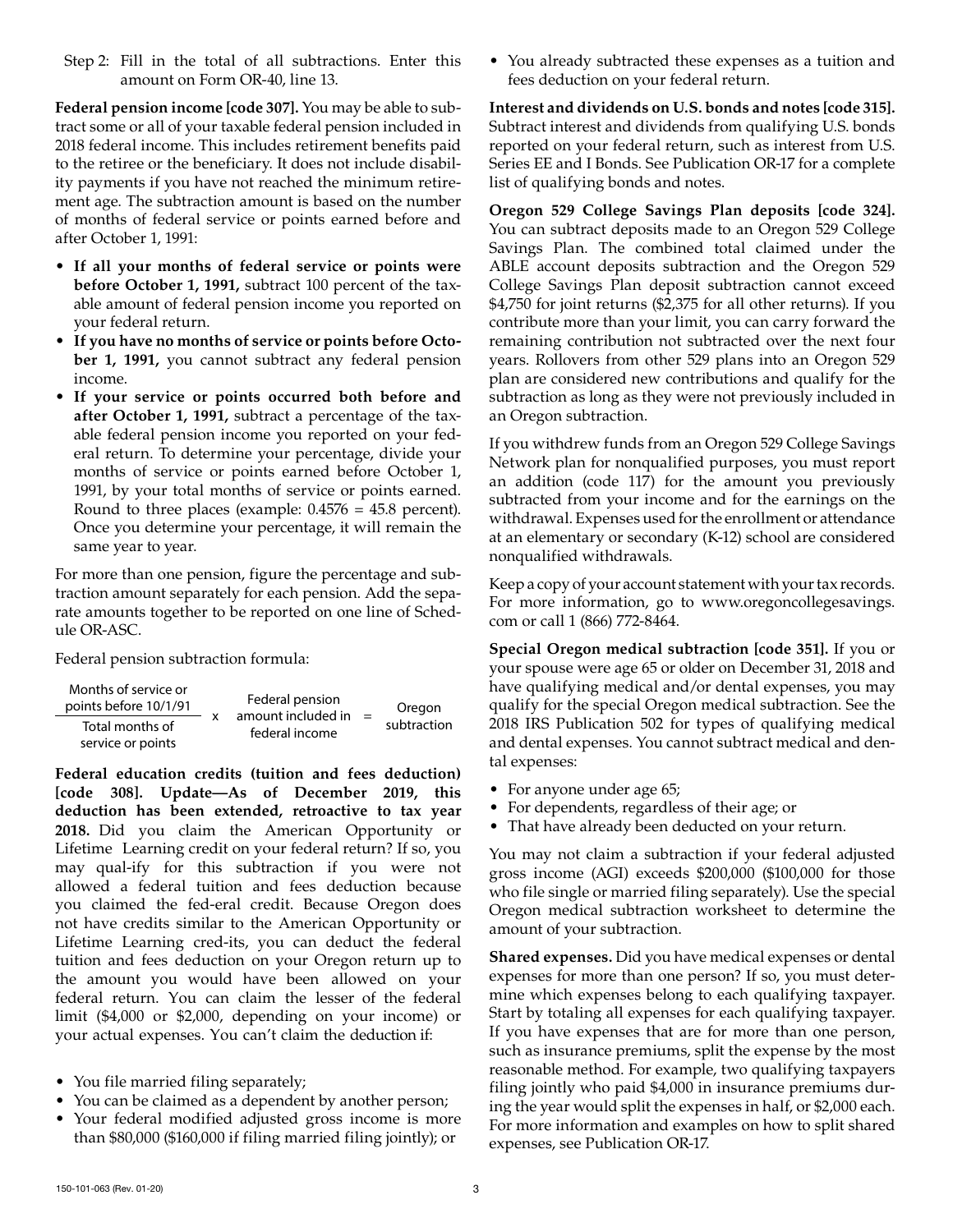#### **Special Oregon medical subtraction worksheet instructions**

For worksheet lines 1 through 7, complete column A for yourself first and then complete column B for your spouse using the following instructions.

**Line 1: Medical and dental expenses for each taxpayer—**If you were age 65 or older on December 31, 2018, enter your total qualifying medical and dental expenses. See "Shared expenses" for information about splitting expenses, such as insurance premiums. If your medical expenses aren't included in your Oregon itemized deductions or you're claiming the standard deduction on your Oregon return, skip lines 2–4, enter the amount from line 1 on line 5, and go to line 6. If you don't have qualifying expenses or were not age 65 or older on December 31, 2018—**stop.** You don't qualify for the subtraction. Complete column B for your spouse to see if they qualify for the subtraction based on their expenses.

**Line 2: Total medical and dental expenses—**Enter the total medical and dental expenses claimed as an itemized deduction (Schedule OR-A, line 1).

**Line 3:** Divide line 1 by line 2 and round to three decimal places. For example, 0.7308 is rounded to 0.731.

**Line 4:** Enter the lesser of the medical and dental expenses claimed on line 1 of your Schedule OR-A or the amount claimed on line 3 of your Schedule OR-A.

**Line 5:** Multiply line 3 and line 4 and round to whole dollars. For example, \$101.49 is rounded to \$101.

Line 6: Enter the maximum allowable medical subtraction for your filing status and federal AGI from the maximum allowable medical subtraction table. Don't enter more than \$1,800.

**Line 7:** Enter the lesser of line 5 or line 6.

**Line 8:** Add the amounts from line 7 column (A) and column (B). This is your special Oregon medical subtraction. Enter this amount on the Schedule OR-ASC, Section 2, using code 351.

#### **Special Oregon medical subtraction worksheet**

|                                                                                | Column (A) Column (B)<br>You | Spouse |
|--------------------------------------------------------------------------------|------------------------------|--------|
| 1. Medical and dental<br>expenses for each<br>qualifying taxpayer.             | 1.                           | 1.     |
| 2. Total medical and<br>dental expenses<br>claimed (Schedule<br>OR-A, line 1). | 2.                           |        |
| 3. Divide line 1 by line<br>2 and round to three<br>decimal places.            | 3.                           | 3.     |

- 4. Enter the lesser of the expenses claimed on line 1 of your Schedule OR-A, or the amount on line 3 of your Schedule OR-A.
- 5. Multiply line 3 by line 4 and round to whole dollars.
- 6. Maximum allowable medical subtraction from the table.
- 7. Enter the lesser of line 5 or line 6.
- 8. Add line 7, columns (A) and (B), and enter the total. This is your special Oregon medical subtraction.

|    | $4.$ 4. |
|----|---------|
|    |         |
|    |         |
|    |         |
|    |         |
|    |         |
|    | $5.$ 5. |
|    |         |
|    |         |
|    | $6.$ 6. |
|    |         |
|    |         |
|    | $7.$ 7. |
|    |         |
|    |         |
| 8. |         |
|    |         |
|    |         |
|    |         |

|                               | And your<br>federal adjusted<br>gross income from<br>Form OR-40, line 7 is: | Then your<br>maximum<br>allowable<br>medical |                                                                         |
|-------------------------------|-----------------------------------------------------------------------------|----------------------------------------------|-------------------------------------------------------------------------|
| If your filing<br>status is:  | At least—                                                                   | <b>But less</b><br>than-                     | subtraction<br>per taxpayer<br>meeting<br>the age<br>requirement<br>is: |
| Married filing<br>jointly; or | -0-                                                                         | \$50,000                                     | \$1,800                                                                 |
| Head of                       | \$50,000                                                                    | \$100,000                                    | \$1,400                                                                 |
| household; or                 | \$100,000                                                                   | \$200,001                                    | \$1,000                                                                 |
| Qualifying<br>widow(er)       | \$200,001 or more                                                           |                                              | -0-                                                                     |
|                               | -0-                                                                         | \$25,000                                     | \$1,800                                                                 |
| Single; or                    | \$25,000                                                                    | \$50,000                                     | \$1,400                                                                 |
| Married<br>filing separately  | \$50,000                                                                    | \$100,001                                    | \$1,000                                                                 |
|                               | \$100,001 or more                                                           | -0-                                          |                                                                         |

**Example 1:** Brennan and Maggie were ages 66 and 65 on December 31, 2018. They are filing a joint return with a federal AGI of \$55,000 and are itemizing deductions for Oregon. In 2018, they paid \$5,700 in medical expenses that they claimed on Schedule OR-A. Of that, \$3,500 was for Brennan's expenses, \$1,000 for Maggie's expenses, and \$1,200 for Maggie's mother who they claim as a dependent. Both Brennan's and Maggie's expenses qualify for the special Oregon medical subtraction. Since Maggie's mother is a dependent, her expenses don't qualify for the subtraction. Brennan and Maggie determine their subtraction as follows.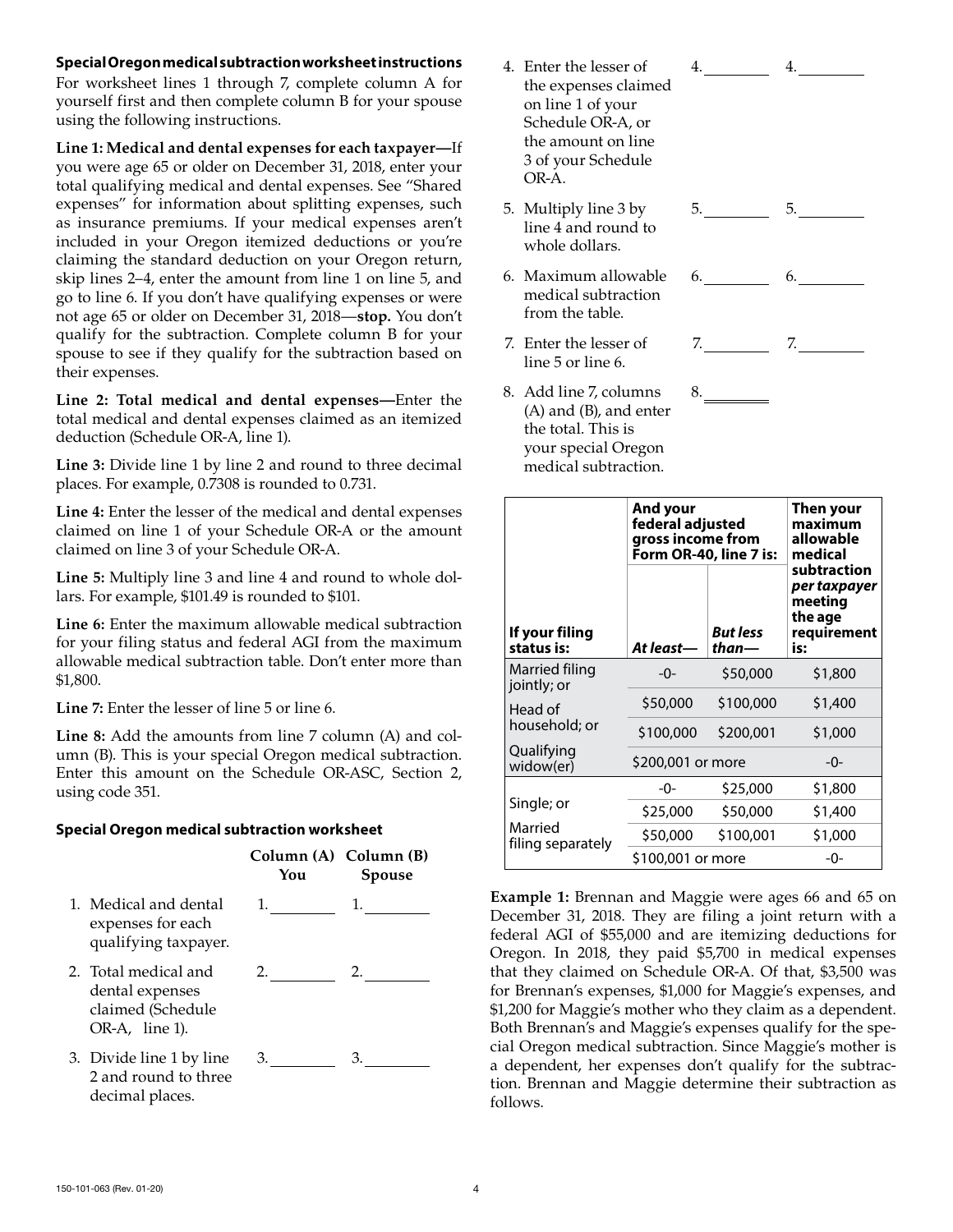#### **Special Oregon medical subtraction worksheet**

|                                                                                                                                            | Column (A) Column (B)<br>Brennan | Maggie                  |
|--------------------------------------------------------------------------------------------------------------------------------------------|----------------------------------|-------------------------|
| 1. Medical and dental<br>expenses for each<br>qualifying taxpayer.                                                                         |                                  | 1. \$3,500 1. \$1,000   |
| 2. Total medical and<br>dental expenses<br>claimed (Schedule<br>OR-A, line 1).                                                             |                                  | $2.$ \$5,700 2. \$5,700 |
| 3. Divide line 1 by line<br>2 and round to three<br>decimal places.                                                                        |                                  | $3.$ 0.614 3. 0.175     |
| 4. Enter the lesser of<br>the expenses claimed<br>on line 1 of your<br>Schedule OR-A, or the<br>amount on line 3 of<br>your Schedule OR-A. |                                  | 4. \$4,125 4. \$4,125   |
| 5. Multiply line 3 by<br>line 4 and round to<br>whole dollars.                                                                             |                                  | $5.$ \$2,533 5. \$722   |
| 6. Maximum allowable<br>medical subtraction<br>from the table.                                                                             |                                  | $6.$ \$1,400 6. \$1,400 |
| 7. Enter the lesser of<br>line 5 or line 6.                                                                                                |                                  | 7. \$1,400 7. \$722     |
| 8. Add line 7, columns<br>(A) and (B), and enter<br>the total. This is<br>your special Oregon<br>medical subtraction.                      | $8.$ \$2,122                     |                         |

## **Section 3: Standard credits (codes 802–815)**

Standard credits are nonrefundable credits that can only be claimed on the current year's tax return. Credit amounts awarded and not used in the current tax year will be lost. If you have both standard credits and carryforward credits, use your standard credits first. For detailed information, see Publication OR-17.

- Step 1: Complete the table in Section 3 with credits you're claiming that have a code between 802–815. Fill in the code and the amount being claimed for each standard credit. Each code should only be listed once (unless you are claiming code 802 or 815 for multiple states; these should be listed on separate lines).
- Step 2: If you're claiming a credit for income taxes paid to another state on income that was also taxed by Oregon using code 802 or 815, enter that state's abbreviation in the corresponding box. If you aren't claiming this credit, leave this box blank.

#### Step 3: Fill in the total of all standard credits. Enter this amount on Form OR-40, line 25.

## **Section 4: Carryforward credits (codes 835–871)**

Carryforward credits are nonrefundable credits for which any unused portion in the current tax year may be carried forward to the following tax year. The number of years that a credit can be carried forward varies according to the carryforward rules of that credit. For detailed information, see Publication OR-17.

Step 1: Complete the table in Section 4 for credits you're claiming that have a code between 835–871. Fill in the carryforward codes in the order that you would like to claim the credits (usually this will be by listing the credits with earlier carryforward expirations first).

> If you received the same credit in back-to-back years, or more than once in the same year, don't list the same code twice within the table. Instead, report these credits on the same line (see Example 3). Each code should only be listed once.

#### **List credits that are available to you even if you are not able to use them this year (see Example 4).**

- Step 2: Fill in the total amount of the credit that could not be used in 2017 that was carried forward to tax year 2018, if any. Don't enter amounts used in 2017; only enter unused amounts from 2017. Enter the amount into the "Amount from prior year" column (see Example 3).
- Step 3: Fill in the credit amount you were awarded in 2018, if any, in the "Amount awarded this year" column. Enter this amount even if this is more than the amount that can be used this year.

**If the total awarded amount of your credit can be claimed in one year,** enter the entire amount awarded in the "Amount awarded this year" column (see Example 2).

**If the total awarded amount of your credit must be claimed over multiple years,** enter only the portion that is allowed to be claimed in tax year 2018 (see Example 5).

- Step 4: Fill in the credit amount you're using this year. The "Total used this year" box can't be more than the combined total of the "Amount from prior year" and the "Amount awarded this year" boxes. This amount also can't be more than any credit limitation for that credit. Any excess credit not used in 2018 may be carried forward to the following tax year if it doesn't expire according to the carryforward rules of the credit (see Example 6).
- Step 5: Fill in the total of all carryforward credits being used. Enter this number on Form OR-40, line 28. The total of all carryforward credits can't be more than your tax reported on Form OR-40, line 27. If your carryforward credits are more than the tax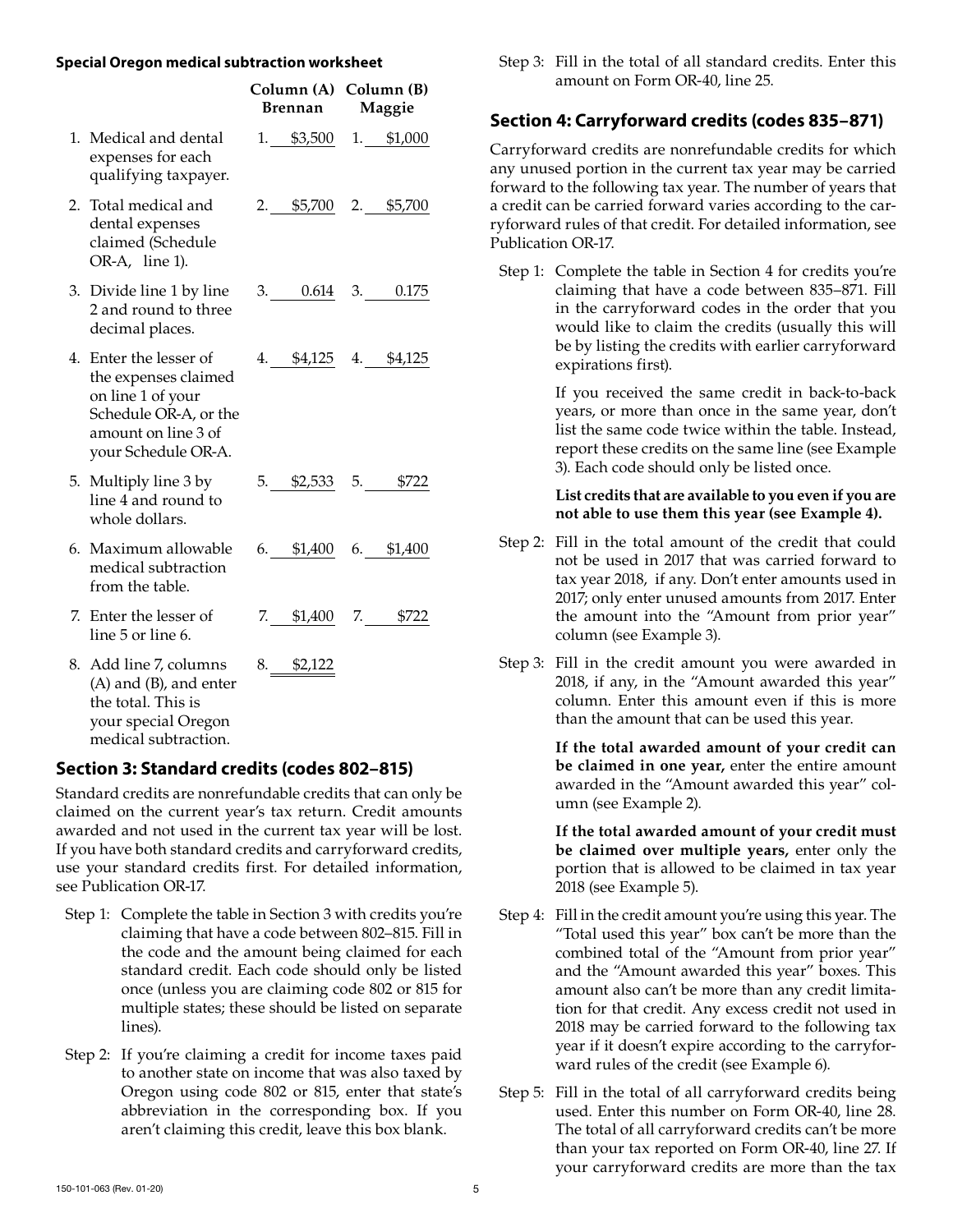reported on line 27, you must reduce how much you are using on one or more of your carryforward credits. If you have more than one carryforward credit, consider using the maximum allowed on credits with earlier expirations first (see Example 6).

**Example 2.** In 2018, Neil and David received a \$25,000 credit for contributing to the Child Care Fund. For 2018, their tax reported on line 27 is \$16,500. Here's how they will complete the table:

| Code | <b>Amount from</b><br>prior year | Amount awarded<br>this year | <b>Total used this</b><br>vear |
|------|----------------------------------|-----------------------------|--------------------------------|
| 841  | \$0.00                           | \$25,000.00                 | \$16,500.00                    |
|      | .00                              | .00                         |                                |
|      | .00                              | .00                         |                                |

Neil and David will carry forward \$8,500 (\$25,000–\$16,500) to tax year 2019.

**Example 3.** The same as example 2, except that Neil and David also contributed to the Child Care Fund in 2017. Their 2017 credit was \$10,000. They were able to use \$3,000 and carried forward \$7,000 to 2018. Here's how they will complete the table, reporting the 2017 and 2018 credits on the same line:

| Code | <b>Amount from</b><br>prior year | Amount awarded   Total used this<br>this year | vear        |
|------|----------------------------------|-----------------------------------------------|-------------|
| 841  | \$7,000.00                       | \$25,000.00                                   | \$16,500.00 |
|      | .00                              | .00                                           | .00         |
|      | .00                              | .00                                           |             |

They will carry forward \$15,500 [(\$7,000+\$25,000)–\$16,500] of their 2018 credit to tax year 2019.

**Example 4.** Valerie and Tony received a \$6,000 credit for contributing to the University Venture Development Fund in 2018. Their 2018 tax reported on line 27 is \$0.00. Here's how they will complete the table:

| Code | <b>Amount from</b><br>prior year | Amount awarded   Total used this<br>this year | vear   |
|------|----------------------------------|-----------------------------------------------|--------|
| 864  | \$0.00                           | \$6,000.00                                    | \$0.00 |
|      | .00                              | .00                                           | .00    |
|      | .00                              | .00                                           |        |

They will carry forward \$6,000 to tax year 2019.

**Example 5.** Senait installed a solar heating system for her backyard swimming pool in 2017. She was awarded a \$6,000 residential energy tax credit. The provisions of this credit limit the amount that can be used each year to \$1,500, plus any amount carried forward from the previous year. Senait used \$1,000 in 2017. She may use up to \$2,000 in 2018, \$1,500 for the current year and \$500 from the prior year. She may also use \$1,500 in 2019 and \$1,500 in 2020.

Senait was also awarded a \$500 credit for participating in the College Opportunity Grant Tax Credit Auction. Her 2018 tax reported on line 27 is \$3,000. Here's how she will complete the table for 2018:

| Code | <b>Amount from</b><br>prior year | Amount awarded   Total used this<br>this year | vear       |
|------|----------------------------------|-----------------------------------------------|------------|
| 861  | \$500.00                         | \$1,500.00                                    | \$2,000.00 |
| 871  | \$0.00                           | \$500.00                                      | \$500.00   |
|      | .00                              | .00                                           | .00        |

Even though Senait's tax reported on line 27 is \$3,000, she will only list \$2,000 of the residential energy credit that she is able to claim in 2018 and the \$500 college opportunity grant credit from 2018.

**Example 6:** Chad and Jolene have \$3,200 of unused child and dependent care credit originally awarded in 2015 that can be claimed in 2018. They also qualified for a 2017 residential energy credit of \$4,000, of which they may use up to \$1,500 in 2018 and \$1,000 in 2019. Their 2018 tax reported on line 27 is \$4,500.

Both of these credits have five year carryforward provisions. Because the child and dependent care credit carryforward expires in 2020 before the residential energy credit carryforward expires (in 2023 for the \$1,500 that can be claimed in 2018 and 2024 for the \$1,000 that can be claimed in 2019), they will use all of the \$3,200 child and dependent care credit first. Chad and Jolene will also use \$1,300 of of the \$1,500 awarded for 2018 from their 2017 residential energy credit. Here's how they will complete the table.

| Code | <b>Amount from</b><br>prior year | Amount awarded   Total used this<br>this year | vear       |
|------|----------------------------------|-----------------------------------------------|------------|
| 840  | \$3,200.00                       | \$0.00                                        | \$3,200.00 |
| 861  | \$0.00                           | \$1,500.00                                    | \$1,300.00 |
|      | .00                              | .00                                           |            |

Chad and Jolene are only able to use \$1,300 of the residential energy credit because their total amount used this year cannot equal more than their tax reported on line 27 [\$4,500– (\$3,200+\$1,300)]. The remaining \$200 (\$1,500–\$1,300) of the residential energy credit that cannot be used in 2018 will be carried forward to 2019.

## **Section 5: Refundable credits (codes 890–895)**

Refundable credits can only be claimed on your current year's tax return; however, any amount that is more than your tax will be refunded to you. For detailed information, see Scheduled OR-WFHDC or Publication OR-17.

- Step 1: Complete the table in Section 5 with credits you're claiming that have a code between 890–895. Fill in the code and amount being claimed for each refundable credit. Each code should only be listed once.
- Step 2: Fill in the total of all refundable credits. Enter this amount on Form OR-40, line 35.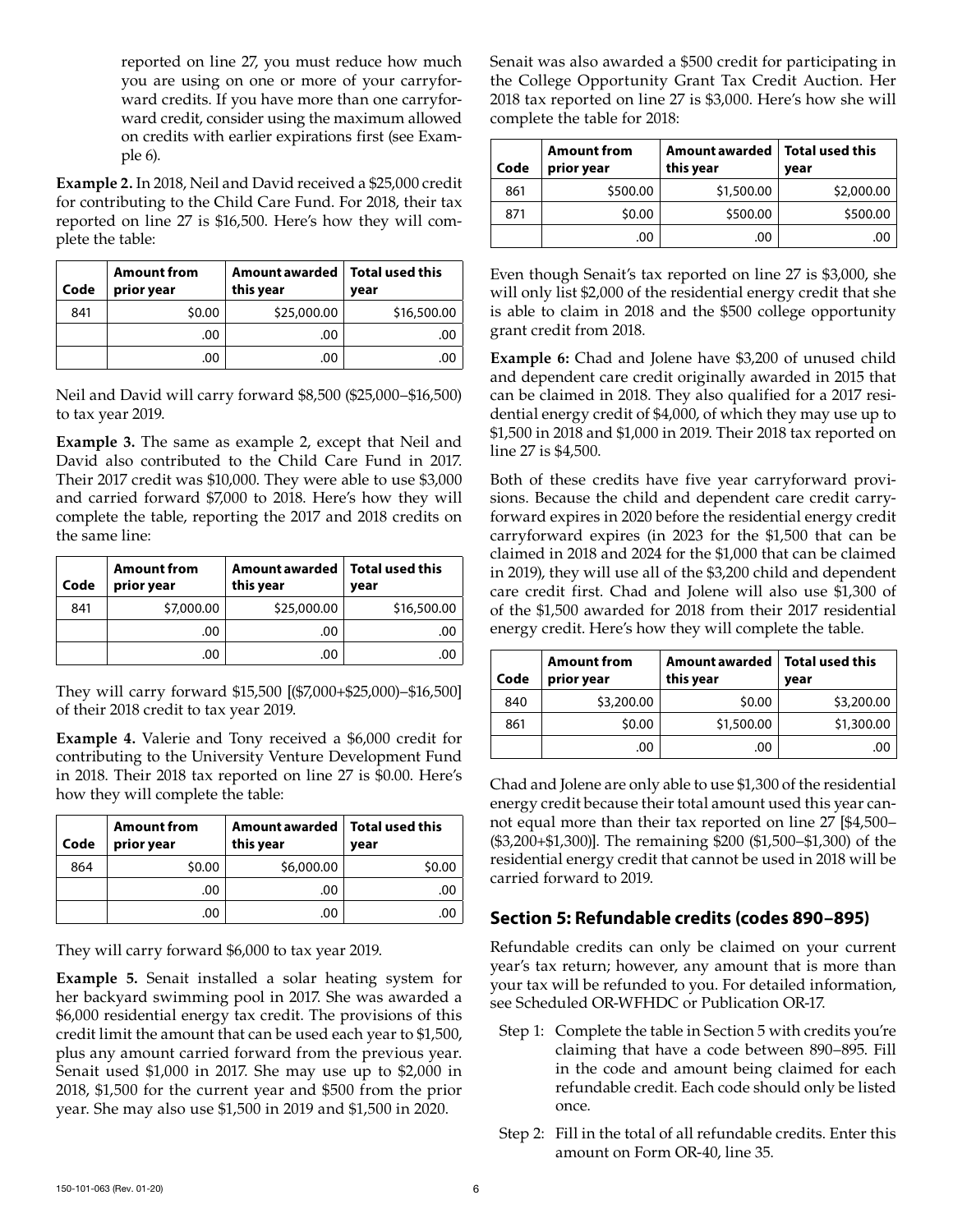

**Publication OR-CODES**

# **Numeric Codes for Oregon**

**Adjustments, Additions, Subtractions, Modifications, and Credits** 

Effective for tax year 2018

Numeric codes are required when you are claiming or reporting an adjustment, addition, subtraction, modification, or credit on Schedule OR-ASC or OR-ASC-NP. If you have multiple items that use the same code, other than a credit for income taxes paid to another state, add them together and enter the total as a single item. Include Schedule OR-ASC or OR-ASC-NP when you file your return. (**Note:** For page numbers, see the item's listing in the Publication OR-17 Index.)

| Adjustments-Schedule OR-ASC-NP, Section 1 only.                                                                                     | <b>OR-40</b> | <b>OR-40-N</b> | <b>OR-40-P</b> | Code |
|-------------------------------------------------------------------------------------------------------------------------------------|--------------|----------------|----------------|------|
| Certain business expenses of reservists, performing artists, and fee-basis government<br>officials–Form 1040, Schedule 1, Line $24$ |              |                |                | 002  |
| Health savings account deduction-Form 1040, Schedule 1, Line 25                                                                     |              |                |                | 003  |
| Penalty on early withdrawal of savings-Form 1040, Schedule 1, Line 30                                                               |              |                |                | 004  |
| Write-in adjustments on Form 1040, Schedule 1, Line 36, or Form 1040NR, Line 34                                                     |              |                |                | 005  |

| Additions-Schedule OR-ASC, Section 1 or OR-ASC-NP, Section 2. | <b>OR-40</b>              | <b>OR-40-N</b> | <b>OR-40-P</b> | Code |
|---------------------------------------------------------------|---------------------------|----------------|----------------|------|
| Claim of right income repayments                              | X                         |                |                | 103  |
| Disposition of inherited Oregon farmland or forestland        | X                         | X              | X              | 106  |
| Federal election on interest and dividends of a minor child   | X                         | X              | X              | 107  |
| Federal income tax refunds                                    | X                         |                |                | 109  |
| Net operating loss-non-Oregon source                          | $\mathbf X$               | $\mathbf X$    | $\mathbf X$    | 116  |
| Oregon 529 college savings plan nonqualified withdrawal       | $\mathbf X$               | X              | X              | 117  |
| Oregon deferral of reinvested capital gain                    | $\mathbf X$               | X              | X              | 118  |
| Partnership and S corporation modifications for Oregon        | $\mathbf X$               | X              | X              | 119  |
| Business credit-unused                                        | $\mathbf X$               | $\mathbf X$    | $\mathbf X$    | 122  |
| Federal subsidies for employer prescription drug plans        | X                         | X              | X              | 123  |
| Federal law disconnect                                        | $\mathbf X$               | X              | X              | 131  |
| Accumulation distribution from certain domestic trusts        | $\mathbf X$               | $\mathbf X$    | X              | 132  |
| Fiduciary adjustment from Oregon estates and trusts           | $\mathbf X$               | X              | X              | 133  |
| Gambling losses claimed as an itemized deduction              | $\mathbf X$               |                |                | 134  |
| Oregon-only Schedule A items                                  | $\mathbf X$               |                |                | 135  |
| Refund of Oregon-only Schedule A items from a prior year      | $\mathbf X$               |                |                | 136  |
| Individual development account nonqualified withdrawal        | $\mathbf X$               | X              | $\mathbf X$    | 137  |
| Oregon IDA Initiative Fund donation credit add-back           | $\mathbf X$               |                |                | 138  |
| Lump-sum distribution from a qualified retirement plan        | $\mathbf X$               | X              | $\mathbf X$    | 139  |
| Passive foreign investment company income                     | X                         | X              | X              | 140  |
| Child Care Fund contributions                                 | $\mathbf X$               |                |                | 142  |
| Oregon Production Investment Fund contributions               | $\mathbf X$               |                |                | 144  |
| Renewable Energy Development Fund contributions               | $\mathbf X$               |                |                | 145  |
| University Venture Development Fund contributions             | $\mathbf X$               |                |                | 146  |
| Income taxes paid to another state                            | $\mathbf X$               | X              | X              | 148  |
| Basis of business assets transferred to Oregon                | $\mathbf X$               | X              | X              | 150  |
| Depletion in excess of property basis                         | $\boldsymbol{\mathrm{X}}$ | X              | X              | 151  |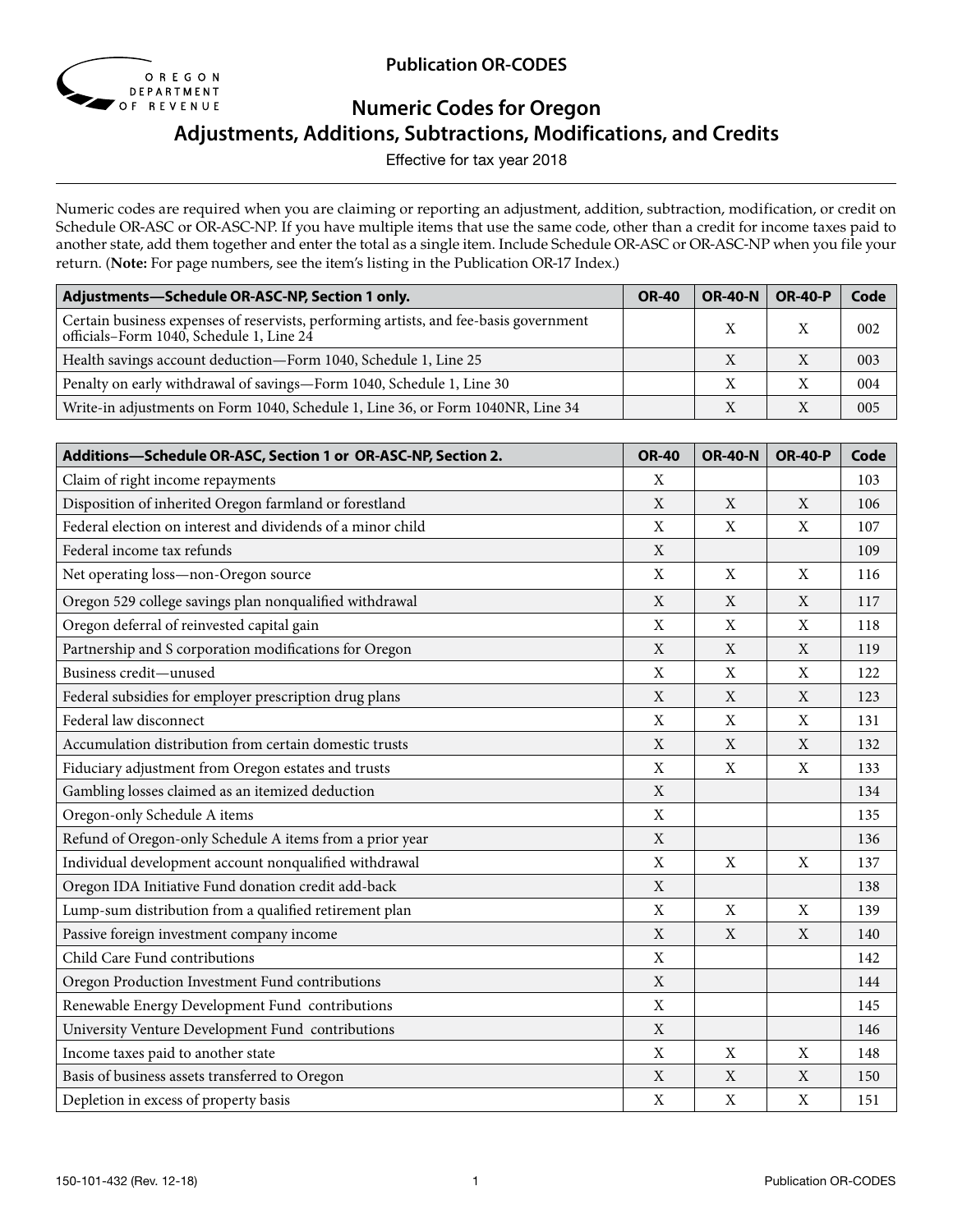| Additions-Schedule OR-ASC, Section 1 or OR-ASC-NP, Section 2.<br>(Continued from page 1) | <b>OR-40</b> | <b>OR-40-N</b> | <b>OR-40-P</b> | Code |
|------------------------------------------------------------------------------------------|--------------|----------------|----------------|------|
| Depreciation difference for Oregon                                                       | X            | X              | X              | 152  |
| Federal depreciation disconnect                                                          | X            | X              | X              | 153  |
| Gain or loss on sale of depreciable property with different basis for Oregon             | X            | X              | X              | 154  |
| Passive activity losses                                                                  | X            | X              | X              | 155  |
| Suspended losses                                                                         | X            | X              | X              | 156  |
| Federal estate tax on income in respect of a decedent                                    | X            |                |                | 157  |
| Interest on state and local government bonds outside of Oregon                           | X            | X              | X              | 158  |
| Federal subtraction for retirement savings rollover from individual development account  | X            | X              | $\mathbf{X}$   | 159  |
| Charitable donations not allowed for Oregon                                              | X            |                |                | 160  |
| Nonresident capital loss carryovers                                                      | X            | $\mathbf{X}$   | $\mathbf{X}$   | 161  |
| WFHDC medical expenses                                                                   | X            |                |                | 163  |
| ABLE account nonqualified withdrawal                                                     | X            | X              | X              | 164  |
| College Opportunity Grant contributions                                                  | X            |                |                | 165  |
| Repatriated foreign income                                                               | X            | X              | X              | 184  |

| Subtractions-Schedule OR-ASC, Section 2 or OR-ASC-NP, Section 3.                                                      | <b>OR-40</b> | <b>OR-40-N</b>            | <b>OR-40-P</b>            | Code |
|-----------------------------------------------------------------------------------------------------------------------|--------------|---------------------------|---------------------------|------|
| American Indian                                                                                                       | X            | X                         | X                         | 300  |
| Artist's charitable contribution                                                                                      | $\mathbf X$  |                           |                           | 301  |
| Construction worker and logger commuting expenses                                                                     | $\mathbf X$  | X                         | $\boldsymbol{\mathrm{X}}$ | 303  |
| Federal gain previously taxed by Oregon                                                                               | X            | X                         | $\mathbf X$               | 306  |
| Federal pension income                                                                                                | $\mathbf X$  | $\mathbf X$               | $\mathbf X$               | 307  |
| Tuition and fees                                                                                                      | $\mathbf X$  | X                         | X                         | 308  |
| Federal income tax from a prior year                                                                                  | X            |                           |                           | 309  |
| Fiduciary adjustments from Oregon estates and trusts                                                                  | $\mathbf X$  | X                         | $\mathbf X$               | 310  |
| Foreign tax                                                                                                           | $\mathbf X$  |                           |                           | 311  |
| Individual development account contributions                                                                          | $\mathbf X$  | $\mathbf{X}$              | X                         | 314  |
| Interest and dividends on U.S. bonds and notes                                                                        | X            | $\boldsymbol{\mathrm{X}}$ | $\boldsymbol{\mathrm{X}}$ | 315  |
| Land donation to educational institutions                                                                             | $\mathbf X$  | $\mathbf X$               | $\mathbf X$               | 316  |
| Interest from state and local government bonds                                                                        | X            | X                         | X                         | 317  |
| Military active duty pay                                                                                              | X            | X                         | X                         | 319  |
| Mortgage interest credit                                                                                              | X            |                           |                           | 320  |
| Net operating loss for Oregon                                                                                         | X            | X                         | X                         | 321  |
| Oregon lottery winnings                                                                                               | X            | X                         | X                         | 322  |
| Partnership and S corporation modifications for Oregon                                                                | X            | X                         | X                         | 323  |
| Oregon 529 college savings plan deposit                                                                               | X            | X                         | X                         | 324  |
| Oregon income tax refund                                                                                              |              | X                         | X                         | 325  |
| Previously taxed employee retirement plans                                                                            | X            | X                         | X                         | 327  |
| Public Safety Memorial Fund award                                                                                     | X            | X                         | X                         | 329  |
| Railroad Retirement Board benefits: tier 2, windfall/vested dual, supplemental, and<br>railroad unemployment benefits | X            | X                         | $\boldsymbol{\mathrm{X}}$ | 330  |
| U.S. government interest in IRA or Keogh distributions                                                                | $\mathbf X$  | $\mathbf X$               | $\mathbf X$               | 331  |
| Scholarship awards used for housing expenses                                                                          | $\mathbf X$  | $\boldsymbol{\mathrm{X}}$ | X                         | 333  |
| Legislative Assembly salary and expenses                                                                              | X            | X                         | X                         | 335  |
| Film production labor rebate-Greenlight Oregon Labor Rebate Fund                                                      | X            | $\mathbf X$               | $\boldsymbol{\mathrm{X}}$ | 336  |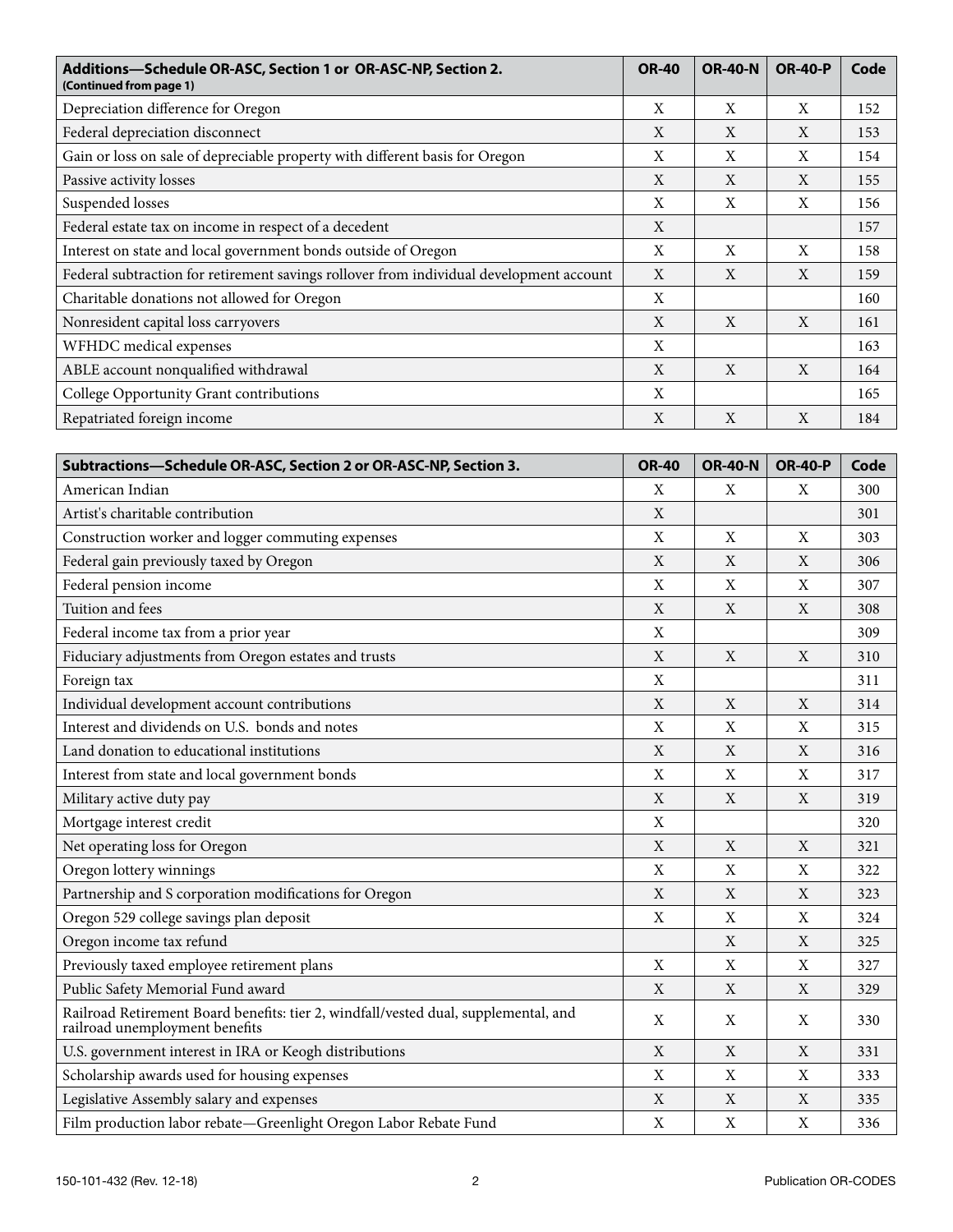| Subtractions-Schedule OR-ASC, Section 2 or OR-ASC-NP, Section 3.<br>(Continued from page 2) |              | <b>OR-40-N</b> | <b>OR-40-P</b> | Code |
|---------------------------------------------------------------------------------------------|--------------|----------------|----------------|------|
| Mobile home park capital gain                                                               | X            | X              | X              | 338  |
| Capital Construction Fund (CCF) contributions                                               | X            | X              | $\mathbf{X}$   | 339  |
| Federal business and health coverage credits                                                | X            | X              | X              | 340  |
| Income on a composite return                                                                |              | $\mathbf{X}$   | X              | 341  |
| Oregon Investment Advantage                                                                 | X            | X              | X              | 342  |
| Mobile home tenant payment                                                                  | X            | X              | X              | 344  |
| Taxable benefits for former RDPs                                                            | X            | X              | X              | 347  |
| Previously taxed IRA conversions                                                            | X            | X              | X              | 348  |
| Discharge of indebtedness                                                                   | X            | X              | X              | 350  |
| Special Oregon medical                                                                      | X            | $\mathbf{X}$   | X              | 351  |
| DISC dividend payments                                                                      | X            | X              | X              | 352  |
| Depreciation difference for Oregon                                                          | X            | X              | X              | 354  |
| Gain or loss on sale of depreciable property with different basis for Oregon                | X            | X              | X              | 355  |
| Passive activity losses                                                                     | X            | X              | X              | 356  |
| Suspended losses                                                                            | X            | X              | X              | 357  |
| Basis of business assets transferred to Oregon                                              | $\mathbf{x}$ | X              | X              | 358  |
| Marijuana business expenses not allowed on the federal return                               | X            | X              | X              | 359  |
| ABLE account deposit                                                                        | X            | X              | X              | 360  |

| Modifications-Schedule OR-ASC-NP, Section 4 only.       | <b>OR-40</b> | <b>OR-40-N</b> | <b>OR-40-P</b> | Code |
|---------------------------------------------------------|--------------|----------------|----------------|------|
| Artist's charitable contribution                        |              |                | X              | 600  |
| Federal income tax refunds                              |              | $\mathbf{X}$   | X              | 601  |
| Federal tax from a prior year                           |              | X              | X              | 602  |
| Foreign tax                                             |              | X              | X              | 603  |
| Gambling losses claimed as an itemized deduction +      |              | X              | X              | 604  |
| Federal estate tax on income in respect of a decedent + |              | X              | X              | 605  |
| Federal mortgage interest credit                        |              | X              | X              | 607  |
| Federal business and health coverage credits            |              | X              | X              | 609  |
| Child Care Fund contributions +                         |              | X              | X              | 642  |
| Oregon Production Investment Fund contributions +       |              | X              | X              | 644  |
| Renewable Energy Development Fund contributions +       |              | X              | X              | 645  |
| University Development Venture Fund contributions +     |              | $\mathbf{X}$   | X              | 646  |
| Oregon IDA Initiative Fund donation credit add-back +   |              | X              | X              | 648  |
| Claim of right income repayment +                       |              | $\mathbf{X}$   | X              | 649  |
| Charitable donations not allowed for Oregon +           |              | X              | X              | 650  |
| WFHDC medical expenses +                                |              | X              | X              | 651  |
| College Opportunity Grant contributions +               |              | X              | X              | 652  |

+ Must be entered as a negative number.

| Standard credits-Schedule OR-ASC, Section 3 or OR-ASC-NP, Section 5. | <b>OR-40</b> | <b>OR-40-N</b> | <b>OR-40-P</b>            | Code |
|----------------------------------------------------------------------|--------------|----------------|---------------------------|------|
| Income taxes paid to another state                                   | Х            | X              | Х                         | 802  |
| Mutually-taxed gain on the sale of residential property              | Χ            | Х              | $\boldsymbol{\mathrm{X}}$ | 806  |
| Oregon Cultural Trust contributions                                  | Χ            | <b>PR</b>      | <b>PR</b>                 | 807  |
| Oregon Veterans' Home physicians                                     | Χ            | <b>PR</b>      | <b>PR</b>                 | 808  |
| Political contributions                                              |              |                | Х                         | 809  |
| Reservation enterprise zone                                          | Χ            | <b>PR</b>      | <b>PR</b>                 | 810  |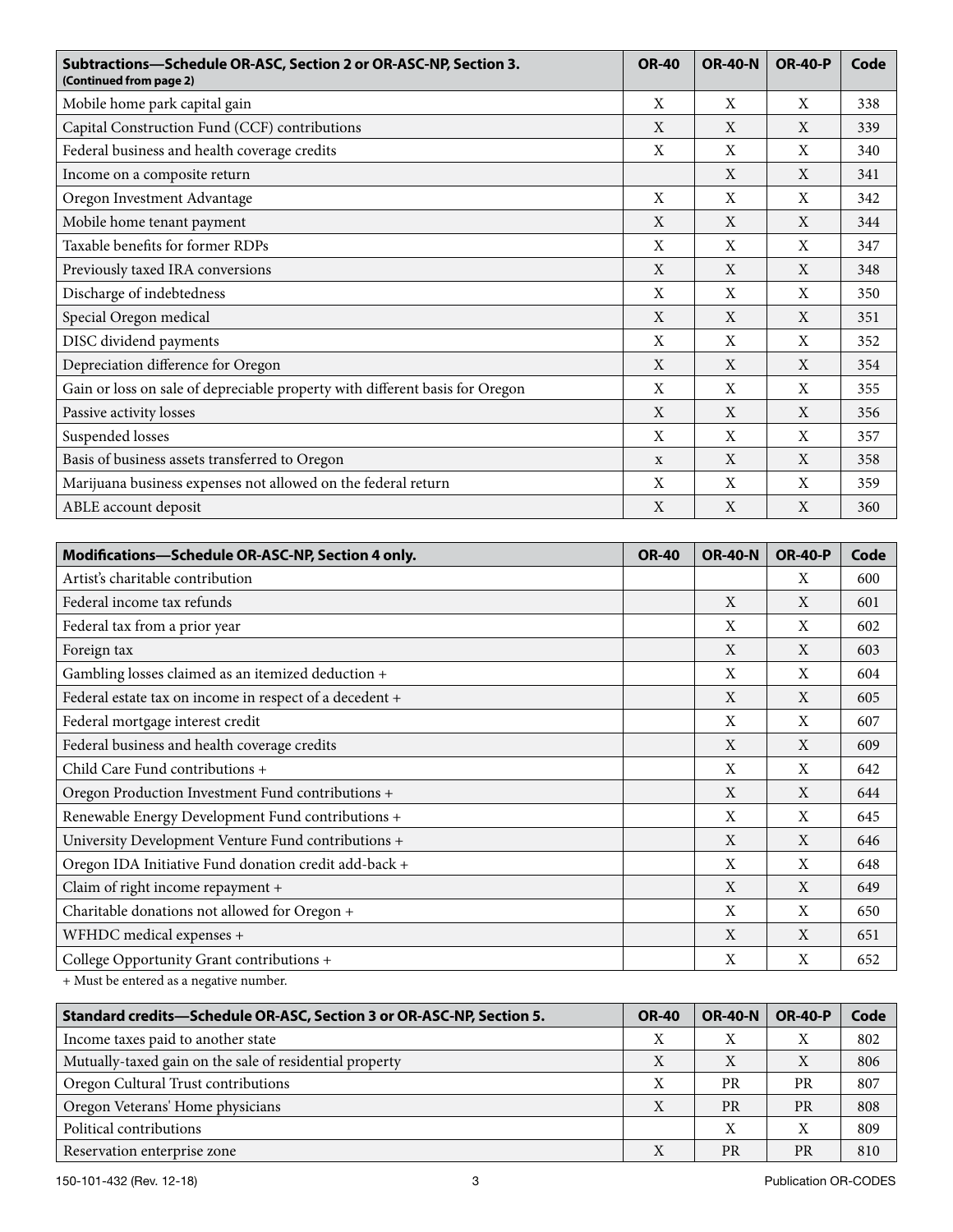| Standard credits—Schedule OR-ASC, Section 3 or OR-ASC-NP, Section 5.<br>(Continued from page 3) | <b>OR-40</b> | <b>OR-40-N</b> | <b>OR-40-P</b> | Code |
|-------------------------------------------------------------------------------------------------|--------------|----------------|----------------|------|
| Retirement income                                                                               | X            |                |                | 811  |
| Rural emergency medical technicians                                                             | X            | <b>PR</b>      | <b>PR</b>      | 812  |
| Rural health practitioners                                                                      | X            | <b>PR</b>      | <b>PR</b>      | 813  |
| Pass-through income taxes paid to another state                                                 | X            |                | Χ              | 815  |
|                                                                                                 |              |                |                |      |

| Carryforward credits-Schedule OR-ASC, Section 4 or OR-ASC-NP, Section 6.                       | <b>OR-40</b> | <b>OR-40-N</b> | <b>OR-40-P</b> | Code |
|------------------------------------------------------------------------------------------------|--------------|----------------|----------------|------|
| Agriculture workforce housing                                                                  | X            | PR             | PR             | 835  |
| Biomass production/collection carryforward                                                     | $\mathbf X$  | PR             | PR             | 838  |
| Business energy carryforward                                                                   | $\mathbf X$  | X              | X              | 839  |
| Child and dependent care carryforward                                                          | $\mathbf X$  | PR             | PR             | 840  |
| Child Care Fund contributions                                                                  | $\mathbf X$  | X              | X              | 841  |
| Crop donation                                                                                  | X            | PR             | PR             | 843  |
| Electronic commerce zone investment                                                            | $\mathbf X$  | PR             | PR             | 845  |
| Employer-provided dependent care assistance carryforward                                       | $\mathbf X$  | X              | <b>PR</b>      | 846  |
| Employer scholarship                                                                           | $\mathbf X$  | PR             | <b>PR</b>      | 847  |
| Energy conservation projects                                                                   | $\mathbf X$  | $\mathbf X$    | X              | 849  |
| Fish screening devices                                                                         | $\mathbf X$  | PR             | PR             | 850  |
| Oregon IDA Initiative Fund donation                                                            | $\mathbf X$  | X              | X              | 852  |
| Oregon Low Income Community Jobs Initiative/New Markets                                        | $\mathbf X$  | $\mathbf X$    | X              | 855  |
| Oregon Production Investment Fund contributions                                                | $\mathbf X$  | $\mathbf X$    | $\mathbf X$    | 856  |
| Pollution control facilities carryforward                                                      | $\mathbf X$  | $\mathbf X$    | X              | 857  |
| Renewable Energy Development Fund contributions carryforward                                   | $\mathbf X$  | X              | X              | 859  |
| Renewable energy resource equipment manufacturing facility carryforward                        | $\mathbf X$  | X              | X              | 860  |
| Residential energy                                                                             | $\mathbf X$  | <b>PR</b>      | <b>PR</b>      | 861  |
| Transportation projects                                                                        | $\mathbf X$  | $\mathbf X$    | X              | 863  |
| University Venture Development Fund contributions                                              | $\mathbf X$  | PR             | <b>PR</b>      | 864  |
| Alternative Fuel Vehicle Fund contributions carryforward                                       | $\mathbf X$  | X              | X              | 865  |
| Reforestation of underproductive forestlands                                                   | $\mathbf X$  | X              | X              | 867  |
| Rural technology workforce development                                                         | $\mathbf X$  | PR             | PR             | 868  |
| Bovine manure production/collection                                                            | $\mathbf X$  | $\rm PR$       | PR             | 869  |
| College Opportunity Grant contributions                                                        | $\mathbf X$  | $\mathbf X$    | X              | 871  |
| Carryforward credits available only to S corporation shareholders.                             |              |                |                |      |
| Agriculture workforce housing loans (S corporation)                                            | $\mathbf X$  | $\mathbf X$    | $\mathbf X$    | 836  |
| Alternative qualified research activities carryforward (S corporation)                         | $\mathbf X$  | $\mathbf X$    | $\mathbf X$    | 837  |
| Contribution of computers or scientific equipment for research<br>carryforward (S corporation) | X            | X              | X              | 842  |
| Lender's credit: affordable housing (S corporation)                                            | $\mathbf X$  | $\mathbf X$    | X              | 854  |
| Lender's credit: energy conservation carryforward (S corporation)                              | X            | X              | Χ              | 848  |
| Long-term enterprise zone facilities carryforward (S corporation)                              | $\mathbf X$  | $\mathbf X$    | $\mathbf X$    | 853  |
| Qualified research activities carryforward (S corporation)                                     | $\mathbf X$  | $\mathbf X$    | X              | 858  |
| Refundable credits-Schedule OR-ASC, Section 5 or OR-ASC-NP, Section 7.                         | <b>OR-40</b> | <b>OR-40-N</b> | <b>OR-40-P</b> | Code |

| Refundable credits—Schedule OR-ASC, Section 5 or OR-ASC-NP, Section 7. | <b>OR-40</b> | ∣ OR-40-N ∣ OR-40-P |    | Code |
|------------------------------------------------------------------------|--------------|---------------------|----|------|
| Claim of right                                                         |              | PR                  | PR | 890  |
| Mobile home park closure                                               |              |                     |    | 891  |
| Working family household and dependent care (WFHDC)                    |              | <b>PR</b>           | PR | 895  |

PR indicates a credit that must be prorated.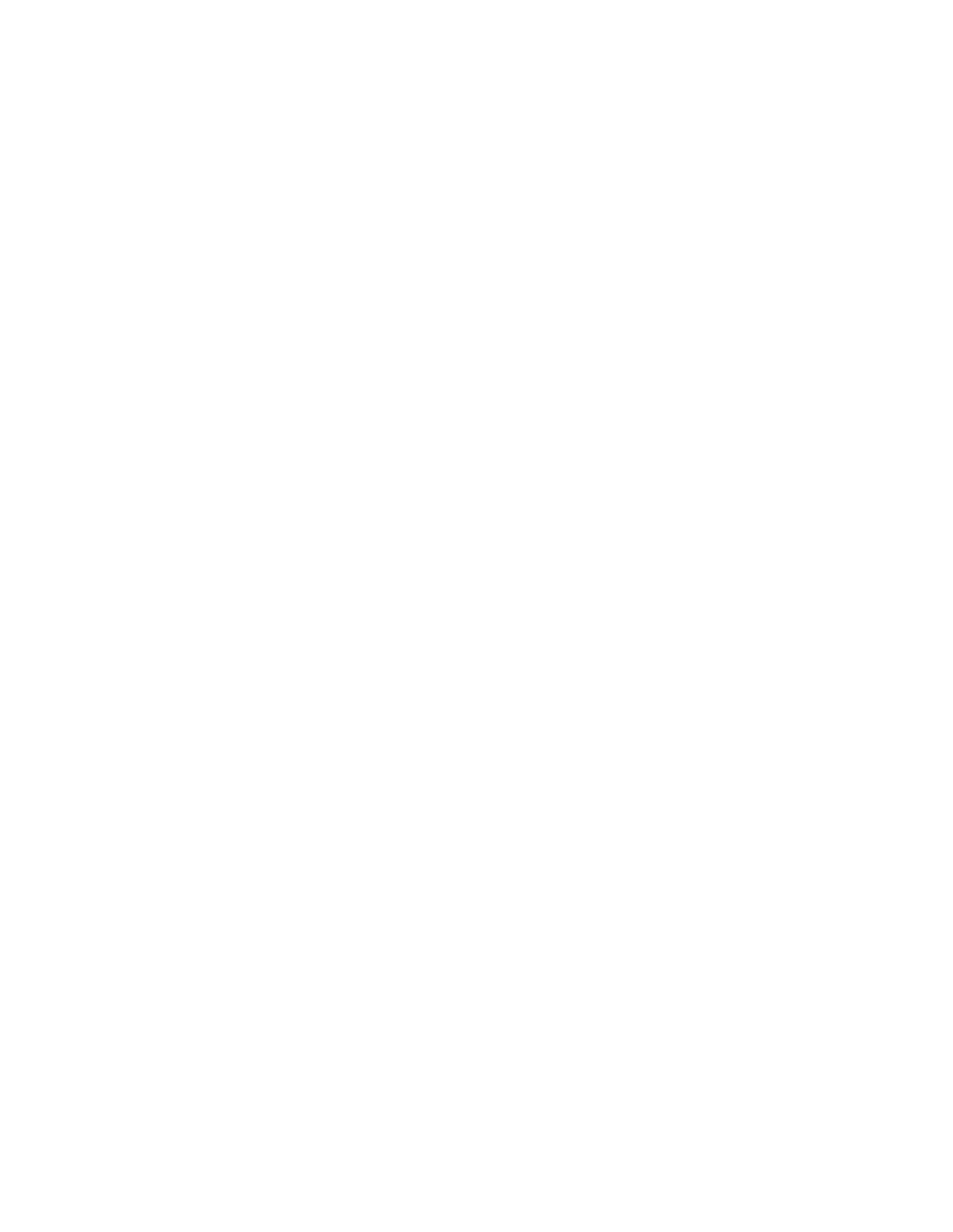# 2018 Schedule OR-ADD-DEP

Oregon Department of Revenue Page 1 of 1, 150-101-187 (Rev. 12-18)



Office use only

## Oregon Personal Income Tax Return Additional Dependents

|                                 | Submit original form-do not submit photocopy. |                               |
|---------------------------------|-----------------------------------------------|-------------------------------|
| First name and initial          | ILast name                                    | Social Security number (SSN)  |
| Spouse's first name and initial | Spouse's last name                            | $\sim$<br>$-$<br>Spouse's SSN |
|                                 |                                               |                               |

Instructions. Use this schedule if you have more than four dependents. Complete all information for each additional dependent that is not listed on the first page of your Oregon return. List your dependents in order from youngest to oldest.

|            |           |                       |                                                    | Dependent's date      | Check if child with   |
|------------|-----------|-----------------------|----------------------------------------------------|-----------------------|-----------------------|
| First name | Last name | $\mathsf{Code}^\star$ | Dependent's SSN                                    | of birth (mm/dd/yyyy) | qualifying disability |
|            |           |                       |                                                    |                       |                       |
|            |           |                       |                                                    |                       |                       |
|            |           |                       | $\frac{1}{2}$                                      |                       |                       |
|            |           |                       | $\frac{1}{2}$<br>$\hspace{0.1mm}$                  |                       |                       |
|            |           |                       | $\hspace{0.1mm}-\hspace{0.1mm}$<br>$\sim$          |                       |                       |
|            |           |                       | $\hspace{0.1mm}-\hspace{0.1mm}$<br>$\qquad \qquad$ |                       |                       |
|            |           |                       | $\qquad \qquad$<br>$\hspace{0.1mm}-\hspace{0.1mm}$ |                       |                       |
|            |           |                       | $\overline{\phantom{a}}$                           |                       |                       |
|            |           |                       | $\hspace{0.1mm}-\hspace{0.1mm}$                    |                       |                       |
|            |           |                       | $\hspace{0.1mm}-\hspace{0.1mm}$                    |                       |                       |
|            |           |                       | $\hspace{0.1mm}-\hspace{0.1mm}$                    |                       |                       |
|            |           |                       | $\hspace{0.1mm}-\hspace{0.1mm}$                    |                       |                       |
|            |           |                       | $\hspace{0.1mm}-\hspace{0.1mm}$                    |                       |                       |
|            |           |                       | $\overline{\phantom{m}}$                           |                       |                       |
|            |           |                       | $\overline{\phantom{m}}$                           |                       |                       |
|            |           |                       | $\hspace{0.05cm}$                                  |                       |                       |
|            |           |                       |                                                    |                       |                       |
|            |           |                       |                                                    |                       |                       |

\*Dependent relationship code—Please see instructions to determine the appropriate code.

1. Total number of additional dependents listed above. Enter the result here and include this number on line 6c of your Oregon return ........ 1.

2. Total number of additional dependent children with a qualifying disability listed above. Enter the result here and include this number on line 6d of your Oregon return........................................................................................................................................................ 2.

—You must include this schedule with your Oregon income tax return—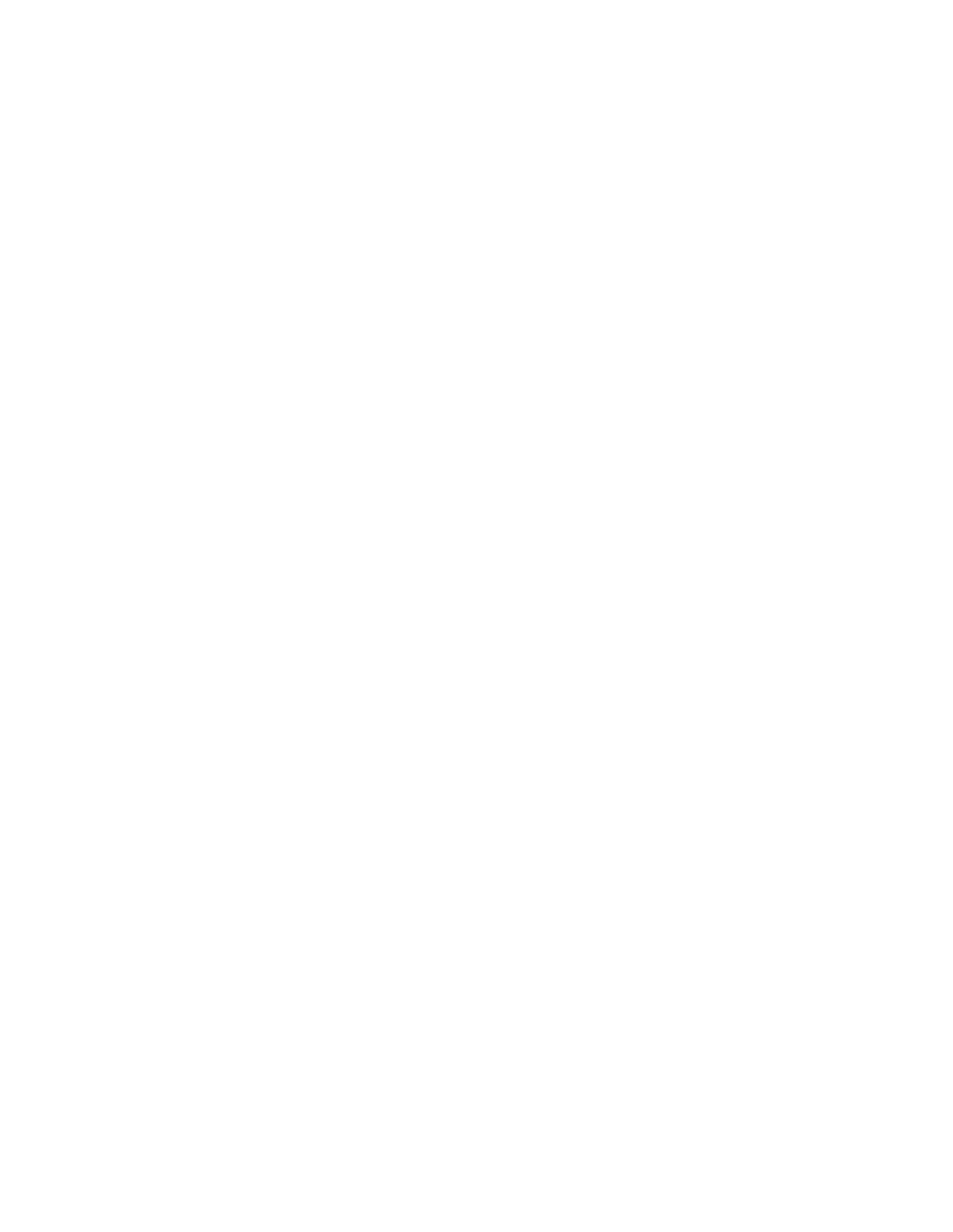# 2018 Schedule OR-529



Office use only

Page 1 of 1, 150-101-068 (Rev. 12-18)

Oregon Department of Revenue **17651801010000**

## Oregon 529 College Savings Plan Direct Deposit for Personal Income Tax Filers

|                                 | Submit original form-do not submit photocopy. |                              |
|---------------------------------|-----------------------------------------------|------------------------------|
| First name and initial          | Last name                                     | Social Security number (SSN) |
|                                 |                                               |                              |
| Spouse's first name and initial | Spouse's last name                            | Spouse's SSN                 |
|                                 |                                               | $\sim$                       |

Would you like to deposit all or a portion of your refund into an Oregon 529 college savings plan account? If so, follow the instructions below.

#### **Requirements**

- To make this choice, you must have an open Oregon 529 college savings plan account. For more information, see contact information below.
- Deposits must be a minimum of \$25 per account.
- If your refund is used to pay a debt you owe or the amount you elect to deposit exceeds your available refund, your deposit will be cancelled. Any remaining refund will be refunded by check or direct deposit.

#### **Instructions**

You may deposit all or a portion of your refund in up to four accounts. Complete all the fields below for each account.

- Select the account manager—Oregon College Savings Plan or MFS 529 Savings Plan;
- For MFS 529 Savings Plans only, enter the four-digit portfolio number—contact your account manager about portfolio options;
- Enter the account number—11 digits for MFS 529 Savings Plan or 13 digits for Oregon College Savings Plan;
- Enter the amount to be deposited into each account; and
- Total the amounts to be deposited.

| www.oregon529network.com |                                                          |                                                                                                                                                                                  |                             |                                                                                              |                                                                                                                                         |
|--------------------------|----------------------------------------------------------|----------------------------------------------------------------------------------------------------------------------------------------------------------------------------------|-----------------------------|----------------------------------------------------------------------------------------------|-----------------------------------------------------------------------------------------------------------------------------------------|
|                          |                                                          |                                                                                                                                                                                  |                             |                                                                                              |                                                                                                                                         |
|                          |                                                          |                                                                                                                                                                                  |                             | Total \$                                                                                     | .00                                                                                                                                     |
| 4c. Portfolio no.        | 4d. Account no.                                          |                                                                                                                                                                                  |                             |                                                                                              | .00                                                                                                                                     |
| Check one: 4a.           | 4b.<br>or                                                |                                                                                                                                                                                  |                             |                                                                                              |                                                                                                                                         |
| 3c. Portfolio no.        | 3d. Account no.                                          |                                                                                                                                                                                  |                             |                                                                                              | .00                                                                                                                                     |
| Check one: 3a.           | 3b.<br>or                                                |                                                                                                                                                                                  |                             |                                                                                              |                                                                                                                                         |
| 2c. Portfolio no.        | 2d. Account no.                                          |                                                                                                                                                                                  |                             |                                                                                              | .00                                                                                                                                     |
| Check one: 2a.           | 2b.<br>or                                                |                                                                                                                                                                                  |                             |                                                                                              |                                                                                                                                         |
| 1c. Portfolio no.        | 1d. Account no.                                          |                                                                                                                                                                                  |                             |                                                                                              | . $00$                                                                                                                                  |
| Check one: 1a.           | 1b.<br>or                                                |                                                                                                                                                                                  |                             |                                                                                              |                                                                                                                                         |
| 4.                       | <b>Contact information</b><br>Oregon 529 Savings Network | Oregon College Savings Plan;<br>Oregon College Savings Plan;<br>Oregon College Savings Plan;<br>Oregon College Savings Plan;<br>Add lines 1-4. Enter this amount on your return. | Oregon College Savings Plan | MFS 529 Savings Plan<br>MFS 529 Savings Plan<br>MFS 529 Savings Plan<br>MFS 529 Savings Plan | 1e. Amount \$<br>2e. Amount \$<br>3e. Amount \$<br>4e. Amount \$<br>MFS 529 Savings Plan<br>www.oregoncollegesavings.com<br>www.mfs.com |

—You must include this schedule with your Oregon income tax return to have your refund applied—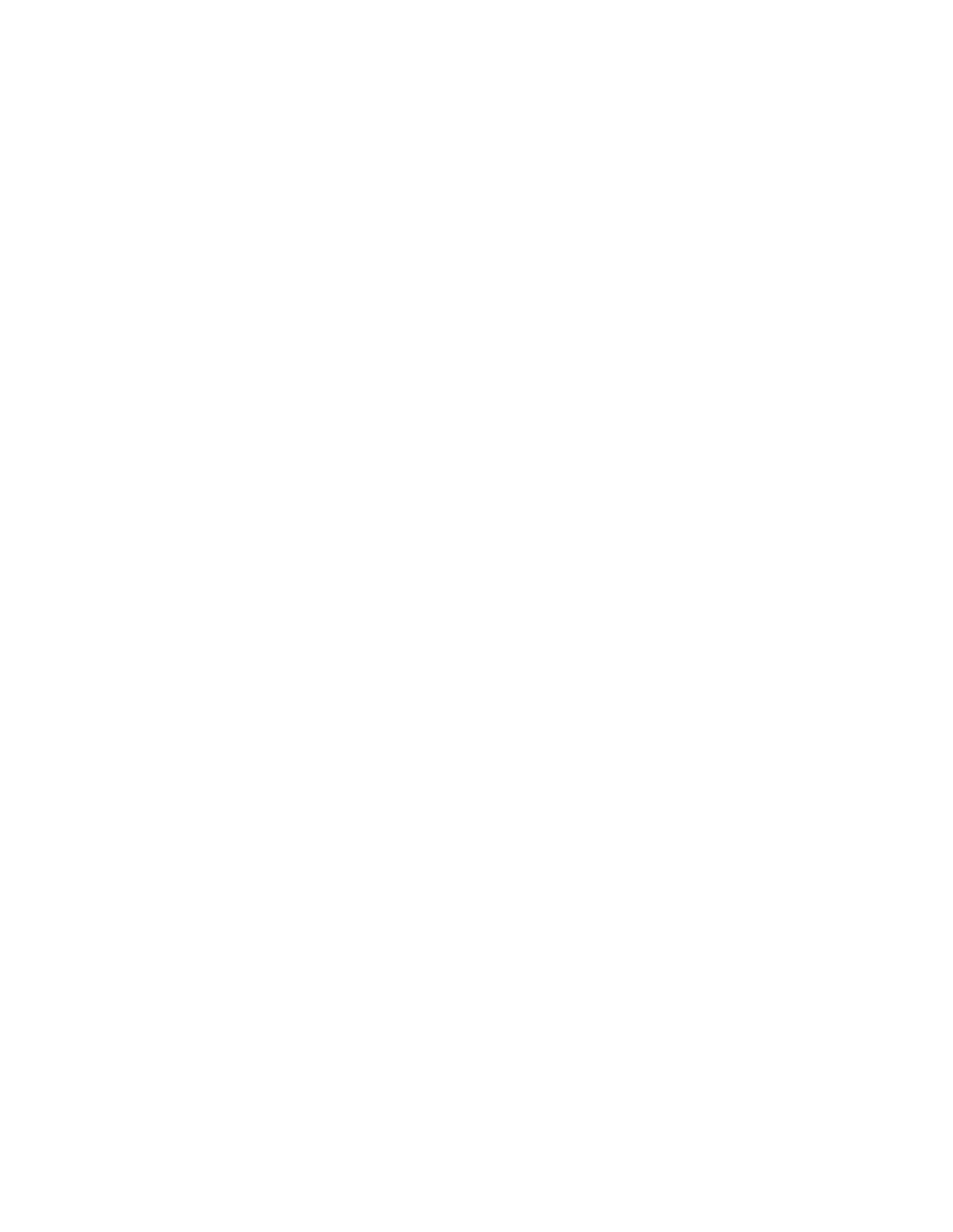# 2018 Schedule OR-DONATE

Page 1 of 1, 150-101-058 (Rev. 12-18)



Oregon Department of Revenue **18161801010000**

Office use only

## Oregon Charitable Checkoff Donations

| Submit original form-do not submit photocopy. |                    |                              |
|-----------------------------------------------|--------------------|------------------------------|
| First name and initial                        | Last name          | Social Security number (SSN) |
|                                               |                    | $\sim$                       |
| Spouse's first name and initial               | Spouse's last name | Spouse's SSN                 |
|                                               |                    | <b>STATE</b>                 |

Instructions: Use this form to donate some or all of your refund to the charities listed below.

If your refund is used to pay a debt you owe or the amount you elect to donate exceeds your available refund, your donation will be prorated based upon the amount of your available refund.

|     | <b>Organization name</b> | Charity code number | Amount of refund donated |
|-----|--------------------------|---------------------|--------------------------|
| 1.  |                          |                     |                          |
| 2.  |                          |                     | 0 <sup>0</sup>           |
| 3.  |                          |                     | .00                      |
| 4.  |                          |                     | .00                      |
|     |                          |                     | .00                      |
| 6.  |                          |                     | .00                      |
| 7.  |                          |                     | .00                      |
| 8.  |                          |                     | .00                      |
| 9.  |                          |                     | .00                      |
| 10. |                          |                     | .00                      |
| 11. |                          |                     | .00                      |
| 12. |                          |                     | .00                      |
| 13. |                          |                     | .00                      |
| 14. |                          |                     | .00                      |
| 15. |                          |                     | .00                      |
| 16. |                          |                     | .00                      |
| 17. |                          |                     | .00                      |
| 18. |                          |                     | .00                      |
| 19. |                          |                     | .00                      |
| 20. |                          |                     | .00                      |
| 21. |                          |                     | .00                      |
| 22. |                          |                     | .00                      |
| 23. |                          |                     | .00                      |
| 24. |                          |                     | .00                      |
| 25. |                          |                     | .00                      |
| 26. |                          |                     | .00                      |
| 27. |                          |                     | .00                      |
| 28. |                          |                     | .00                      |
| 29. |                          |                     | 0 <sup>0</sup>           |
|     |                          |                     |                          |
| 30. |                          |                     | 00                       |

Enter total on line 45 of Form OR-40; line 71 of Form OR-40-N; or line 70 of Form OR-40-P. This amount can't reduce your net refund below zero.

For more information about the charities listed above, visit www.oregon.gov/dor and search for "charitable checkoffs" or the name of a charity.